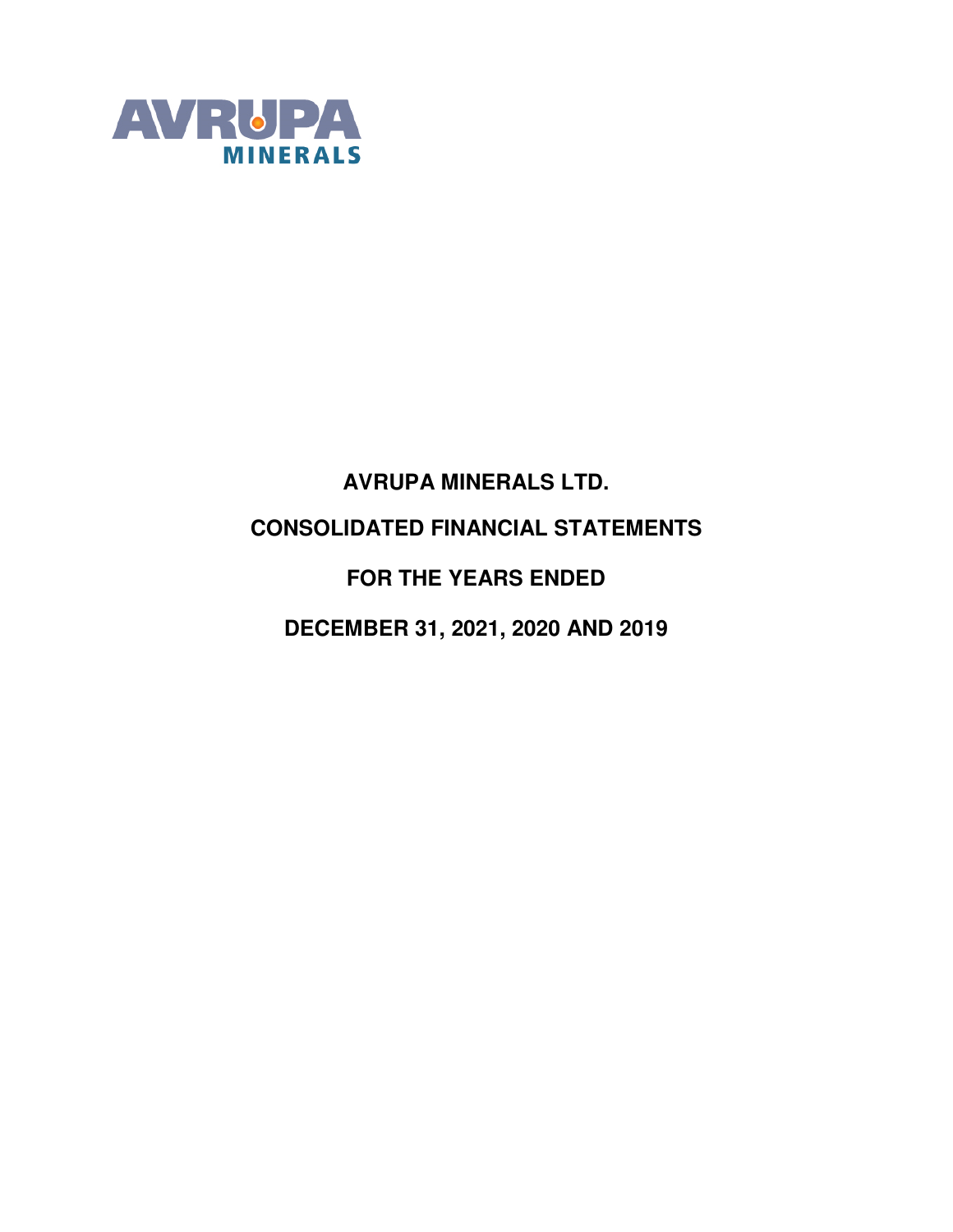## **AVRUPA MINERALS LTD.**

## **Contents**

|                                                             | Page     |
|-------------------------------------------------------------|----------|
| Auditor's Report                                            | $3 - 4$  |
| <b>Consolidated Statements of Financial Position</b>        | 5        |
| <b>Consolidated Statements of Comprehensive Loss</b>        | 6        |
| Consolidated Statements of Changes in (Deficiency) / Equity | 7        |
| <b>Consolidated Statements of Cash Flows</b>                | 8        |
| Notes to the Consolidated Financial Statements              | $9 - 35$ |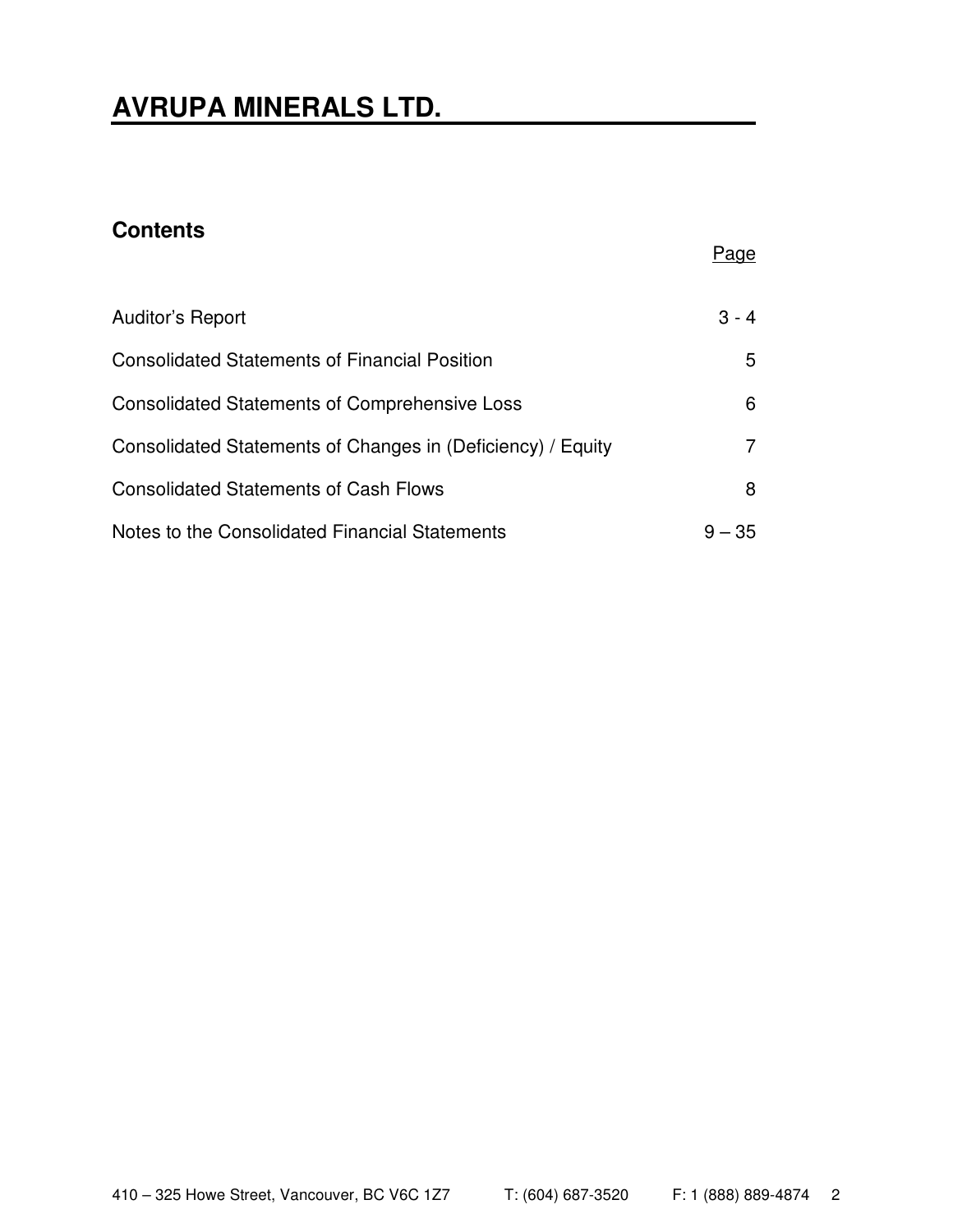#### **REPORT OF INDEPENDENT REGISTERED PUBLIC ACCOUNTING FIRM**

#### **To the Shareholders and the Board of Directors of Avrupa Minerals Ltd.**

#### **Opinion on the Consolidated Financial Statements**

We have audited the accompanying consolidated financial statements of Avrupa Minerals Ltd. ("the Company"), which comprise the consolidated statements of financial position as at December 31, 2021 and December 31, 2020 and the consolidated statements of comprehensive loss, changes in (deficiency) / equity and cash flows for each of the years in the three year period ended December 31, 2021, and a summary of significant accounting policies and other explanatory information (collectively referred to as the "financial statements").

In our opinion, the financial statements present fairly, in all material respects, the financial position of the Company as at December 31, 2021 and 2020 and its financial performance and its cash flows for each of the years in the three year period ended December 31, 2021, in accordance with International Financial Reporting Standards as issued by the International Accounting Standards Board.

#### **Critical Audit Matters**

Critical audit matters are matters arising from the current period audit of the consolidated financial statements that were communicated or required to be communicated to the audit committee and that: (1) relate to accounts or disclosures that are material to the financial statements and (2) involved our especially challenging, subjective, or complex judgments. We determined that there are no critical audit matters.

#### **Going Concern**

Without modifying our opinion, we draw attention to Note 1 in the financial statements which indicates that there are material uncertainties that cast significant doubt about the going concern assumption. The Company has no current source of revenue, has incurred losses from inception and is dependent upon its ability to secure new sources of financing. These conditions, along with other matters as set forth in Note 1, indicate the existence of a material uncertainty that casts significant doubt about the Company's ability to continue as a going concern. The financial statements do not include any adjustments that might result from the outcome of this uncertainty.

#### **Basis for Opinion**

These financial statements are the responsibility of the Company's management. Our responsibility is to express an opinion on the Company's financial statements based on our audits. We are a public accounting firm registered with the Public Company Accounting Oversight Board (United States) ("PCAOB") and are required to be independent with respect to the Company in accordance with U.S. federal securities laws and the applicable rules and regulations of the Securities and Exchange Commission and the PCAOB.

We conducted our audits in accordance with the standards of the PCAOB. Those standards require that we plan and perform the audit to obtain reasonable assurance whether the financial statements are free of material misstatement, whether due to fraud or error. The Company is not required to have, nor were we engaged to perform, an audit of internal control over financial reporting. As part of our audits, we are required to obtain an understanding of internal control over financial reporting but not for the purpose of expressing an opinion on the effectiveness of the Company's internal control over financial reporting. Accordingly, we express no such opinion.

Our audits included performing procedures to assess the risks of material misstatement of the financial statements, whether due to error or fraud, and performing procedures that respond to those risks. Such procedures included examining, on a test basis, evidence regarding the amounts and disclosures in the financial statements. Our audits also included evaluating the accounting principles used and significant estimates made by management, as well as evaluating the overall presentation of the financial statements. We believe that our audits provide a reasonable basis for our opinion.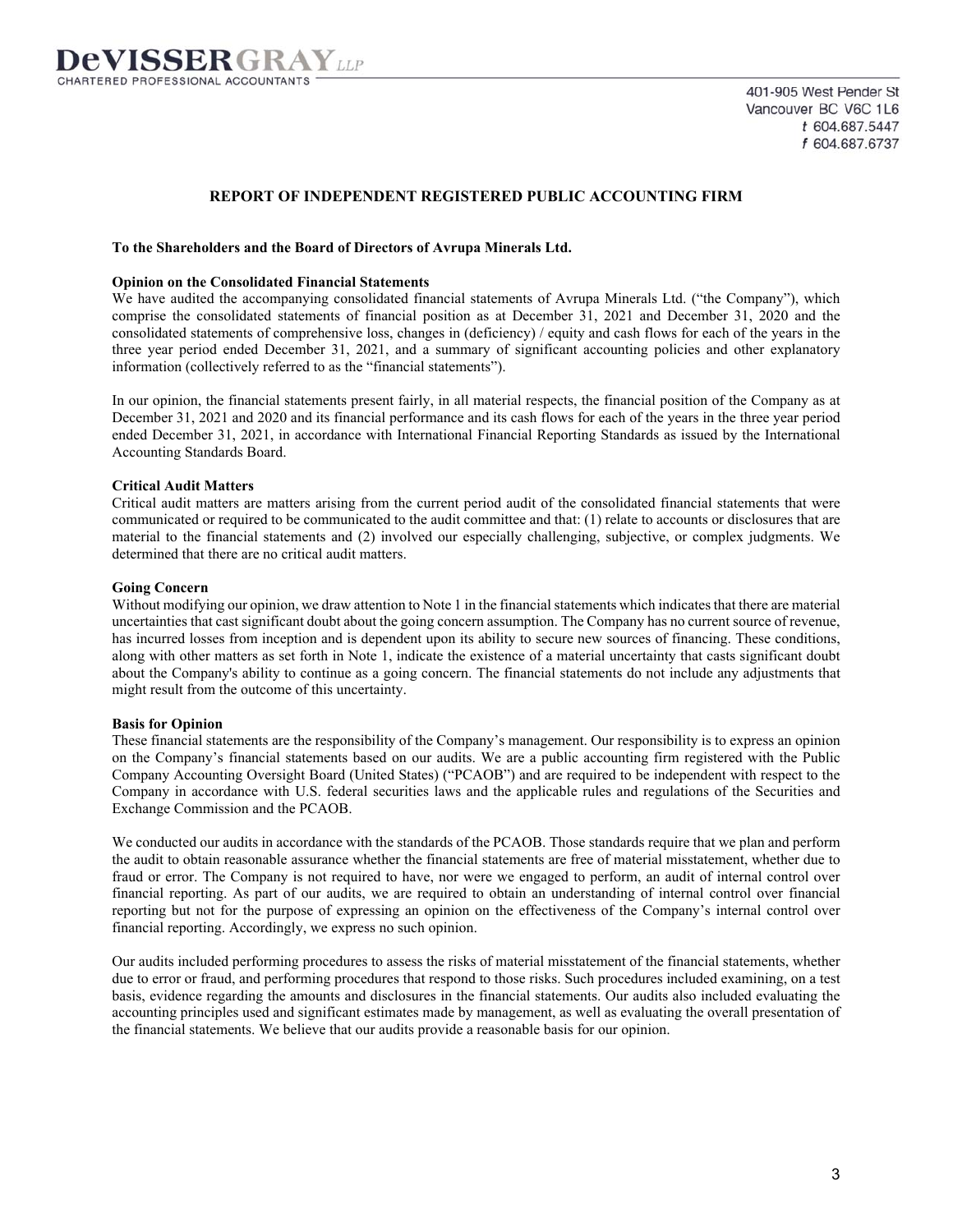De Visser Gray LLP

**CHARTERED PROFESSIONAL ACCOUNTANTS**  Vancouver, Canada

April 28, 2022

We have served as the Company's auditor since 2008.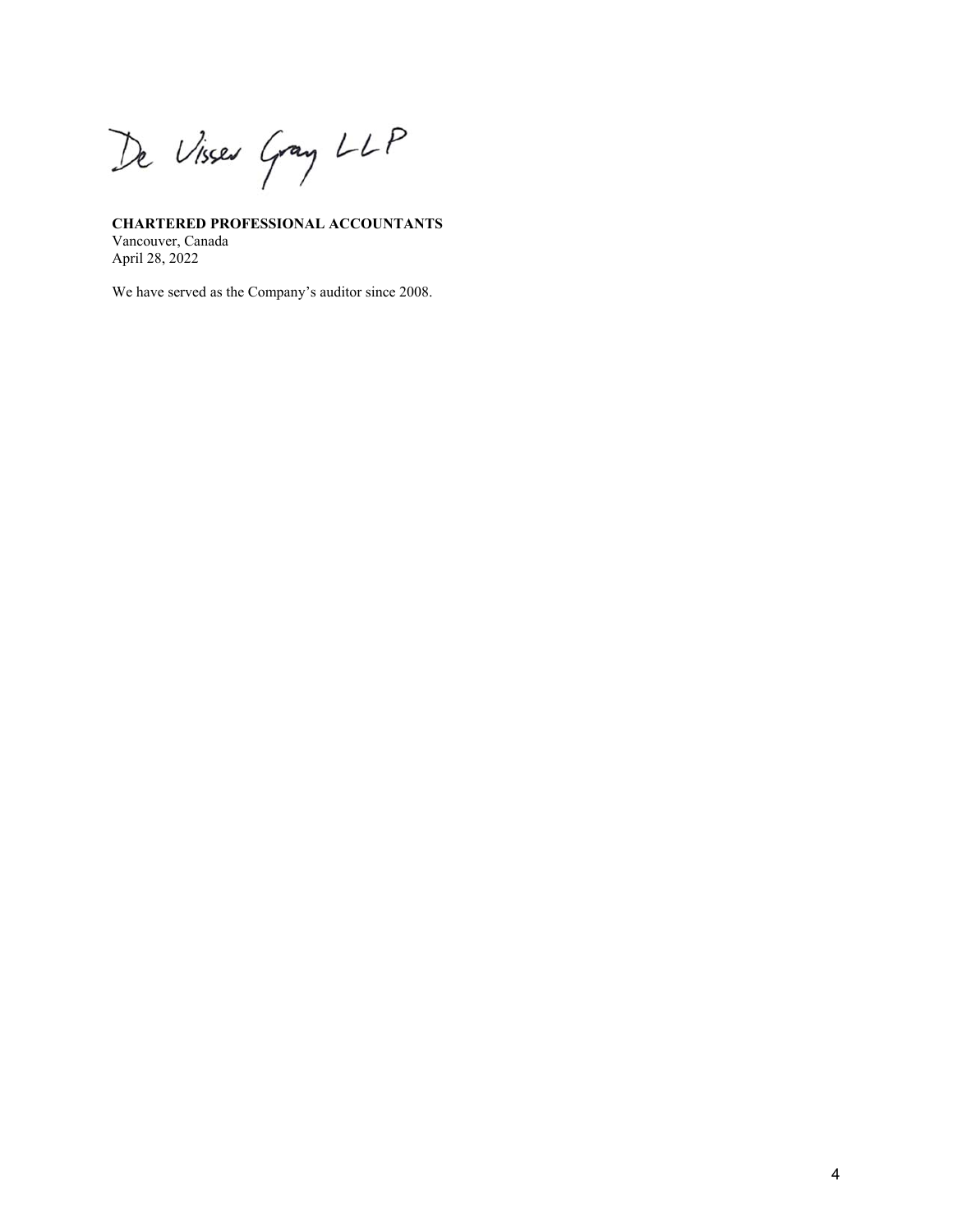#### AVRUPA MINERALS LTD. CONSOLIDATED STATEMENTS OF FINANCIAL POSITION AS AT DECEMBER 31 (Presented in Canadian Dollars)

|                                                  | Note           | 2021           | 2020           |
|--------------------------------------------------|----------------|----------------|----------------|
| <b>Assets</b>                                    |                |                |                |
| <b>Current assets</b>                            |                |                |                |
| Cash                                             |                | \$<br>139,164  | \$<br>205,238  |
| Prepaid expenses and advances                    |                | 245            | 54,766         |
| Due from optionees                               | 5              | 12,751         | 61,249         |
| VAT receivables                                  |                | 1,769          | 21,922         |
| Other receivables                                |                | 7,226          | 28,494         |
|                                                  |                | 161,155        | 371,669        |
| <b>Non-current assets</b>                        |                |                |                |
| Property deposits                                | 6              | 1,439          | 1,561          |
| Tax deposits                                     | 6              | 41,201         | 41,201         |
| Exploration and evaluation assets                | 5              | 167,920        | 167,920        |
| Equipment                                        | 4              | 2,090          | 5,296          |
| Investment in PorMining                          | 5              | 765            | 765            |
| Deposit - Akkerman Finland OY                    | 16             | 14,155         |                |
|                                                  |                | 227,570        | 216,743        |
|                                                  |                |                |                |
| <b>Total assets</b>                              |                | \$<br>388,725  | \$<br>588,412  |
| <b>Liabilities</b>                               |                |                |                |
| <b>Current liabilities</b>                       |                |                |                |
| Accounts payable and accrued liabilities         |                | \$<br>130,019  | \$<br>162,566  |
| Accounts payable owed by optionees               |                |                | 61,249         |
| Due to related parties                           | 8              | 671,019        | 754,296        |
| Current portion of long-term loan                | 9              | 2,524          | 7,900          |
|                                                  |                | 803,562        | 986,011        |
| <b>Non-current liabilities</b>                   |                |                |                |
| Long-term loan                                   | 9              |                | 2,738          |
|                                                  |                | $\overline{a}$ | 2,738          |
| Shareholders' (deficiency)                       |                |                |                |
| Share capital                                    | 7              | 9,994,487      | 9,994,879      |
| Reserves                                         | $\overline{7}$ | 6,980,564      | 6,988,675      |
| Deficit                                          |                | (17, 389, 888) | (17, 383, 891) |
|                                                  |                | (414, 837)     | (400, 337)     |
| Total shareholders' (deficiency) and liabilities |                | \$<br>388,725  | \$<br>588,412  |

Events after the reporting period (Note 16)

These consolidated financial statements are authorized for issue by the Board of Directors on April 28, 2022. They are signed on the Company's behalf by:

Director **Director** Director

/s/Paul W. Kuhn /s/Mark T. Brown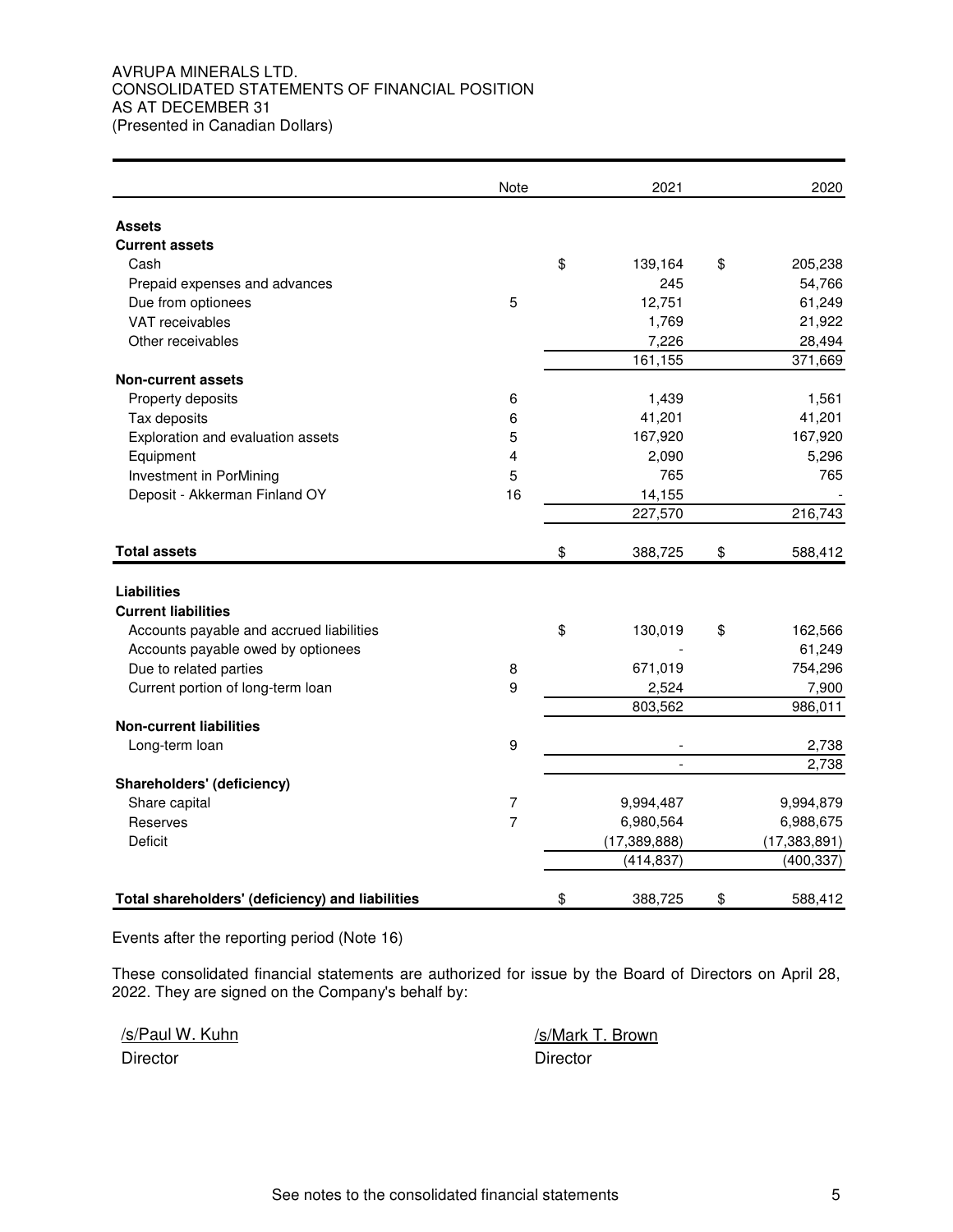#### AVRUPA MINERALS LTD. CONSOLIDATED STATEMENTS OF COMPREHENSIVE LOSS FOR THE YEARS ENDED DECEMBER 31 (Presented in Canadian Dollars)

|                                                   | Note | 2021            |               | 2020       | 2019              |
|---------------------------------------------------|------|-----------------|---------------|------------|-------------------|
| <b>Mineral exploration expenses</b>               |      |                 |               |            |                   |
| Mineral exploration expenses                      | 5    | \$<br>24,952    | \$            | 80,343     | \$<br>566,427     |
| Reimbursements from optionee                      | 5    | (483,950)       |               | (434, 982) | (291, 680)        |
|                                                   |      | 458,998         |               | 354,639    | (274, 747)        |
| General administrative expenses                   |      |                 |               |            |                   |
| Bank charges                                      |      | 630             |               | 974        | 1,784             |
| Bad debt expenses                                 |      | 10,679          |               |            |                   |
| Consulting fees, wages and benefits               |      | 167,170         |               | 192,577    | 117,278           |
| Depreciation                                      |      | 3,143           |               | 13,303     | 3,496             |
| Investor relations                                |      | 120,869         |               | 94,314     | 139,494           |
| Listing and filing fees                           |      | 7,068           |               | 8,035      | 9,062             |
| Office and administrative fees                    |      | 32,703          |               | 18,468     | 19,052            |
| Professional fees                                 | 8    | 109,079         |               | 129,511    | 191,238           |
| Rent                                              | 8    | 11,866          |               | 10,200     | 12,286            |
| Share-based payment                               | 8    |                 |               |            | 9,369             |
| Transfer agent fees                               |      | 10,971          |               | 18,648     | 9,472             |
| Travel                                            |      | 1,109           |               | 8,329      | 35,723            |
|                                                   |      | (475, 287)      |               | (494, 359) | (548, 254)        |
| <b>Other items</b>                                |      |                 |               |            |                   |
| Foreign exchange gain (loss)                      |      | 61              |               | 802        | (195)             |
| Interest income                                   |      |                 |               | 8          | 148               |
| Gain on disposal of equipment                     |      |                 |               |            | 6,643             |
| Write-off of payables                             |      | 10,231          |               |            |                   |
| Write-down of exploration and evaluation assets   | 5    |                 |               | (1)        | (1, 239, 994)     |
| Write-down of tax deposits                        | 6    |                 |               |            | (41, 200)         |
|                                                   |      | 10,292          |               | 809        | (1, 274, 598)     |
| Net loss for the year                             |      | (5,997)         |               | (138, 911) | (2,097,599)       |
| Exchange difference arising on the translation of |      |                 |               |            |                   |
| foreign subsidiaries                              |      | (8, 111)        |               | (16, 786)  | 20,714            |
| Comprehensive loss for the year                   |      | \$<br>(14, 108) | \$            | (155, 697) | \$<br>(2,076,885) |
| Basic and diluted loss per share                  | 10   | \$<br>(0.00)    | $\frac{1}{2}$ | (0.00)     | \$<br>(0.08)      |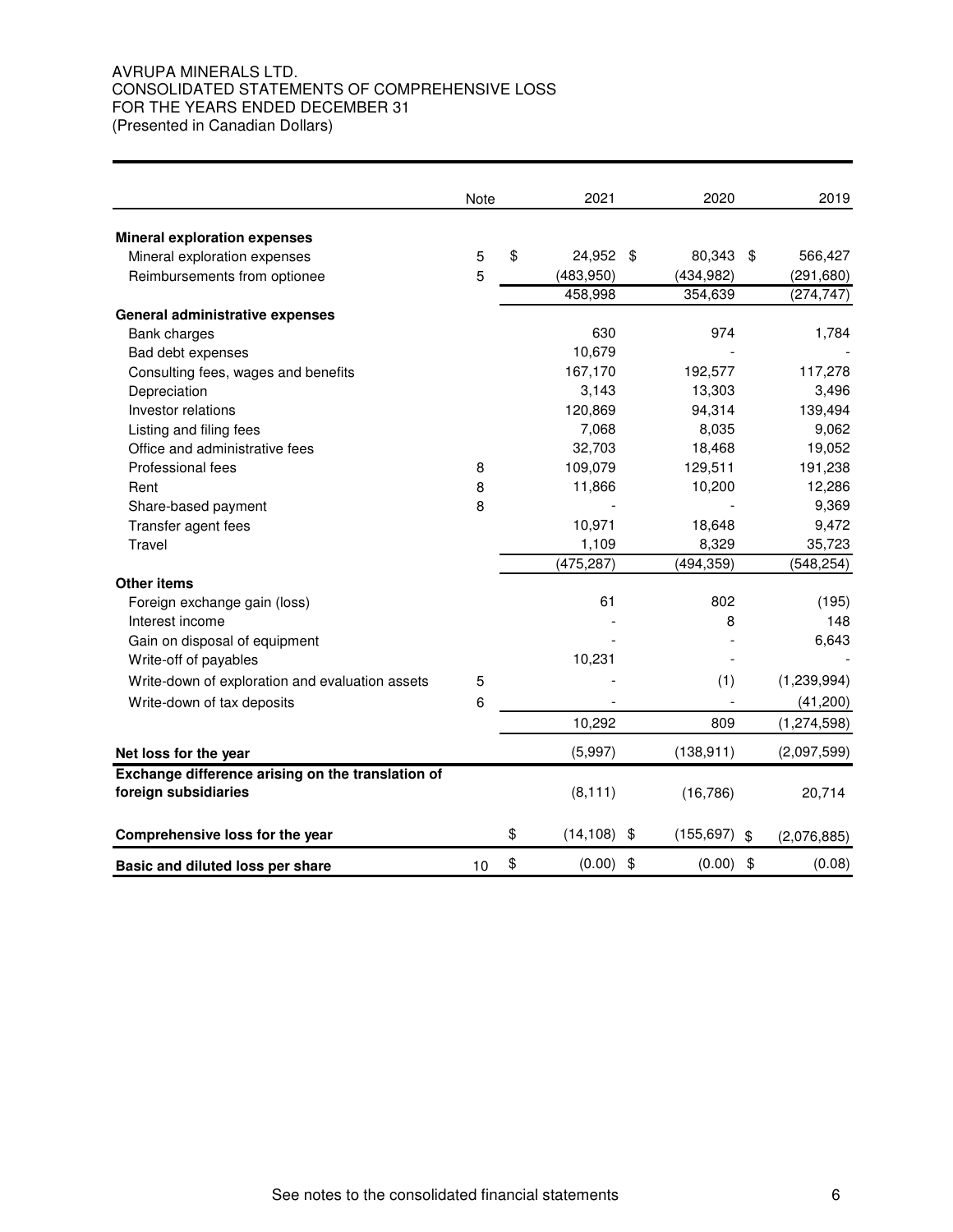## AVRUPA MINERALS LTD. CONSOLIDATED STATEMENTS OF CHANGES IN (DEFICIENCY) / EQUITY

(Presented in Canadian Dollars)

|                                      | Share capital       |    |           | Reserves    |                     |    |                                        |    |           |                    |                          |      |                                                    |
|--------------------------------------|---------------------|----|-----------|-------------|---------------------|----|----------------------------------------|----|-----------|--------------------|--------------------------|------|----------------------------------------------------|
|                                      | Number of<br>shares |    | Amount    | Warrants    | Finder's<br>options |    | Equity-settled<br>employee<br>benefits |    | Exchange  | Subtotal           | Deficit                  |      | Total<br>shareholders'<br>(deficiency) /<br>equity |
| Balance as at December 31, 2018      | 27,108,446          | S  | 9,582,406 | \$5,104,738 | \$277,893           | S  | 1,289,103                              | S  | 3,330     | 6,675,064 \$<br>S  | (15, 147, 381)           | S    | 1,110,089                                          |
| Share issues:                        |                     |    |           |             |                     |    |                                        |    |           |                    |                          |      |                                                    |
| Shares issued for private placements | 1,410,000           |    | 204,766   | 77,234      |                     |    |                                        |    |           | 77,234             |                          |      | 282,000                                            |
| Share issue costs                    |                     |    | (54,033)  |             |                     |    |                                        |    |           |                    |                          |      | (54,033)                                           |
| Share-based payment                  |                     |    |           |             |                     |    | 9,369                                  |    |           | 9,369              |                          |      | 9,369                                              |
| Comprehensive loss                   |                     |    |           |             |                     |    |                                        |    | 20,714    | 20,714             | (2,097,599)              |      | (2,076,885)                                        |
| Balance as at December 31, 2019      | 28,518,446          | \$ | 9,733,139 | \$5,181,972 | \$<br>277,893       | \$ | 1,298,472                              | \$ | 24,044    | $$6,782,381$ \$    | (17, 244, 980)           | - \$ | (729, 460)                                         |
| Share issues:                        |                     |    |           |             |                     |    |                                        |    |           |                    |                          |      |                                                    |
| Shares issued for private placement  | 4,219,641           |    | 283,277   | 223,080     |                     |    |                                        |    |           | 223,080            |                          |      | 506,357                                            |
| Share issue costs                    | ٠                   |    | (21, 537) |             |                     |    |                                        |    |           |                    | $\overline{\phantom{a}}$ |      | (21, 537)                                          |
| Comprehensive loss                   |                     |    |           |             |                     |    |                                        |    | (16, 786) | (16, 786)          | (138, 911)               |      | (155, 697)                                         |
| Balance as at December 31, 2020      | 32,738,087          |    | 9,994,879 | 5,405,052   | 277,893             |    | 1,298,472                              |    | 7,258     | 6,988,675          | (17, 383, 891)           |      | (400, 337)                                         |
| Share issues:                        |                     |    |           |             |                     |    |                                        |    |           |                    |                          |      |                                                    |
| Share issue costs                    |                     |    | (392)     |             |                     |    |                                        |    |           |                    |                          |      | (392)                                              |
| Comprehensive loss                   |                     |    |           |             |                     |    |                                        |    | (8, 111)  | (8, 111)           | (5,997)                  |      | (14, 108)                                          |
| Balance as at December 31, 2021      | 32,738,087          | S. | 9,994,487 | \$5,405,052 | \$277,893           | S. | 1,298,472 \$                           |    | (853)     | 6,980,564 \$<br>s. | (17, 389, 888)           | - 35 | (414, 837)                                         |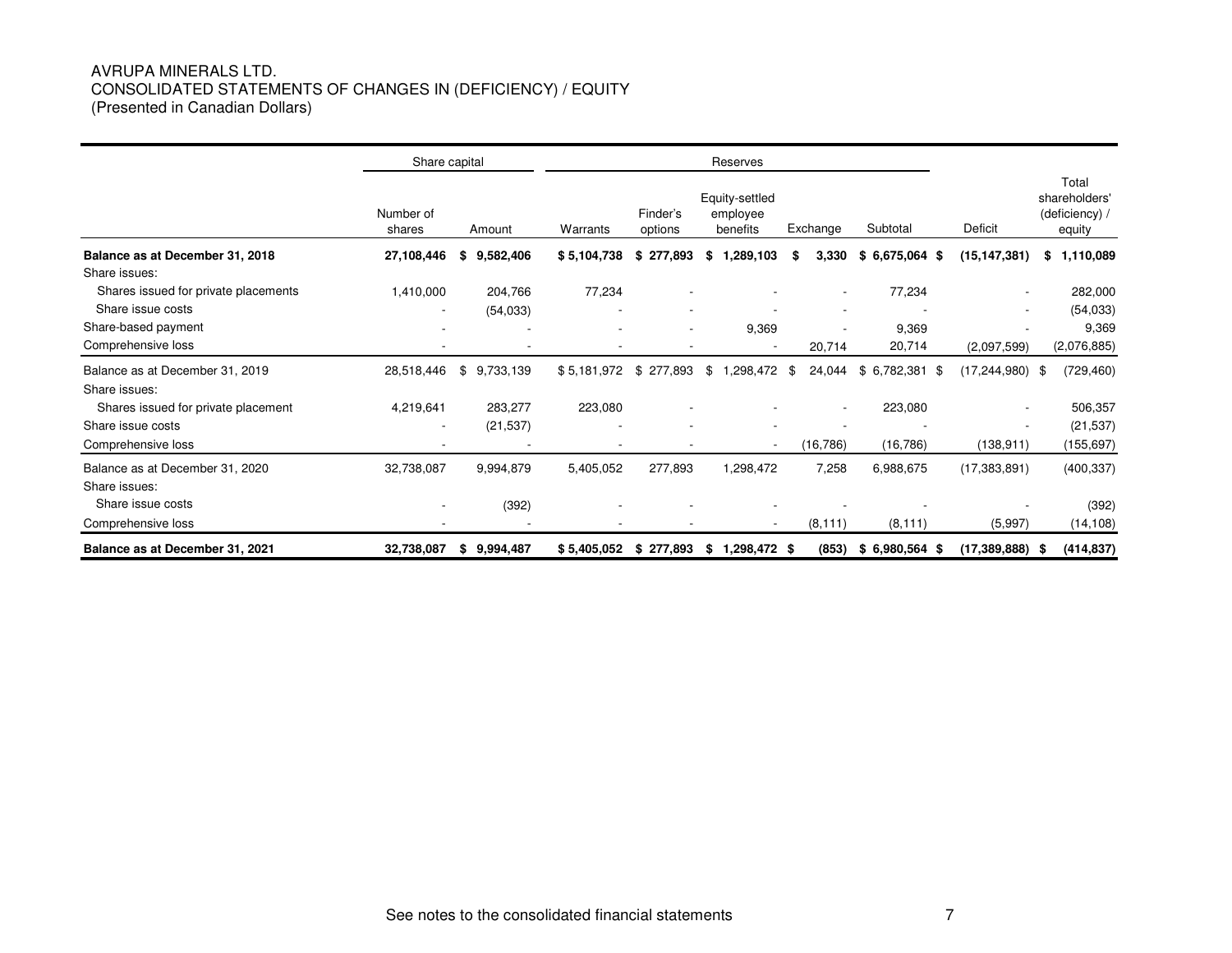#### AVRUPA MINERALS LTD. CONSOLIDATED STATEMENTS OF CASH FLOWS FOR THE YEARS ENDED DECEMBER 31 (Presented in Canadian Dollars)

| Cash flows from operating activities<br>\$<br>(2,097,599)<br>$(5,997)$ \$<br>$(138, 911)$ \$<br>Net loss for the year<br>Items not involving cash:<br>Depreciation<br>3,143<br>13,303<br>3,496<br>Bad debt expenses<br>10,679<br>Gain on disposal of equipment<br>(6, 643)<br>Mineral exploration expenses<br>10,996<br>9,369<br>Share-based payment<br>Write-off of payables<br>(10, 231)<br>Write-down of exploration and evaluation assets<br>1,239,994<br>1<br>Write-down of tax deposits<br>41,200<br>Changes in non-cash working capital items:<br>VAT receivables<br>20,153<br>(4,880)<br>5,266<br>48,498<br>Due from optionees<br>(27, 355)<br>11,601<br>54,521<br>34,674<br>Prepaid expenses and advances<br>(23, 432)<br>10,589<br>602<br>Other receivables<br>6,540<br>(20, 511)<br>(363, 267)<br>(101, 528)<br>Accounts payable and accrued liabilities<br>Accounts payable owed by optionees<br>(61, 249)<br>29,627<br>(11,601)<br>392,145<br>Due from/to related parties<br>(83, 277)<br>188,949<br>Exchange difference arising on the translation of foreign<br>subsidiaries<br>(18, 839)<br>26,841<br>(8, 498)<br>(42, 180)<br>(344, 202)<br>(435, 249)<br>Net cash used in operating activities<br>Cash flows from investing activities<br>Investment in PorMining<br>(765)<br>Deposit - Akkerman Finland OY<br>(14, 155)<br>Net proceeds from sale of equipment<br>6,643<br>15,939<br>Property deposits<br>116,772<br>Purchase of equipment<br>(7, 542)<br>(7, 452)<br>(6, 567)<br>(21, 697)<br>7,722<br>116,848<br>Net cash provided by (used in) investing activities<br>Cash flows from financing activities<br>506,357<br>282,000<br>Proceeds from issuance of common shares<br>(2, 197)<br>(22, 982)<br>(11, 544)<br>Share issue costs<br>(2, 197)<br>483,375<br>270,456<br>Net cash provided by (used in) financing activities<br>Change in cash for the year<br>(66, 074)<br>146,895<br>(47, 945)<br>205,238<br>58,343<br>106,288<br>Cash, beginning of the year<br>\$<br>58,343<br>139,164<br>\$<br>205,238<br>\$<br>Cash, end of the year<br><b>Supplementary information:</b><br>Interest received<br>\$<br>\$<br>\$<br>8<br>148 |  | 2021 | 2020 | 2019 |
|--------------------------------------------------------------------------------------------------------------------------------------------------------------------------------------------------------------------------------------------------------------------------------------------------------------------------------------------------------------------------------------------------------------------------------------------------------------------------------------------------------------------------------------------------------------------------------------------------------------------------------------------------------------------------------------------------------------------------------------------------------------------------------------------------------------------------------------------------------------------------------------------------------------------------------------------------------------------------------------------------------------------------------------------------------------------------------------------------------------------------------------------------------------------------------------------------------------------------------------------------------------------------------------------------------------------------------------------------------------------------------------------------------------------------------------------------------------------------------------------------------------------------------------------------------------------------------------------------------------------------------------------------------------------------------------------------------------------------------------------------------------------------------------------------------------------------------------------------------------------------------------------------------------------------------------------------------------------------------------------------------------------------------------------------------------------------------------------------------------------------------------------------------------|--|------|------|------|
|                                                                                                                                                                                                                                                                                                                                                                                                                                                                                                                                                                                                                                                                                                                                                                                                                                                                                                                                                                                                                                                                                                                                                                                                                                                                                                                                                                                                                                                                                                                                                                                                                                                                                                                                                                                                                                                                                                                                                                                                                                                                                                                                                              |  |      |      |      |
|                                                                                                                                                                                                                                                                                                                                                                                                                                                                                                                                                                                                                                                                                                                                                                                                                                                                                                                                                                                                                                                                                                                                                                                                                                                                                                                                                                                                                                                                                                                                                                                                                                                                                                                                                                                                                                                                                                                                                                                                                                                                                                                                                              |  |      |      |      |
|                                                                                                                                                                                                                                                                                                                                                                                                                                                                                                                                                                                                                                                                                                                                                                                                                                                                                                                                                                                                                                                                                                                                                                                                                                                                                                                                                                                                                                                                                                                                                                                                                                                                                                                                                                                                                                                                                                                                                                                                                                                                                                                                                              |  |      |      |      |
|                                                                                                                                                                                                                                                                                                                                                                                                                                                                                                                                                                                                                                                                                                                                                                                                                                                                                                                                                                                                                                                                                                                                                                                                                                                                                                                                                                                                                                                                                                                                                                                                                                                                                                                                                                                                                                                                                                                                                                                                                                                                                                                                                              |  |      |      |      |
|                                                                                                                                                                                                                                                                                                                                                                                                                                                                                                                                                                                                                                                                                                                                                                                                                                                                                                                                                                                                                                                                                                                                                                                                                                                                                                                                                                                                                                                                                                                                                                                                                                                                                                                                                                                                                                                                                                                                                                                                                                                                                                                                                              |  |      |      |      |
|                                                                                                                                                                                                                                                                                                                                                                                                                                                                                                                                                                                                                                                                                                                                                                                                                                                                                                                                                                                                                                                                                                                                                                                                                                                                                                                                                                                                                                                                                                                                                                                                                                                                                                                                                                                                                                                                                                                                                                                                                                                                                                                                                              |  |      |      |      |
|                                                                                                                                                                                                                                                                                                                                                                                                                                                                                                                                                                                                                                                                                                                                                                                                                                                                                                                                                                                                                                                                                                                                                                                                                                                                                                                                                                                                                                                                                                                                                                                                                                                                                                                                                                                                                                                                                                                                                                                                                                                                                                                                                              |  |      |      |      |
|                                                                                                                                                                                                                                                                                                                                                                                                                                                                                                                                                                                                                                                                                                                                                                                                                                                                                                                                                                                                                                                                                                                                                                                                                                                                                                                                                                                                                                                                                                                                                                                                                                                                                                                                                                                                                                                                                                                                                                                                                                                                                                                                                              |  |      |      |      |
|                                                                                                                                                                                                                                                                                                                                                                                                                                                                                                                                                                                                                                                                                                                                                                                                                                                                                                                                                                                                                                                                                                                                                                                                                                                                                                                                                                                                                                                                                                                                                                                                                                                                                                                                                                                                                                                                                                                                                                                                                                                                                                                                                              |  |      |      |      |
|                                                                                                                                                                                                                                                                                                                                                                                                                                                                                                                                                                                                                                                                                                                                                                                                                                                                                                                                                                                                                                                                                                                                                                                                                                                                                                                                                                                                                                                                                                                                                                                                                                                                                                                                                                                                                                                                                                                                                                                                                                                                                                                                                              |  |      |      |      |
|                                                                                                                                                                                                                                                                                                                                                                                                                                                                                                                                                                                                                                                                                                                                                                                                                                                                                                                                                                                                                                                                                                                                                                                                                                                                                                                                                                                                                                                                                                                                                                                                                                                                                                                                                                                                                                                                                                                                                                                                                                                                                                                                                              |  |      |      |      |
|                                                                                                                                                                                                                                                                                                                                                                                                                                                                                                                                                                                                                                                                                                                                                                                                                                                                                                                                                                                                                                                                                                                                                                                                                                                                                                                                                                                                                                                                                                                                                                                                                                                                                                                                                                                                                                                                                                                                                                                                                                                                                                                                                              |  |      |      |      |
|                                                                                                                                                                                                                                                                                                                                                                                                                                                                                                                                                                                                                                                                                                                                                                                                                                                                                                                                                                                                                                                                                                                                                                                                                                                                                                                                                                                                                                                                                                                                                                                                                                                                                                                                                                                                                                                                                                                                                                                                                                                                                                                                                              |  |      |      |      |
|                                                                                                                                                                                                                                                                                                                                                                                                                                                                                                                                                                                                                                                                                                                                                                                                                                                                                                                                                                                                                                                                                                                                                                                                                                                                                                                                                                                                                                                                                                                                                                                                                                                                                                                                                                                                                                                                                                                                                                                                                                                                                                                                                              |  |      |      |      |
|                                                                                                                                                                                                                                                                                                                                                                                                                                                                                                                                                                                                                                                                                                                                                                                                                                                                                                                                                                                                                                                                                                                                                                                                                                                                                                                                                                                                                                                                                                                                                                                                                                                                                                                                                                                                                                                                                                                                                                                                                                                                                                                                                              |  |      |      |      |
|                                                                                                                                                                                                                                                                                                                                                                                                                                                                                                                                                                                                                                                                                                                                                                                                                                                                                                                                                                                                                                                                                                                                                                                                                                                                                                                                                                                                                                                                                                                                                                                                                                                                                                                                                                                                                                                                                                                                                                                                                                                                                                                                                              |  |      |      |      |
|                                                                                                                                                                                                                                                                                                                                                                                                                                                                                                                                                                                                                                                                                                                                                                                                                                                                                                                                                                                                                                                                                                                                                                                                                                                                                                                                                                                                                                                                                                                                                                                                                                                                                                                                                                                                                                                                                                                                                                                                                                                                                                                                                              |  |      |      |      |
|                                                                                                                                                                                                                                                                                                                                                                                                                                                                                                                                                                                                                                                                                                                                                                                                                                                                                                                                                                                                                                                                                                                                                                                                                                                                                                                                                                                                                                                                                                                                                                                                                                                                                                                                                                                                                                                                                                                                                                                                                                                                                                                                                              |  |      |      |      |
|                                                                                                                                                                                                                                                                                                                                                                                                                                                                                                                                                                                                                                                                                                                                                                                                                                                                                                                                                                                                                                                                                                                                                                                                                                                                                                                                                                                                                                                                                                                                                                                                                                                                                                                                                                                                                                                                                                                                                                                                                                                                                                                                                              |  |      |      |      |
|                                                                                                                                                                                                                                                                                                                                                                                                                                                                                                                                                                                                                                                                                                                                                                                                                                                                                                                                                                                                                                                                                                                                                                                                                                                                                                                                                                                                                                                                                                                                                                                                                                                                                                                                                                                                                                                                                                                                                                                                                                                                                                                                                              |  |      |      |      |
|                                                                                                                                                                                                                                                                                                                                                                                                                                                                                                                                                                                                                                                                                                                                                                                                                                                                                                                                                                                                                                                                                                                                                                                                                                                                                                                                                                                                                                                                                                                                                                                                                                                                                                                                                                                                                                                                                                                                                                                                                                                                                                                                                              |  |      |      |      |
|                                                                                                                                                                                                                                                                                                                                                                                                                                                                                                                                                                                                                                                                                                                                                                                                                                                                                                                                                                                                                                                                                                                                                                                                                                                                                                                                                                                                                                                                                                                                                                                                                                                                                                                                                                                                                                                                                                                                                                                                                                                                                                                                                              |  |      |      |      |
|                                                                                                                                                                                                                                                                                                                                                                                                                                                                                                                                                                                                                                                                                                                                                                                                                                                                                                                                                                                                                                                                                                                                                                                                                                                                                                                                                                                                                                                                                                                                                                                                                                                                                                                                                                                                                                                                                                                                                                                                                                                                                                                                                              |  |      |      |      |
|                                                                                                                                                                                                                                                                                                                                                                                                                                                                                                                                                                                                                                                                                                                                                                                                                                                                                                                                                                                                                                                                                                                                                                                                                                                                                                                                                                                                                                                                                                                                                                                                                                                                                                                                                                                                                                                                                                                                                                                                                                                                                                                                                              |  |      |      |      |
|                                                                                                                                                                                                                                                                                                                                                                                                                                                                                                                                                                                                                                                                                                                                                                                                                                                                                                                                                                                                                                                                                                                                                                                                                                                                                                                                                                                                                                                                                                                                                                                                                                                                                                                                                                                                                                                                                                                                                                                                                                                                                                                                                              |  |      |      |      |
|                                                                                                                                                                                                                                                                                                                                                                                                                                                                                                                                                                                                                                                                                                                                                                                                                                                                                                                                                                                                                                                                                                                                                                                                                                                                                                                                                                                                                                                                                                                                                                                                                                                                                                                                                                                                                                                                                                                                                                                                                                                                                                                                                              |  |      |      |      |
|                                                                                                                                                                                                                                                                                                                                                                                                                                                                                                                                                                                                                                                                                                                                                                                                                                                                                                                                                                                                                                                                                                                                                                                                                                                                                                                                                                                                                                                                                                                                                                                                                                                                                                                                                                                                                                                                                                                                                                                                                                                                                                                                                              |  |      |      |      |
|                                                                                                                                                                                                                                                                                                                                                                                                                                                                                                                                                                                                                                                                                                                                                                                                                                                                                                                                                                                                                                                                                                                                                                                                                                                                                                                                                                                                                                                                                                                                                                                                                                                                                                                                                                                                                                                                                                                                                                                                                                                                                                                                                              |  |      |      |      |
|                                                                                                                                                                                                                                                                                                                                                                                                                                                                                                                                                                                                                                                                                                                                                                                                                                                                                                                                                                                                                                                                                                                                                                                                                                                                                                                                                                                                                                                                                                                                                                                                                                                                                                                                                                                                                                                                                                                                                                                                                                                                                                                                                              |  |      |      |      |
|                                                                                                                                                                                                                                                                                                                                                                                                                                                                                                                                                                                                                                                                                                                                                                                                                                                                                                                                                                                                                                                                                                                                                                                                                                                                                                                                                                                                                                                                                                                                                                                                                                                                                                                                                                                                                                                                                                                                                                                                                                                                                                                                                              |  |      |      |      |
|                                                                                                                                                                                                                                                                                                                                                                                                                                                                                                                                                                                                                                                                                                                                                                                                                                                                                                                                                                                                                                                                                                                                                                                                                                                                                                                                                                                                                                                                                                                                                                                                                                                                                                                                                                                                                                                                                                                                                                                                                                                                                                                                                              |  |      |      |      |
|                                                                                                                                                                                                                                                                                                                                                                                                                                                                                                                                                                                                                                                                                                                                                                                                                                                                                                                                                                                                                                                                                                                                                                                                                                                                                                                                                                                                                                                                                                                                                                                                                                                                                                                                                                                                                                                                                                                                                                                                                                                                                                                                                              |  |      |      |      |
|                                                                                                                                                                                                                                                                                                                                                                                                                                                                                                                                                                                                                                                                                                                                                                                                                                                                                                                                                                                                                                                                                                                                                                                                                                                                                                                                                                                                                                                                                                                                                                                                                                                                                                                                                                                                                                                                                                                                                                                                                                                                                                                                                              |  |      |      |      |
|                                                                                                                                                                                                                                                                                                                                                                                                                                                                                                                                                                                                                                                                                                                                                                                                                                                                                                                                                                                                                                                                                                                                                                                                                                                                                                                                                                                                                                                                                                                                                                                                                                                                                                                                                                                                                                                                                                                                                                                                                                                                                                                                                              |  |      |      |      |
|                                                                                                                                                                                                                                                                                                                                                                                                                                                                                                                                                                                                                                                                                                                                                                                                                                                                                                                                                                                                                                                                                                                                                                                                                                                                                                                                                                                                                                                                                                                                                                                                                                                                                                                                                                                                                                                                                                                                                                                                                                                                                                                                                              |  |      |      |      |
|                                                                                                                                                                                                                                                                                                                                                                                                                                                                                                                                                                                                                                                                                                                                                                                                                                                                                                                                                                                                                                                                                                                                                                                                                                                                                                                                                                                                                                                                                                                                                                                                                                                                                                                                                                                                                                                                                                                                                                                                                                                                                                                                                              |  |      |      |      |
|                                                                                                                                                                                                                                                                                                                                                                                                                                                                                                                                                                                                                                                                                                                                                                                                                                                                                                                                                                                                                                                                                                                                                                                                                                                                                                                                                                                                                                                                                                                                                                                                                                                                                                                                                                                                                                                                                                                                                                                                                                                                                                                                                              |  |      |      |      |
|                                                                                                                                                                                                                                                                                                                                                                                                                                                                                                                                                                                                                                                                                                                                                                                                                                                                                                                                                                                                                                                                                                                                                                                                                                                                                                                                                                                                                                                                                                                                                                                                                                                                                                                                                                                                                                                                                                                                                                                                                                                                                                                                                              |  |      |      |      |
|                                                                                                                                                                                                                                                                                                                                                                                                                                                                                                                                                                                                                                                                                                                                                                                                                                                                                                                                                                                                                                                                                                                                                                                                                                                                                                                                                                                                                                                                                                                                                                                                                                                                                                                                                                                                                                                                                                                                                                                                                                                                                                                                                              |  |      |      |      |
|                                                                                                                                                                                                                                                                                                                                                                                                                                                                                                                                                                                                                                                                                                                                                                                                                                                                                                                                                                                                                                                                                                                                                                                                                                                                                                                                                                                                                                                                                                                                                                                                                                                                                                                                                                                                                                                                                                                                                                                                                                                                                                                                                              |  |      |      |      |

Supplemental disclosure with respect to cash flows (Note 12)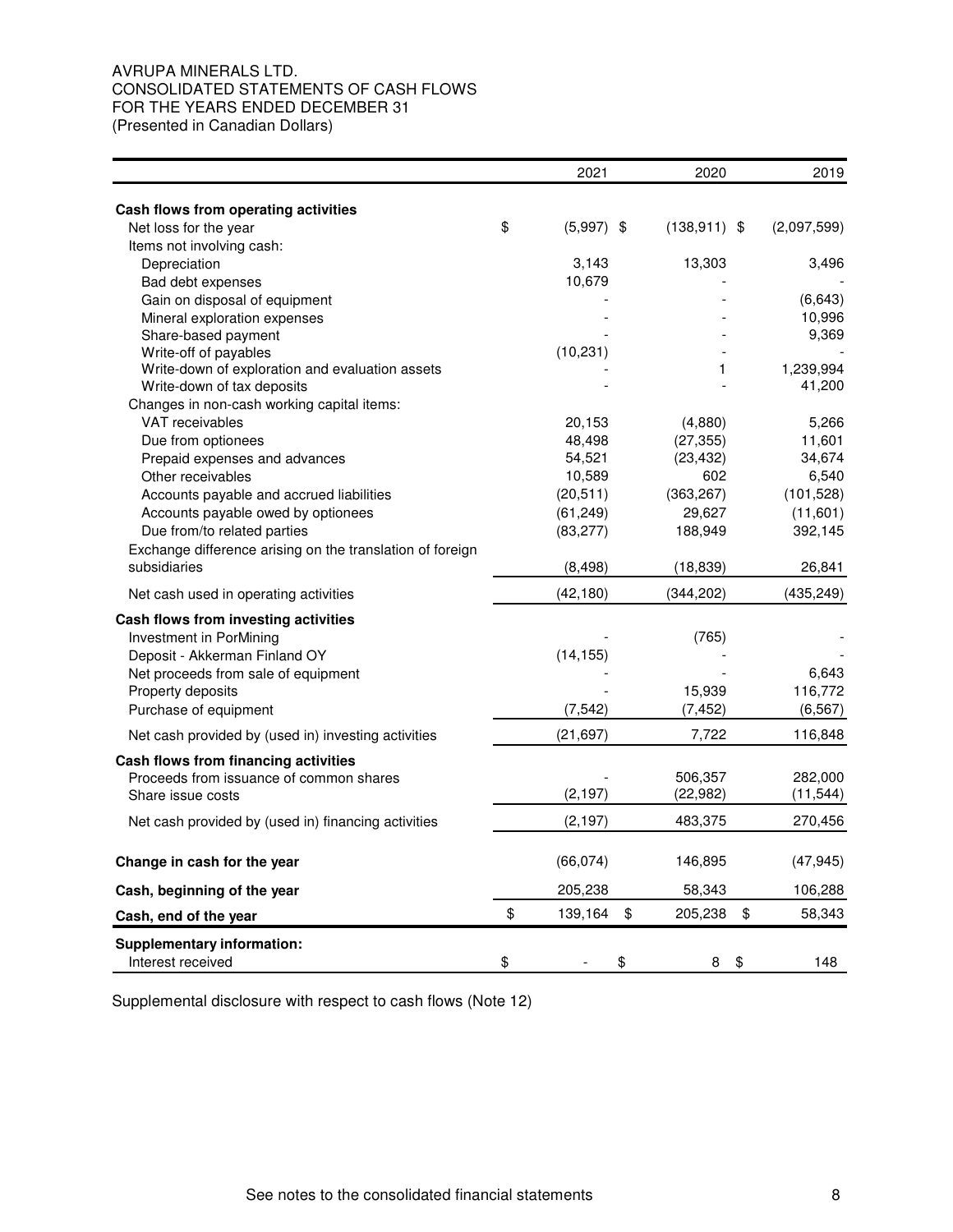#### **1. NATURE OF OPERATIONS AND CONTINUANCE OF OPERATIONS**

Avrupa Minerals Ltd. (the "Company") was incorporated on January 23, 2008 under the Business Corporations Act of British Columbia and its registered office is  $10<sup>th</sup>$  floor, 595 Howe Street, Vancouver, BC, Canada, V6C 2T5. The Company changed its name on July 7, 2010 and began trading under the symbol "AVU" on the TSX Venture Exchange (the "Exchange") on July 14, 2010. On September 20, 2012, the Company listed in Europe on the Frankfurt Stock Exchange under the trading symbol "8AM". The Company is primarily engaged in the acquisition and exploration of mineral properties in Europe.

These consolidated financial statements have been prepared on the basis that the Company will continue as a going concern, which assumes that the Company will be able to meet its commitments, continue operations and realize its assets and discharge its liabilities in the normal course of business for the foreseeable future. There are material uncertainties that cast significant doubt about the appropriateness of the going concern assumption.

If the Company is to advance or develop its mineral properties further, it will be necessary to obtain additional financing and while it has been successful in the past, there can be no assurance that it will be able to do so in the future. Failure to raise sufficient funds would result in the Company's inability to make future required property payments, which would result in the loss of those property options.

These financial statements do not reflect the adjustments to the carrying values of assets and liabilities and the reported expenses and statement of financial position classifications that would be necessary were the going concern assumption inappropriate, and these adjustments could be material.

#### **2. BASIS OF PREPARATION**

a) Statement of compliance

These consolidated financial statements have been prepared in accordance and compliance with International Financial Reporting standards ("IFRS") as issued by the International Accounting Standards Board ("IASB") and interpretations of the International Financial Reporting Interpretations Committee ("IFRIC").

b) Basis of preparation

These consolidated financial statements have been prepared on a historical cost basis except certain financial instruments which are measured at fair value ('FVPL"). In addition, these consolidated financial statements have been prepared using the accrual basis of accounting, except for cash flow information.

These consolidated financial statements, including comparatives, have been prepared on the basis of IFRS standards that are effective as at December 31, 2021.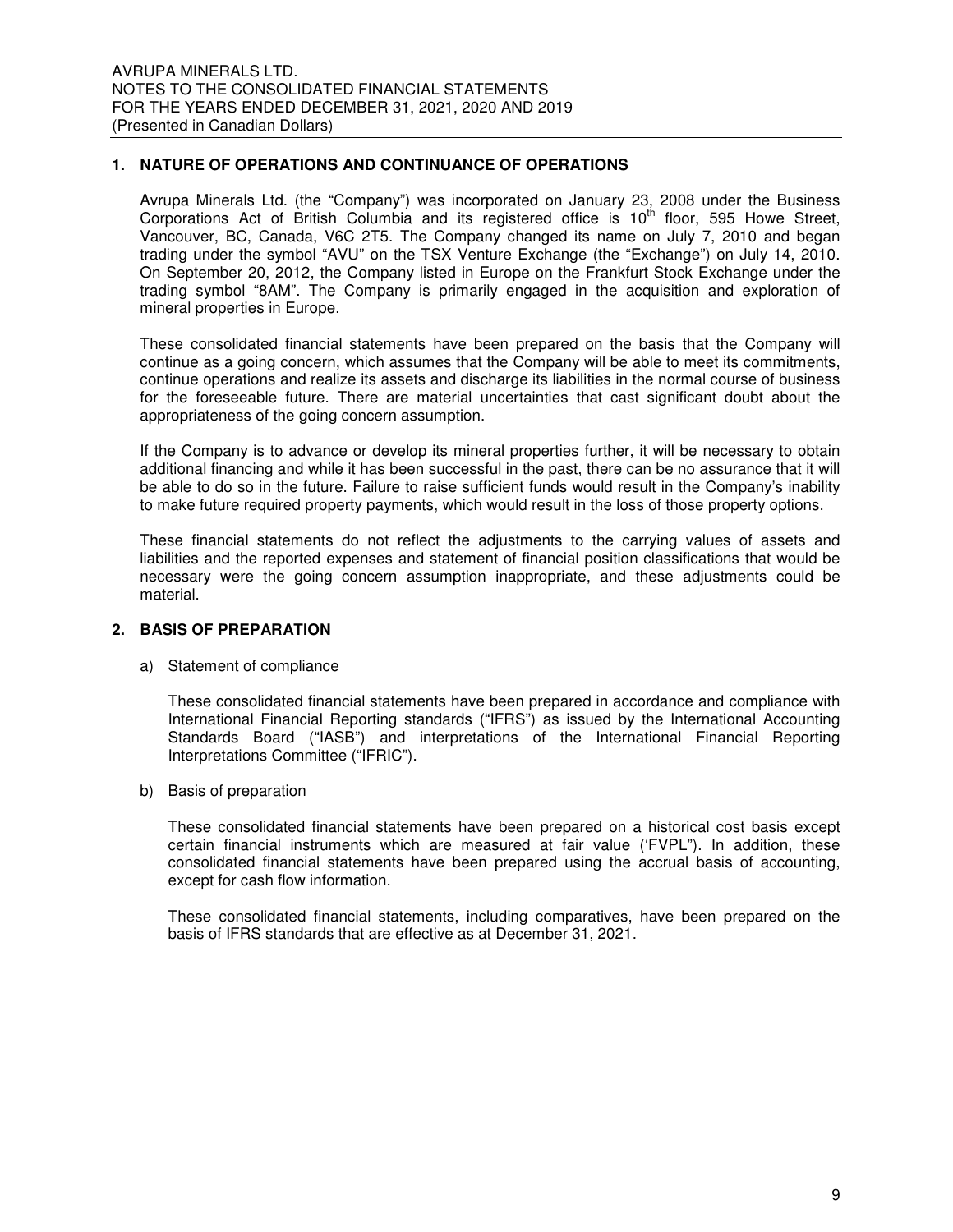#### **3. SIGNIFICANT ACCOUNTING POLICIES**

#### a) Basis of consolidation

These consolidated financial statements include the accounts of the Company and its subsidiaries as follows:

|                                         | $%$ of<br>ownership | Jurisdiction    | Nature of<br>operations |
|-----------------------------------------|---------------------|-----------------|-------------------------|
|                                         |                     |                 |                         |
| <b>MAEPA Empreendimentos Mineiros e</b> | 100%                |                 |                         |
| Participacoes Lda                       |                     | Portugal        | Exploration             |
| Innomatik Exploration Kosovo LLC        | 100%                | Kosovo          | Exploration             |
| AVU Kosova LLC                          | 100%                | Kosovo          | Exploration             |
| Avrupa Holdings Inc. (1)                | 100%                | <b>Barbados</b> | Holding                 |
| Avrupa Portugal Holdings Inc. (1)       | 100%                | <b>Barbados</b> | Holding                 |
| Avrupa Kosovo Holdings Inc. (1)         | 100%                | <b>Barbados</b> | Holding                 |

 $(1)$  The companies are in the process of being wound up.

All subsidiaries are entities that are controlled, either directly or indirectly. Control is defined as the exposure, or rights, to variable returns from involvement with an investee and the ability to affect those returns through power over the investee. Power over an investee exists when the Company has existing rights that give it the ability to direct the activities that significantly affect the investee's returns. This control is generally evidenced through owning more than 50% of the voting rights or currently exercisable potential voting rights of a company's share capital. All of the intra-group balances and transactions, including unrealized profits and losses arising from intragroup transactions, have been eliminated in full. For subsidiaries that the Company controls, but does not own 100% of, the net assets and net profit attributable to outside shareholders are presented as amounts attributable to non-controlling interests in the consolidated statements of financial position and consolidated statements of comprehensive loss.

Inter-company balances and transactions, including unrealized income and expenses arising from inter-company transactions, are eliminated in preparing the consolidated financial statements.

b) Interests in Joint Arrangements

A joint arrangement can take the form of a joint venture or joint operation. All joint arrangements involve a contractual arrangement that establishes joint control, which exists only when decisions about the activities that significantly affect the returns of the investee require unanimous consent of the parties sharing control. A joint operation is a joint arrangement in which the Company has rights to the assets and obligations for the liabilities relating to the arrangement. A joint venture is a joint arrangement in which the Company has rights to only the net assets of the arrangement.

Joint ventures are accounted for in accordance with the policy "Investments in Associates and Joint Ventures." Joint operations are accounted for by recognizing the Company's share of the assets, liabilities, revenue, expenses and cash flows of the joint operation in the consolidated financial statements.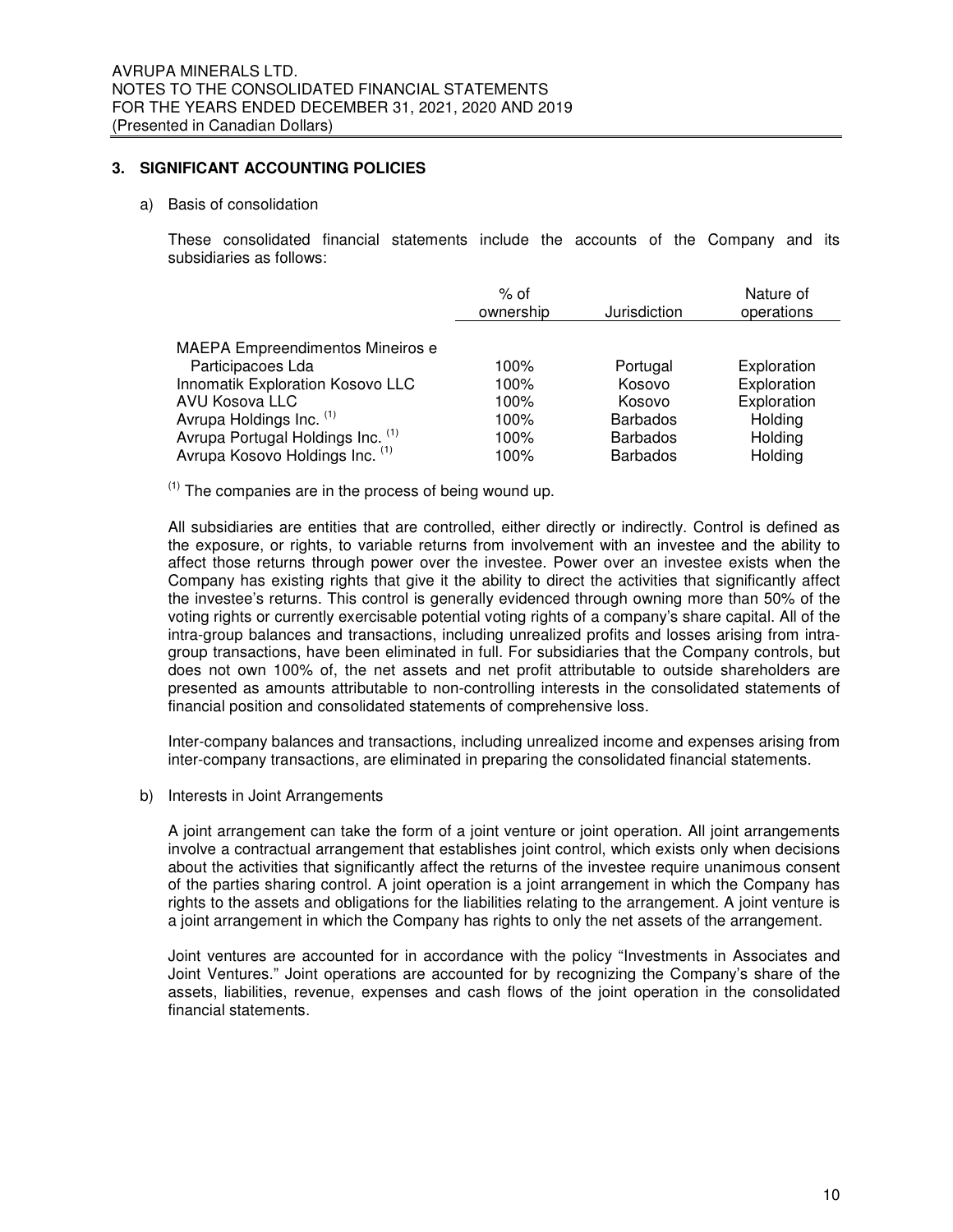c) Investments in Associates and Joint Ventures

Investments over which the Company exercises significant influence and which it does not control or jointly control are associates. Investments in associates are accounted for using the equity method, except when classified as held for sale. Investments in joint ventures as determined in accordance with the policy "Interests in Joint Arrangements" are also accounted for using the equity method.

The equity method involves recording the initial investment at cost and subsequently adjusting the carrying value of the investment for the Company's proportionate share of the profit or loss, other comprehensive income or loss and any other changes in the associate's or joint venture's net assets.

The Company's proportionate share of the associate's or joint venture's profit or loss and other comprehensive income or loss is based on its most recent financial statements. Adjustments are made to align any inconsistencies between the Company's accounting policies and the associate's or joint venture's policies before applying the equity method. Adjustments are also made to account for depreciable assets based on their fair values at the acquisition date of the investment and for any impairment losses recognized by the associate or joint venture.

If the Company's share of the associate's or joint venture's losses equals or exceeds the investment in the associate or joint venture, recognition of further losses is discontinued. After the Company's interest is reduced to zero, additional losses will be provided for and a liability recognized only to the extent that the Company has incurred legal or constructive obligations to provide additional funding or make payments on behalf of the associate or joint venture. If the associate or joint venture subsequently reports profits, the Company resumes recognizing its share of those profits only after its share of the profits equals the share of losses not recognized.

At each statement of financial position date, management considers whether there is objective evidence of impairment in associates and joint ventures. If there is such evidence, management determines if there is a need to record an impairment in relation to the associate or joint venture.

d) Foreign currencies

The Company assesses functional currency on an entity by entity basis based on the related fact pattern; however, the presentation currency used in these consolidated financial statements is determined at management's discretion.

The currency of the parent company, and the presentation currency applicable to these consolidated financial statements, is the Canadian dollar.

Transactions in currencies other than the functional currency are recorded at the rates of the exchange prevailing on dates of transactions. At each financial position reporting date, monetary assets and liabilities that are denominated in foreign currencies are translated at the rates prevailing at each reporting date. Non-monetary items denominated in foreign currencies that are measured at fair value are retranslated to the functional currency at the exchange rate at the date the fair value was determined. Non-monetary items that are measured in terms of historical cost in a foreign currency are not retranslated.

The Company has determined that the functional currency of its wholly-owned subsidiaries in Europe is the Euro and that the functional currency of its wholly-owned subsidiaries in Barbados is the US dollar. Exchange differences arising from the translation of the subsidiaries' functional currencies into the Company's presentation currency are taken directly to the exchange reserve.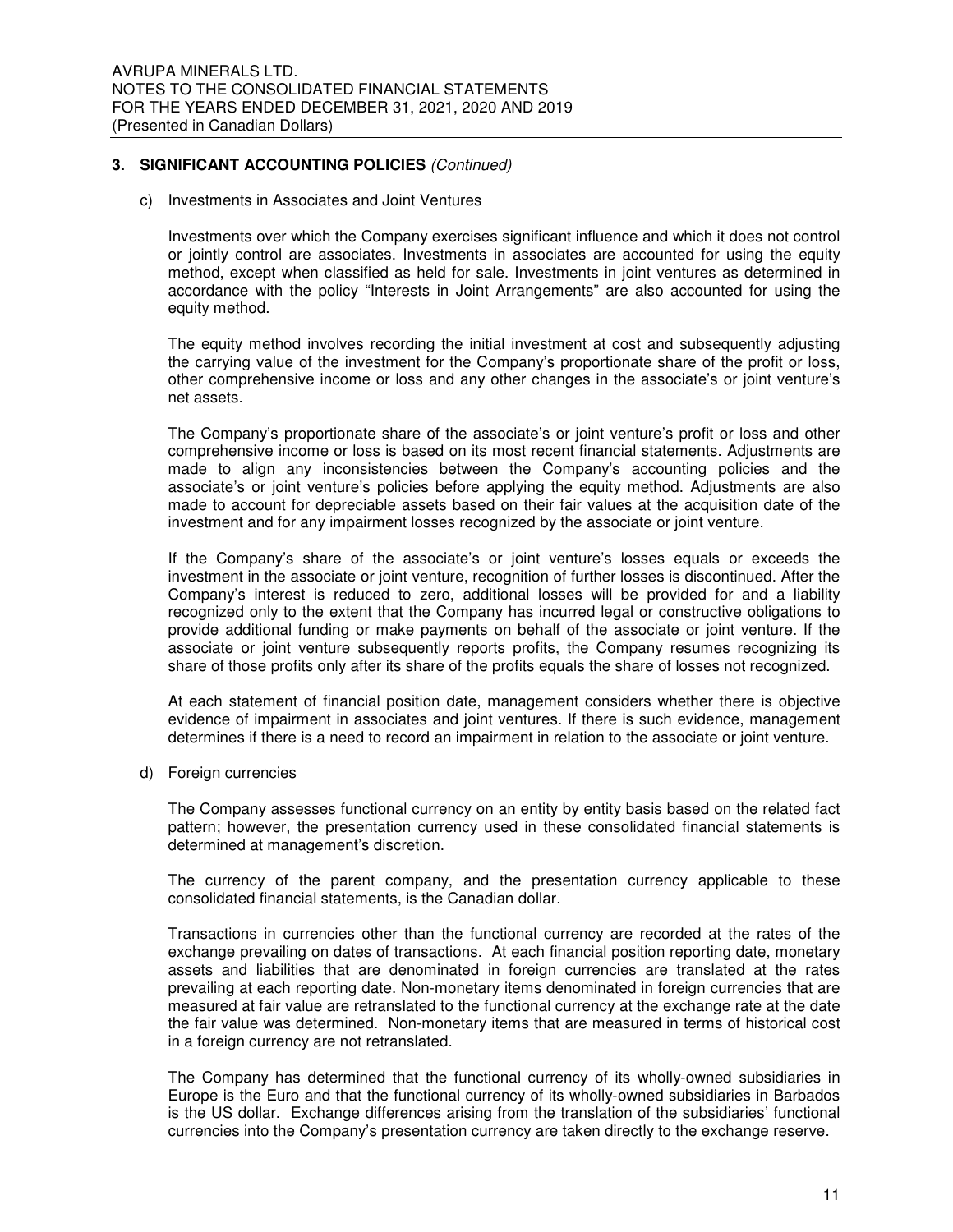e) Exploration and evaluation assets and expenditures

Exploration and evaluation expenditures include the costs of acquiring licenses, costs associated with exploration and evaluation activity, and the fair value (at acquisition date) of exploration and evaluation assets acquired in a business combination. Exploration and evaluation expenditures are expensed as incurred except for expenditures associated with the acquisition of exploration and evaluation assets through a business combination or asset acquisition which are recognized as assets. Costs incurred before the Company has obtained the legal rights to explore an area are recognized in the consolidated statement of comprehensive loss.

Capitalized costs, including general and administrative costs, are only allocated to the extent that these costs can be related directly to operational activities in the relevant area of interest where they are considered likely to be recoverable by future exploitation or sale or where the activities have not reached a stage which permits a reasonable assessment of the existence of reserves.

Exploration and evaluation assets are assessed for impairment if (i) sufficient data exists to determine technical feasibility and commercial viability, and (ii) facts and circumstances suggest that the carrying amount exceeds the recoverable amount.

Once the technical feasibility and commercial viability of the extraction of mineral resources in an area of interest are demonstrable, exploration and evaluation assets attributable to that area are first tested for impairment and then reclassified to mining property and development assets within property, plant and equipment.

Recoverability of the carrying amount of the exploration and evaluation assets is dependent on successful development and commercial exploitation, or alternatively, sale of the respective areas of interest.

f) Share-based payment transactions

The share option plan allows the Company's employees and consultants to acquire shares of the Company. The fair value of options granted is recognized as a share-based payment expense with a corresponding increase in equity. An individual is classified as an employee when the individual is an employee for legal or tax purposes (direct employee) or provides services similar to those performed by a direct employee.

The fair value is measured at grant date and each tranche is recognized on a graded-vesting basis over the period during which the options vest. The fair value of the options granted is measured using the Black-Scholes option pricing model taking into account the terms and conditions upon which the options were granted. At each statement of financial position reporting date, the amount recognized as an expense is adjusted to reflect the actual number of share options that are expected to vest.

g) Earnings (Loss) per share

The Company presents the basic and diluted earnings (loss) per share data for its common shares, calculated by dividing the income (loss) attributable to common shareholders of the Company by the weighted average number of common shares outstanding during the period. Diluted earnings (loss) per share is determined by adjusting the income (loss) attributable to common shareholders and the weighted average number of common shares outstanding for the effects of all dilutive potential common shares. In the Company's case, diluted earnings (loss) per share is the same as basic earnings (loss) per share as the effects of including all outstanding options and warrants would be anti-dilutive.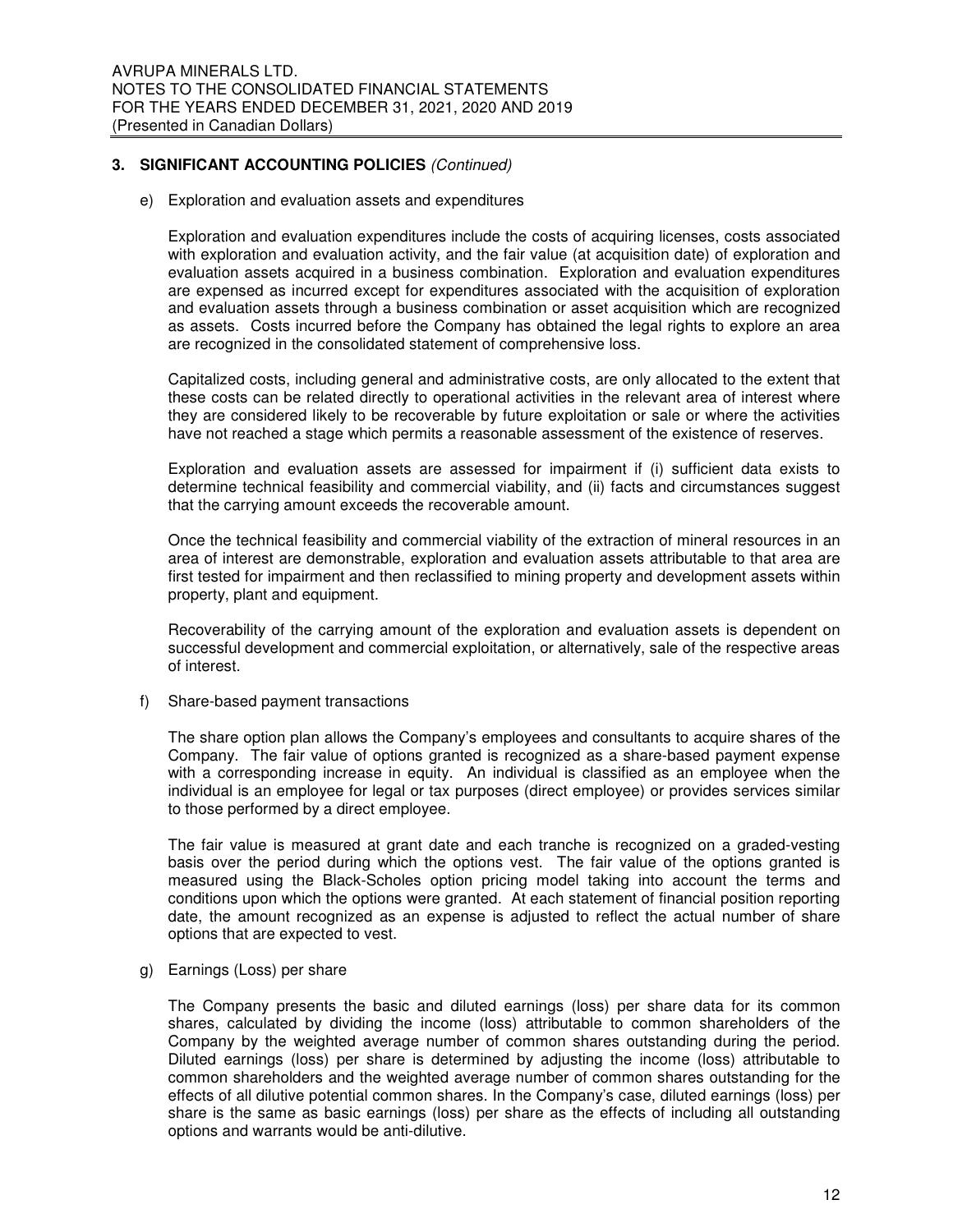h) Significant accounting judgments and estimates

The preparation of these consolidated financial statements requires management to make estimates and assumptions that affect the reported amounts of assets and liabilities at the date of the consolidated financial statements and reported amounts of expenses during the reporting period. Actual outcomes could differ from these estimates. These consolidated financial statements include estimates which, by their nature, are uncertain. The impacts of such estimates are pervasive throughout these consolidated financial statements, and may require accounting adjustments based on future occurrences. Revisions to accounting estimates are recognized in the period in which the estimate is revised, if the revision affects only that period, or in the period of the revision and further periods if the revision affects both current and future periods.

Significant assumptions about the future and other sources of estimation uncertainty that management has made at the consolidated statement of financial position date, that could result in a material adjustment to the carrying amounts of assets and liabilities, in the event that actual results differ from assumptions made, relate to, but are not limited to, the following:

#### Critical judgments

- The analysis of the functional currency for each entity of the Company. In concluding that the Canadian dollar is the functional currency of the parent, management considered both the funds from financing activities and the currency in which goods and services are paid. The functional currency of its wholly-owned subsidiaries in Europe is the Euro and subsidiaries in Barbados is the US Dollar as management considered the currencies which mainly influence the cost of providing goods and services in those subsidiaries. The Company chooses to report in Canadian dollar as the presentation currency;
- The assessment of indications of impairment of each mineral property and related determination of the net realized value and write-down of those properties where applicable;
- The determination that the Company will continue as a going concern for the next year; and
- The accounting for investments in other companies can vary depending on the degree of control and influence over those other companies. Management is required to assess at each reporting date the Company's control and influence over these other companies. Management has used its judgment to determine which companies are controlled and require consolidation and those which are significantly influenced and require equity accounting. The Company's interest in PorMining is less than 50%, therefore it does not have the current ability to control the key operating activities of the company. Pursuant to the Shareholders' Agreement entered into by the companies, MAEPA, a wholly-owned subsidiary of the Company, was appointed operator during the Phase I period and the board of directors of PorMining is comprised of three directors appointed by EUL and two by MAEPA. The operator prepares and submits annual budgets and programs to the board for approval. Management has determined that the Company does not have significant influence over PorMining. Accordingly, the investment in PorMining is accounted for at cost and not as an investment in associate (Note 5).

#### Significant estimates

• The estimate that 50% of the tax deposits will be recovered within one to five years.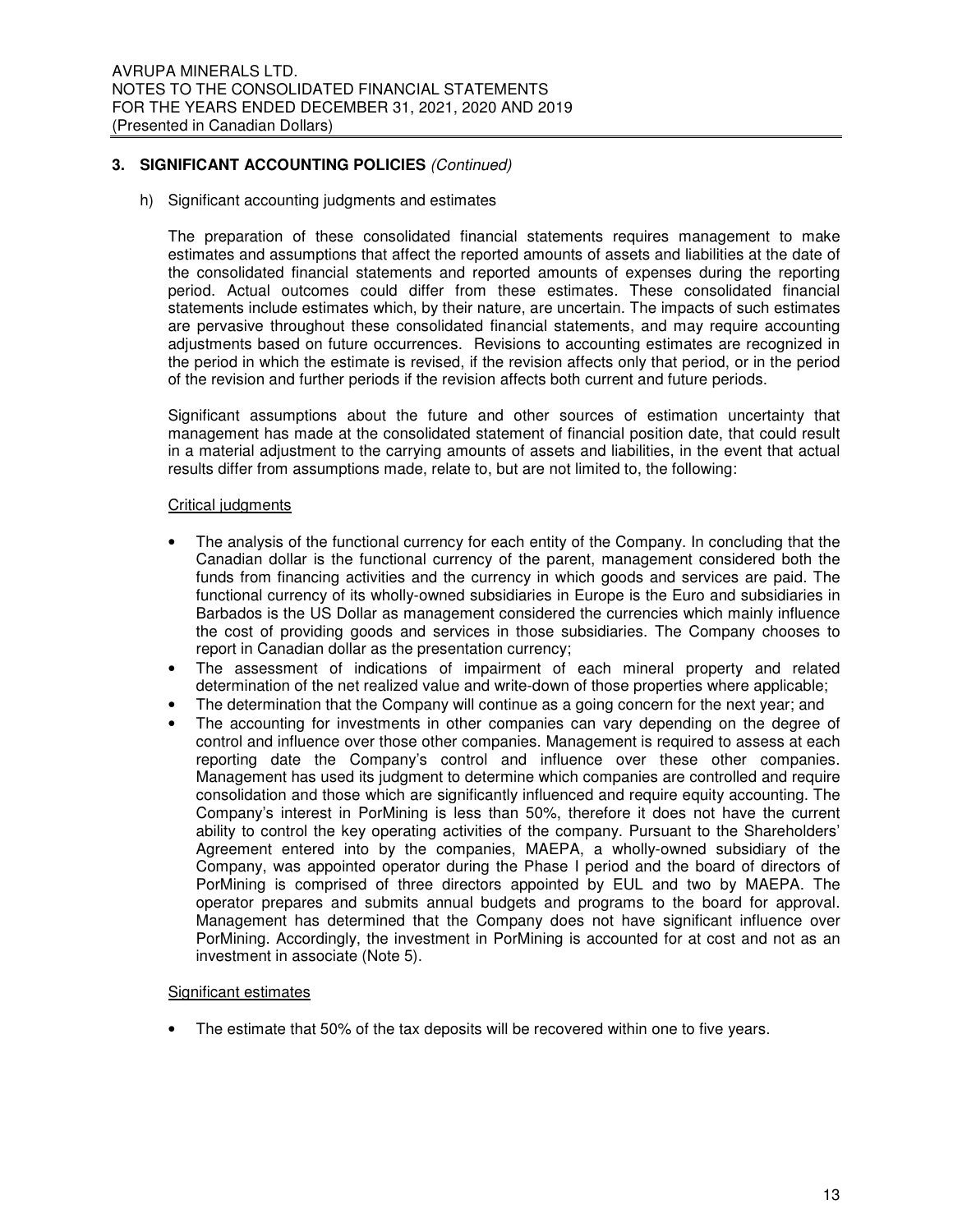i) Provisions

Provisions are recognized in the consolidated statement of financial position when the Company has a legal or constructive obligation as a result of past events and it is probable that an outflow of economic benefit will be required to settle the obligation. If the effect is material, provisions are determined by discounting the expected future cash flows at a pre-tax rate that reflects current market assessments of the time value of money and, where appropriate, the risks specific to the liability.

j) Financial instruments

The following financial assets are classified as measured at amortized cost - cash, due from optionees, certain other receivables and property deposits.

The following financial liabilities are classified as measured at amortized cost – accounts payable and accrued liabilities, accounts payable owed by optionees, due to related parties and long-term loan.

The classification of financial assets is based on how an entity manages its financial instruments and the contractual cash flow characteristics of the financial asset. Transaction costs with respect to financial instruments classified as fair value through profit or loss are recognized as an adjustment to the cost of the underlying instruments.

The Company's financial assets are classified into one of the following two measurement categories:

Financial assets held within a business model for the purpose of collecting contractual cash flows ("held to collect") that represent solely payments of principal and interest ("SPPI") are measured at amortized cost. Financial assets held within a business model where assets are both held for the purpose of collecting contractual cash flows or sold prior to maturity and the contractual cash flows represent solely payments of principal and interest are measured at FVPL.

k) Income taxes

Income tax on the profit or loss for the periods presented comprises current and deferred tax. Income tax is recognized in profit or loss except to the extent that it relates to items recognized directly in equity, in which case it is recognized in equity.

Current tax expense is the expected tax payable on the taxable income for the year, using tax rates enacted or substantively enacted at period end, adjusted for amendments to tax payable with regards to previous years.

Deferred tax is recorded using the statement of financial position liability method, providing for temporary differences, between the carrying amounts of assets and liabilities for financial reporting purposes and the amounts used for taxation purposes. The following temporary differences are not provided for: goodwill not deductible for tax purposes; the initial recognition of assets or liabilities that affect neither accounting or taxable loss; nor differences relating to investments in subsidiaries to the extent that they will probably not reverse in the foreseeable future. The amount of deferred tax provided is based on the expected manner of realization or settlement of the carrying amount of assets and liabilities, using tax rates enacted or substantively enacted that are expected to apply when temporary differences are expected to settle.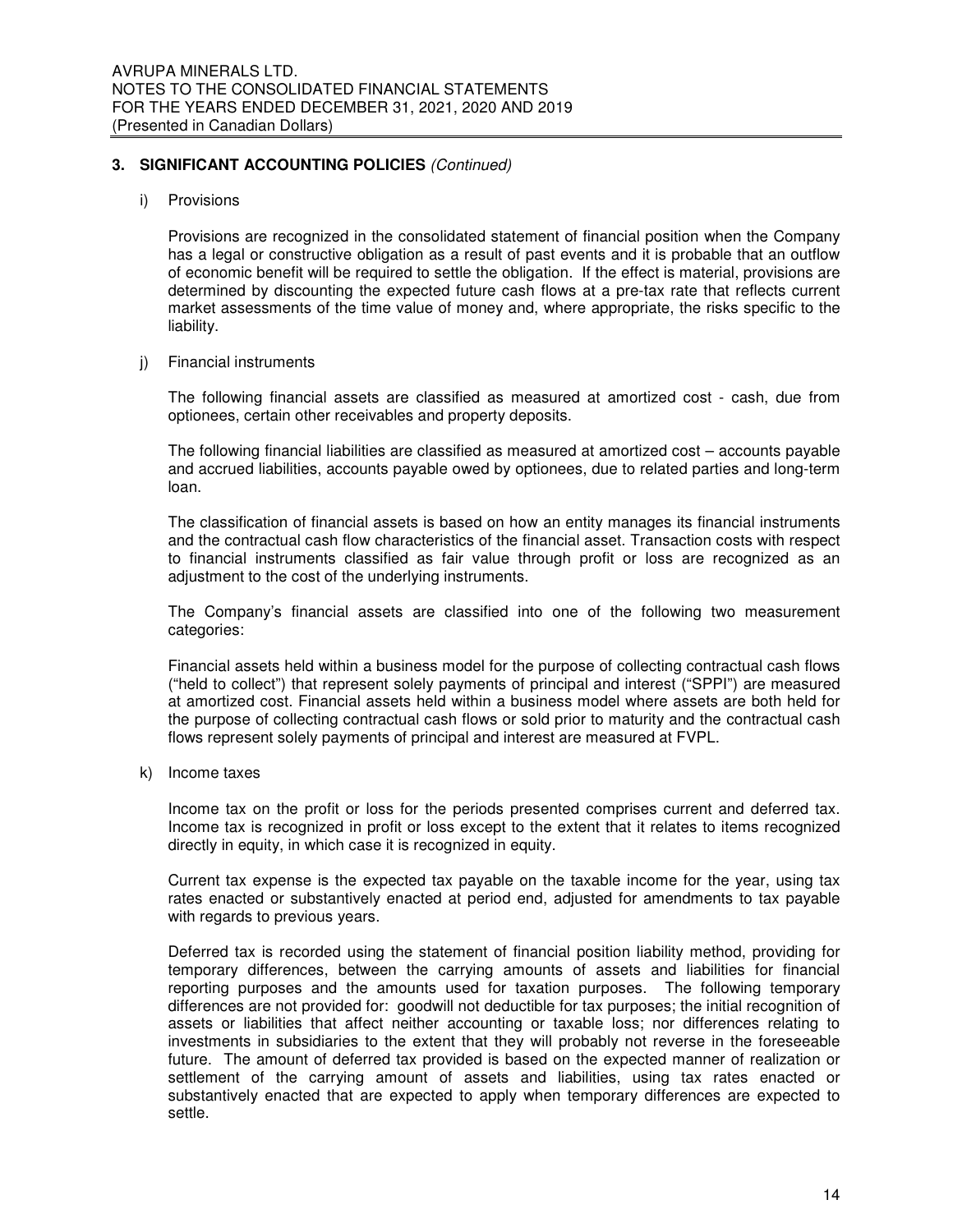A deferred tax asset is recognized only to the extent that it is probable that future taxable profits will be available against which the asset can be utilised. To the extent that the Company does not consider it probable that a future tax asset will be recovered, it provides a valuation allowance against that excess.

Additional income taxes that arise from the distribution of dividends are recognized at the same time as the liability to pay the related dividend.

Deferred tax assets and liabilities are offset when there is a legally enforceable right to set off current tax assets against current tax liabilities and when they relate to income taxes levied by the same taxation authority and the Company intends to settle its current tax assets and liabilities on a net basis.

l) New accounting standards and interpretations

Certain new accounting standards and interpretations have been published that are not mandatory for the December 31, 2021 reporting period. The Company has not early adopted the following new and revised standards, amendments and interpretations that have been issued but are not yet effective:

• Presentation of financial statements

An amendment to IAS 1 was issued in January 2020 and applies to annual reporting periods beginning on or after January 1, 2023. The amendment clarifies the criterion for classifying a liability as non-current relating to the right to defer settlement of a liability for at least 12 months after the reporting period.

The Company anticipates that the application of the above new and revised standards, amendments and interpretations will have no material impact on its results and financial position.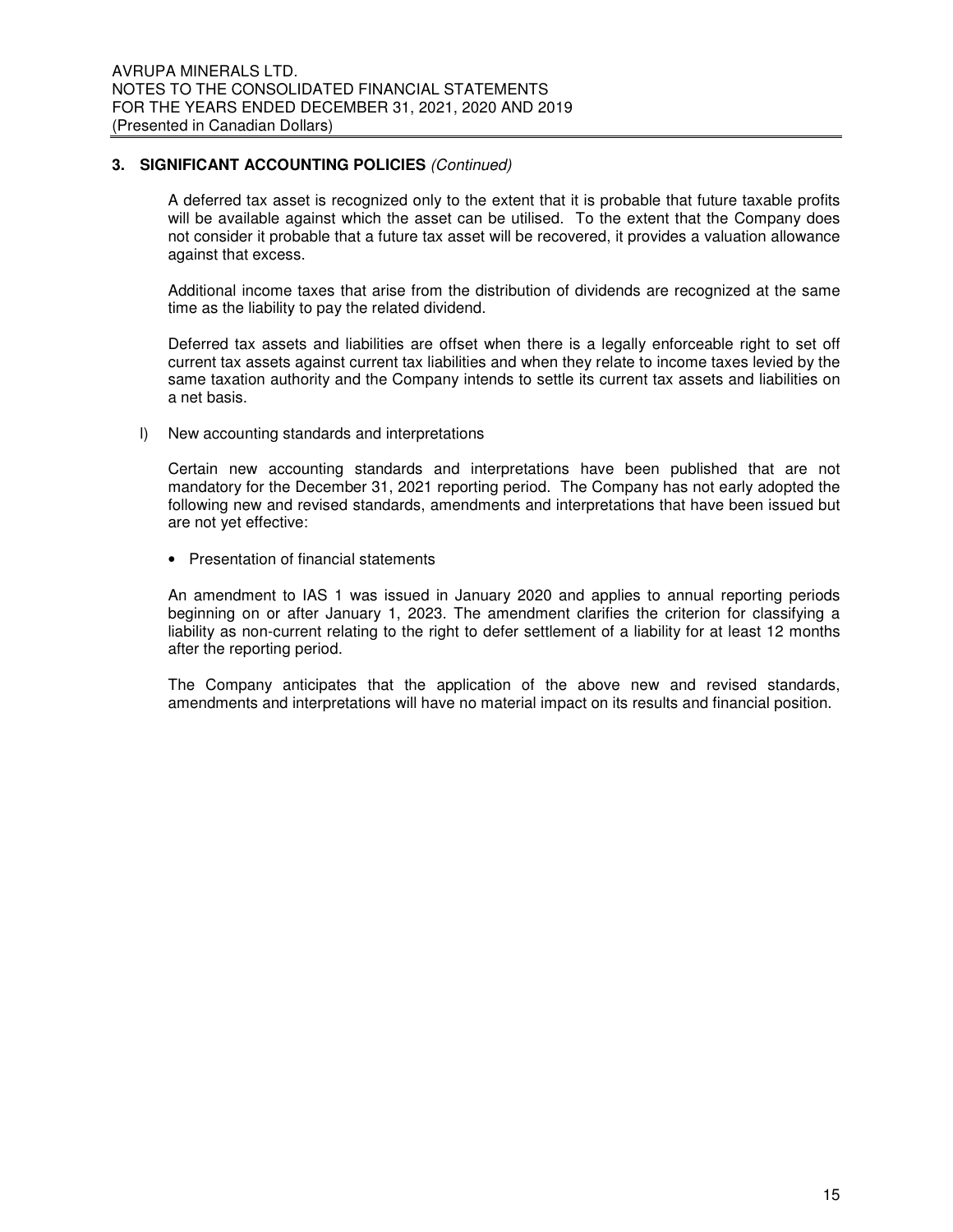#### **4. EQUIPMENT**

|                                 | <b>Furniture and</b><br>other |                 |                                |               |
|---------------------------------|-------------------------------|-----------------|--------------------------------|---------------|
|                                 | equipment                     | <b>Vehicles</b> | Other assets                   | <b>Total</b>  |
| Cost                            |                               |                 |                                |               |
| As at January 1, 2020           | \$<br>116,067                 | \$<br>39,228    | \$<br>21,765<br>\$             | 177,060       |
| Exchange adjustment             | 8,158                         | 2,757           | 1,530                          | 12,445        |
| As at December 31, 2020         | 124,225                       | 41,985          | 23,295                         | 189,505       |
| Additions during the period     | 257                           |                 |                                | 257           |
| Exchange adjustment             | (9,687)                       | (3,273)         | (1, 816)                       | (14, 776)     |
| As at December 31, 2021         | \$<br>114,795                 | \$<br>38,712    | \$<br>21,479                   | \$<br>174,986 |
| <b>Accumulated depreciation</b> |                               |                 |                                |               |
| As at January 1, 2020           | \$<br>109,878                 | \$<br>27,787    | \$<br>21,765<br>\$             | 159,430       |
| Depreciation for the year       | 3,015                         | 10,288          |                                | 13,303        |
| Exchange adjustment             | 7,784                         | 2,162           | 1,530                          | 11,476        |
| As at December 31, 2020         | 120,677                       | 40,237          | 23,295                         | 184,209       |
| Depreciation for the year       | 1,481                         | 1,662           |                                | 3,143         |
| Exchange adjustment             | (9, 453)                      | (3, 187)        | (1, 816)                       | (14, 456)     |
| As at December 31, 2021         | \$<br>112,705                 | \$<br>38,712    | \$<br>21,479                   | \$<br>172,896 |
| Net book value                  |                               |                 |                                |               |
| As at January 1, 2020           | \$<br>6,189                   | \$<br>11,441    | \$                             | \$<br>17,630  |
| As at December 31, 2020         | \$<br>3,548                   | \$<br>1,748     | \$<br>$\overline{\phantom{a}}$ | \$<br>5,296   |
| As at December 31, 2021         | \$<br>2,090                   | \$              | \$                             | \$<br>2,090   |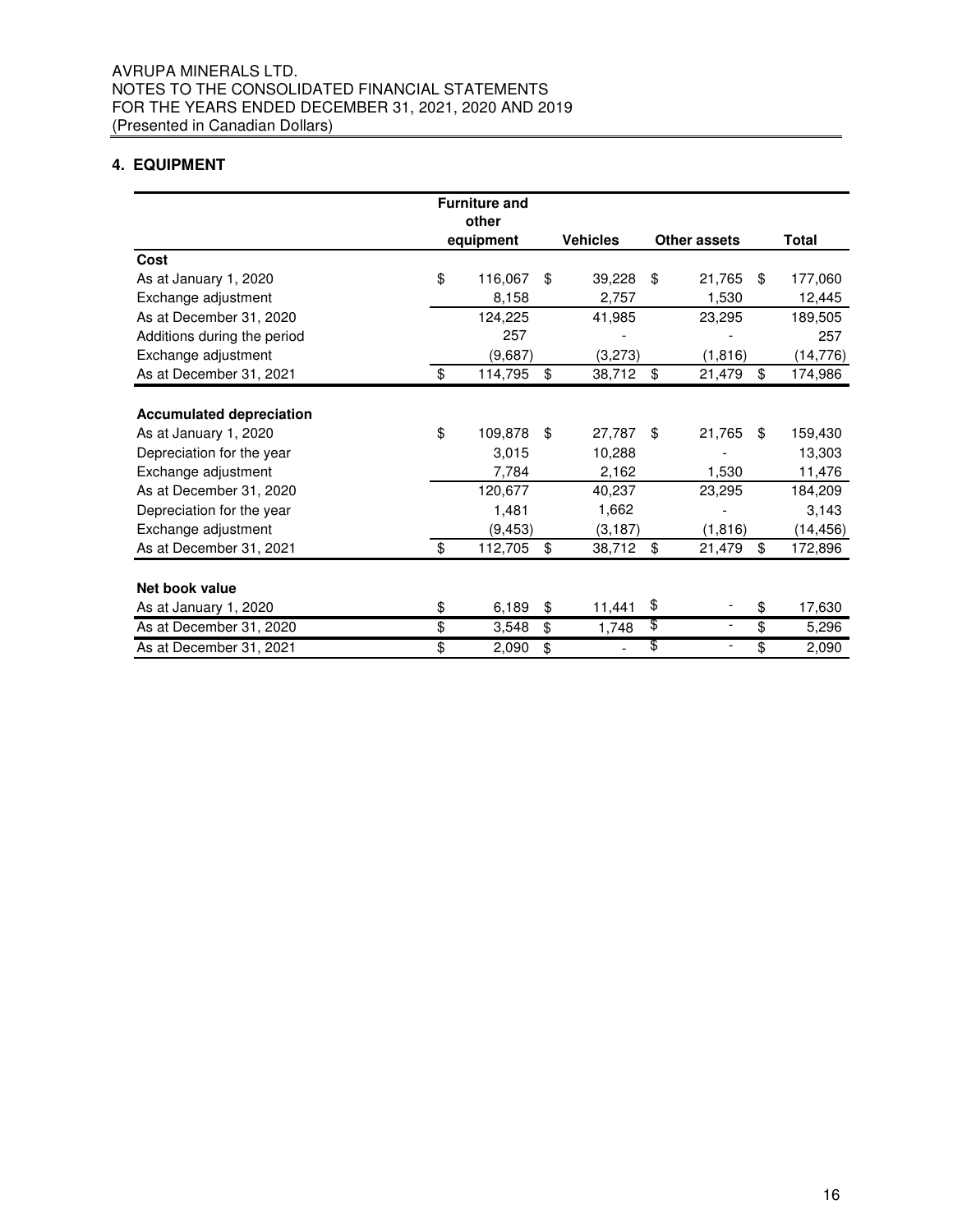#### AVRUPA MINERALS LTD. NOTES TO THE CONSOLIDATED FINANCIAL STATEMENTS FOR THE YEARS ENDED DECEMBER 31, 2021, 2020 AND 2019 (Presented in Canadian Dollars)

#### **5. EXPLORATION AND EVALUATION ASSETS AND MINERAL EXPLORATION EXPENSES**

|                                                                      | Portugal |               |        |             |    |               | Kosovo          |                |                 |               | Germany         | <b>Others</b> |                 |         |                         |                |
|----------------------------------------------------------------------|----------|---------------|--------|-------------|----|---------------|-----------------|----------------|-----------------|---------------|-----------------|---------------|-----------------|---------|-------------------------|----------------|
|                                                                      |          | Alvito        |        | Alvalade    |    | <b>Others</b> |                 | <b>Slivovo</b> |                 | <b>Others</b> |                 |               |                 |         |                         | <b>Total</b>   |
| <b>Exploration and evaluation assets</b><br><b>Acquisition costs</b> |          |               |        |             |    |               |                 |                |                 |               |                 |               |                 |         |                         |                |
| As of January 1, 2021                                                | \$       |               | \$     | 167,920     | \$ |               | \$              |                | \$              |               | \$              |               | \$              |         | \$                      | 167,920        |
| As of December 31, 2021                                              | \$       | $\sim$        | \$     | 167,920     | \$ |               | $\overline{\$}$ |                | $\overline{\$}$ |               | $\overline{\$}$ |               | $\overline{\$}$ |         | $\overline{\mathbf{S}}$ | 167,920        |
| Mineral exploration expenses for the year<br>ended December 31, 2021 |          |               |        |             |    |               |                 |                |                 |               |                 |               |                 |         |                         |                |
| Concession fees and taxes                                            | \$       |               | \$     |             | \$ |               | \$              |                | \$              |               | \$              |               | \$              |         | \$                      |                |
| Geological salaries and consulting                                   |          |               |        | 22,203      |    |               |                 |                |                 |               |                 |               |                 |         |                         | 22,203         |
| Insurance                                                            |          |               |        | 449         |    |               |                 |                |                 |               |                 |               |                 |         |                         | 449            |
| Legal and accounting                                                 |          |               |        |             |    |               |                 |                |                 |               |                 |               |                 |         |                         |                |
| Office and administrative fees                                       |          |               |        |             |    |               |                 |                |                 |               |                 |               |                 |         |                         |                |
| Rent                                                                 |          |               |        |             |    |               |                 |                |                 |               |                 |               |                 |         |                         |                |
| Site costs                                                           |          |               |        |             |    |               |                 |                |                 |               |                 |               |                 |         |                         |                |
| Travel                                                               |          |               |        | 2,300       |    |               |                 |                |                 |               |                 |               |                 |         |                         | 2,300          |
| Reimbursements from optionee                                         |          |               |        | (483,950)   |    |               |                 |                |                 |               |                 |               |                 |         |                         | (483, 950)     |
|                                                                      | \$       |               | $-$ \$ | (458, 998)  | \$ |               | \$              |                | \$              |               | \$              |               | \$              |         | \$                      | (458, 998)     |
| <b>Cumulative mineral exploration expenses</b>                       |          |               |        |             |    |               |                 |                |                 |               |                 |               |                 |         |                         |                |
| since acquisition                                                    |          |               |        |             |    |               |                 |                |                 |               |                 |               |                 |         |                         |                |
| Assaying                                                             | \$       |               | \$     |             | \$ |               | \$              | 297,975 \$     |                 | 65,936        | \$              | 10,846        | \$              |         | \$                      | 374,757        |
| Concession fees and taxes                                            |          | 147,900       |        | 361,864     |    | 545,708       |                 | 11,839         |                 | 206,975       |                 | 4             |                 |         |                         | 1,274,290      |
| Depreciation                                                         |          | 7,191         |        | 17,178      |    | 91,531        |                 |                |                 |               |                 |               |                 |         |                         | 115,900        |
| Drilling                                                             |          | 472,513       |        | 610,197     |    |               |                 | 1,180,217      |                 |               |                 |               |                 |         |                         | 2,262,927      |
| Geological salaries and consulting                                   |          | 1,624,824     |        | 6,537,815   |    | 4,692,323     |                 | 119,801        |                 | 720,879       |                 | 12,359        |                 |         |                         | 13,708,001     |
| Geology work                                                         |          |               |        |             |    | 32,377        |                 | 891,582        |                 | 402,515       |                 | 223,619       |                 | 140,906 |                         | 1,690,999      |
| Insurance                                                            |          | 5,683         |        | 24,622      |    | 46,429        |                 | 14,604         |                 | 15,007        |                 |               |                 |         |                         | 106,345        |
| Legal and accounting                                                 |          | 177           |        | 1,020       |    | 1,067         |                 | 58,158         |                 | 13,958        |                 |               |                 |         |                         | 74,380         |
| Office and administrative fees                                       |          | 43,699        |        | 253,950     |    | 236,040       |                 | 80,223         |                 | 101,624       |                 | 5,255         |                 | 63,191  |                         | 783,982        |
| Rent                                                                 |          | 188,804       |        | 606,084     |    | 408,092       |                 | 28,694         |                 | 88,221        |                 |               |                 | 20,560  |                         | 1,340,455      |
| Report                                                               |          |               |        |             |    |               |                 | 24,232         |                 |               |                 |               |                 |         |                         | 24,232         |
| Site costs                                                           |          | 71,452        |        | 194,203     |    | 172,925       |                 | 185,127        |                 | 194,582       |                 |               |                 | 8,865   |                         | 827,154        |
| Travel                                                               |          | 75,625        |        | 239,667     |    | 171,652       |                 | 60,107         |                 | 22,478        |                 |               |                 | 15,326  |                         | 584,855        |
| Trenching and road work                                              |          |               |        |             |    |               |                 | 34,339         |                 |               |                 |               |                 |         |                         | 34,339         |
| Reimbursements from optionee                                         |          | (2, 149, 344) |        | (8,612,772) |    | (2,741,482)   |                 | (2,834,986)    |                 | (45, 158)     |                 |               |                 |         |                         | (16, 383, 742) |
|                                                                      | \$       | 488,524       | \$     | 233,828     | \$ | 3,656,662     | \$              | 151,912 \$     |                 | 1,787,017     | \$              | 252,083       | \$              | 248,848 | \$                      | 6,818,874      |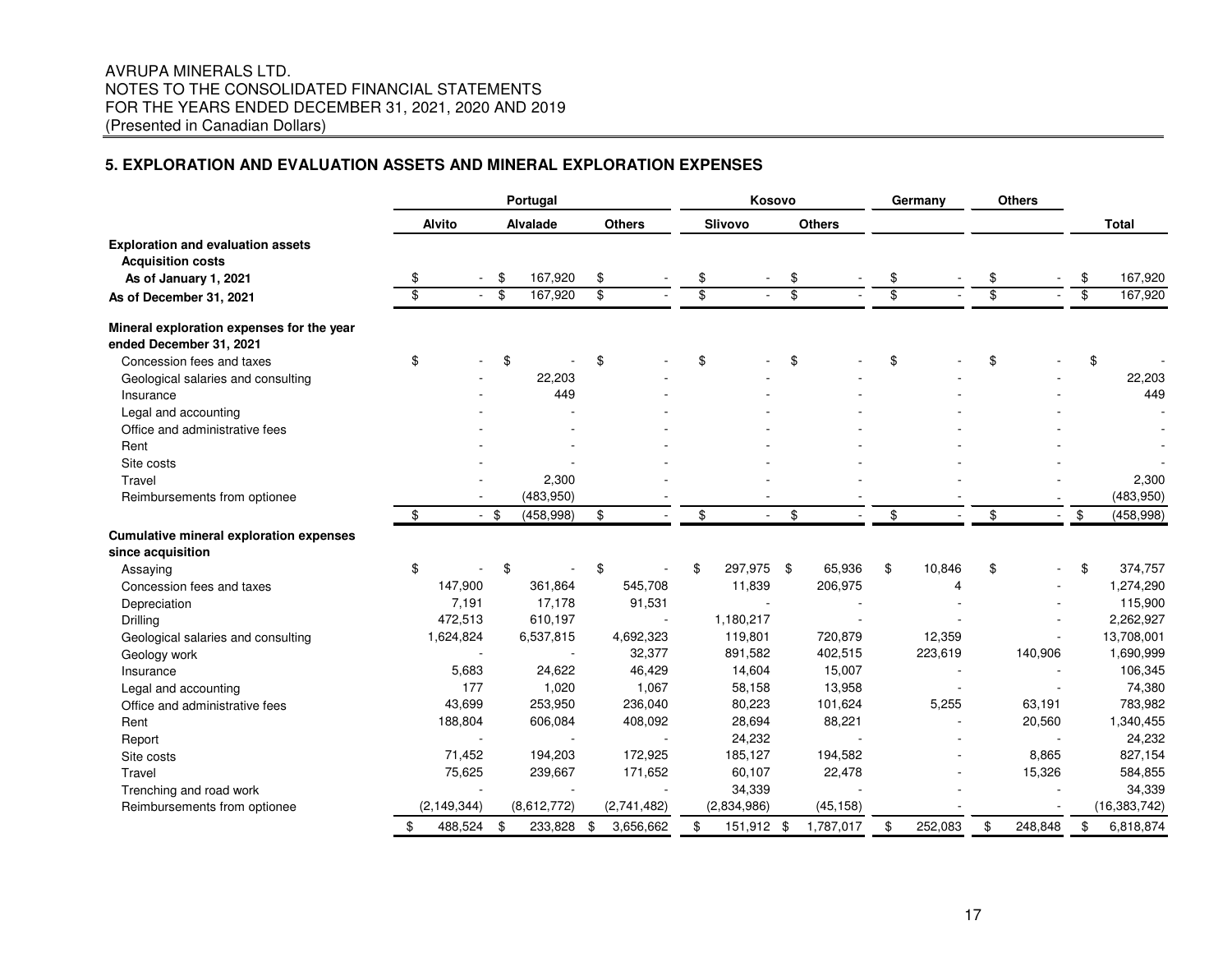#### AVRUPA MINERALS LTD. NOTES TO THE CONSOLIDATED FINANCIAL STATEMENTS FOR THE YEARS ENDED DECEMBER 31, 2021, 2020 AND 2019 (Presented in Canadian Dollars)

#### **5. EXPLORATION AND EVALUATION ASSETS AND MINERAL EXPLORATION EXPENSES** (Continued)

|                                                                      | Portugal |               |        |                 |                 |                         | Kosovo         |                         |               |                         | Germany | <b>Others</b>           |         |                  |
|----------------------------------------------------------------------|----------|---------------|--------|-----------------|-----------------|-------------------------|----------------|-------------------------|---------------|-------------------------|---------|-------------------------|---------|------------------|
|                                                                      |          | <b>Alvito</b> |        | <b>Alvalade</b> | <b>Others</b>   |                         | <b>Slivovo</b> |                         | <b>Others</b> |                         |         |                         |         | <b>Total</b>     |
| <b>Exploration and evaluation assets</b><br><b>Acquisition costs</b> |          |               |        |                 |                 |                         |                |                         |               |                         |         |                         |         |                  |
| As of January 1, 2020                                                | \$       |               |        | 167,920         | \$              | \$                      |                | \$                      |               | \$                      |         | \$                      |         | \$<br>167,921    |
| Write-down of property during the year                               |          |               |        |                 |                 |                         | (1)            |                         |               |                         |         |                         |         | (1)              |
| As of December 31, 2020                                              | \$       | $\sim$        | -\$    | 167,920         | \$              | $\overline{\mathbf{e}}$ | $\sim$         | $\overline{\mathbf{e}}$ |               | $\overline{\mathbf{e}}$ |         | $\overline{\mathbf{e}}$ |         | \$<br>167,920    |
| Mineral exploration expenses for the year<br>ended December 31, 2020 |          |               |        |                 |                 |                         |                |                         |               |                         |         |                         |         |                  |
| Concession fees and taxes                                            | \$       |               | \$     |                 | \$              | \$                      | 1,841          | \$                      |               | \$                      |         | \$                      |         | \$<br>1,841      |
| Geological salaries and consulting                                   |          |               |        | 6,872           |                 |                         |                |                         | 8,971         |                         |         |                         |         | 15,843           |
| Office and administrative fees                                       |          |               |        | 4,414           |                 |                         | 74             |                         | 444           |                         |         |                         |         | 4,932            |
| Rent                                                                 |          |               |        | 55,899          |                 |                         |                |                         |               |                         |         |                         |         | 55,899           |
| Site costs                                                           |          |               |        | 1,539           |                 |                         | 53             |                         |               |                         |         |                         |         | 1,592            |
| Travel                                                               |          |               |        | 236             |                 |                         |                |                         |               |                         |         |                         |         | 236              |
| Reimbursements from optionee                                         |          |               |        | (434, 982)      |                 |                         |                |                         |               |                         |         |                         |         | (434, 982)       |
|                                                                      | \$       |               | $-$ \$ | (366, 022)      | \$              | \$<br>ä,                | 1,968          | \$                      | 9,415         | \$                      |         | \$                      |         | \$<br>(354, 639) |
| <b>Cumulative mineral exploration expenses</b><br>since acquisition  |          |               |        |                 |                 |                         |                |                         |               |                         |         |                         |         |                  |
| Assaying                                                             | \$       |               | \$     |                 | \$              | \$                      | 297,975 \$     |                         | 65,936        | \$                      | 10,846  | \$                      |         | \$<br>374,757    |
| Concession fees and taxes                                            |          | 147,900       |        | 361,864         | 545,708         |                         | 11,839         |                         | 206,975       |                         | 4       |                         |         | 1,274,290        |
| Depreciation                                                         |          | 7,191         |        | 17,178          | 91,531          |                         |                |                         |               |                         |         |                         |         | 115,900          |
| Drilling                                                             |          | 472,513       |        | 610,197         |                 |                         | 1,180,217      |                         |               |                         |         |                         |         | 2,262,927        |
| Geological salaries and consulting                                   |          | 1,624,824     |        | 6,515,612       | 4,692,323       |                         | 119,801        |                         | 720,879       |                         | 12,359  |                         |         | 13,685,798       |
| Geology work                                                         |          |               |        |                 | 32,377          |                         | 891,582        |                         | 402,515       |                         | 223,619 |                         | 140,906 | 1,690,999        |
| Insurance                                                            |          | 5,683         |        | 24,173          | 46,429          |                         | 14,604         |                         | 15,007        |                         |         |                         |         | 105,896          |
| Legal and accounting                                                 |          | 177           |        | 1,020           | 1,067           |                         | 58,158         |                         | 13,958        |                         |         |                         |         | 74,380           |
| Office and administrative fees                                       |          | 43,699        |        | 253,950         | 236,040         |                         | 80,223         |                         | 101,624       |                         | 5,255   |                         | 63,191  | 783,982          |
| Rent                                                                 |          | 188,804       |        | 606,084         | 408,092         |                         | 28,694         |                         | 88,221        |                         |         |                         | 20,560  | 1,340,455        |
| Report                                                               |          |               |        |                 |                 |                         | 24,232         |                         |               |                         |         |                         |         | 24,232           |
| Site costs                                                           |          | 71,452        |        | 194,203         | 172,925         |                         | 185,127        |                         | 194,582       |                         |         |                         | 8,865   | 827,154          |
| Travel                                                               |          | 75,625        |        | 237,367         | 171,652         |                         | 60,107         |                         | 22,478        |                         |         |                         | 15,326  | 582,555          |
| Trenching and road work                                              |          |               |        |                 |                 |                         | 34,339         |                         |               |                         |         |                         |         | 34,339           |
| Reimbursements from optionee                                         |          | (2, 149, 344) |        | (8, 128, 822)   | (2,741,482)     |                         | (2,834,986)    |                         | (45, 158)     |                         |         |                         |         | (15,899,792)     |
|                                                                      | \$       | 488,524       | \$     | 692,826         | 3,656,662<br>\$ | \$                      | 151,912 \$     |                         | 1,787,017     | \$                      | 252,083 | \$                      | 248,848 | \$<br>7,277,872  |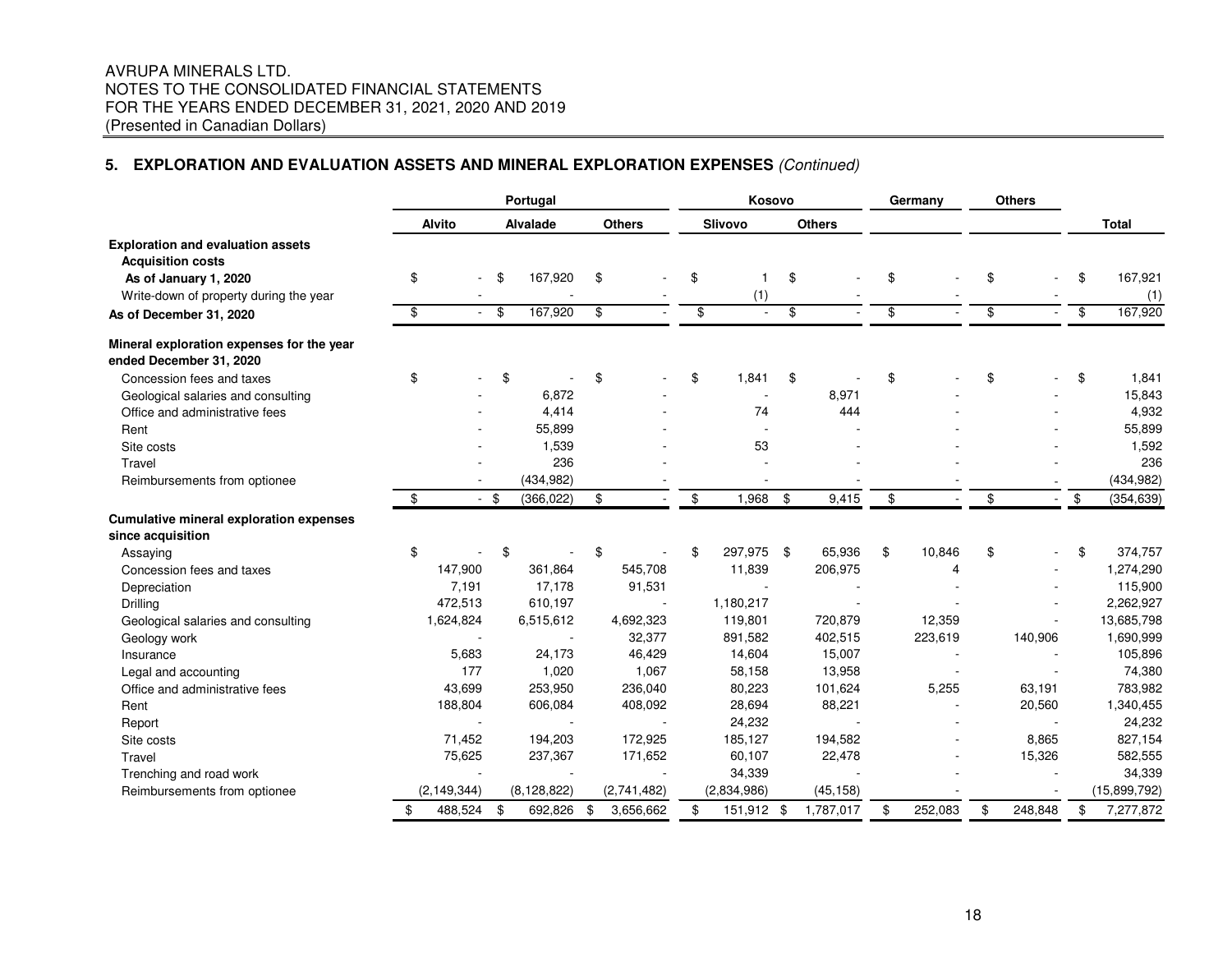#### **Portugal**

Licenses have varying required work commitments and carry a 3% Net Smelter Return ("NSR") payable to the government of Portugal.

#### Alvalade:

On November 19, 2019, the Company and MAEPA (collectively the "Company") and Minas de Aguas Teñidas, S.A. ("MATSA") and its wholly-owned subsidiary EUL (collectively "MATSA") entered into an Earn-In Joint Venture Agreement (the "Agreement") in respect of the Alvalade project. Pursuant to the Agreement, PorMining, Unipessoal Lda. ("PorMining") was incorporated on December 17, 2019 to hold assets and develop mineral rights (both as defined) and EUL can earn up to an 85% interest in PorMining. The earning of this interest, subsequent arrangements that may be entered into to explore the assets and, if warranted, the development of one or more projects are referred to as the "Transaction".

On March 27, 2020, MAEPA and EUL entered into a Quota Transfer Agreement pursuant to which MAEPA split its 100% interest in the share capital of PorMining into two quotas, representing 51% and 49% of the company's share capital, and sold the 51% quota to EUL for the nominal value of  $€510$ .

On March 27, 2020, the Company, MAEPA, MATSA and EUL entered into the PorMining Lda. Shareholders' Agreement (the "Agreement"). Pursuant to the Agreement:

- PorMining has five directors. From the effective date until the second option exercise date, three will be nominated by EUL and two by MAEPA. Thereafter, four will be nominated by EUL and one will be nominated by MAEPA. Upon the occurrence of the 51/49 Phase and thereafter, EUL is entitled to nominate three directors and MAEPA two directors. In the event of dilution of the interest of EUL or MAEPA, each will be entitled to proportional representation (as described) equal to its then interest;
- In the event that EUL and/or MAEPA wish to sell or transfer their shares in PorMining, PorMining has a right of first refusal to purchase all or a portion of the shares. To the extent that PorMining does not exercise its right of first refusal to all of the shares, each of EUL and/or MAEPA has a right of first refusal; and
- The Agreement will terminate at such time as there is a final decision regarding the dissolution and liquidation of PorMining, the parties mutually agree on the termination of the Agreement or as provided for under the Earn-In Joint Venture Agreement.

The effective date of the Transaction is the date that PorMining receives (received on June 15, 2020) the mineral rights in its name from the General Directorate of Energy and Geology of Portugal ("DGEG"). The Transaction is comprised of the following phases:

- Phase I First Option;
- Phase II Second Option;
- 51/49 Phase; and
- Phase III Development and Operation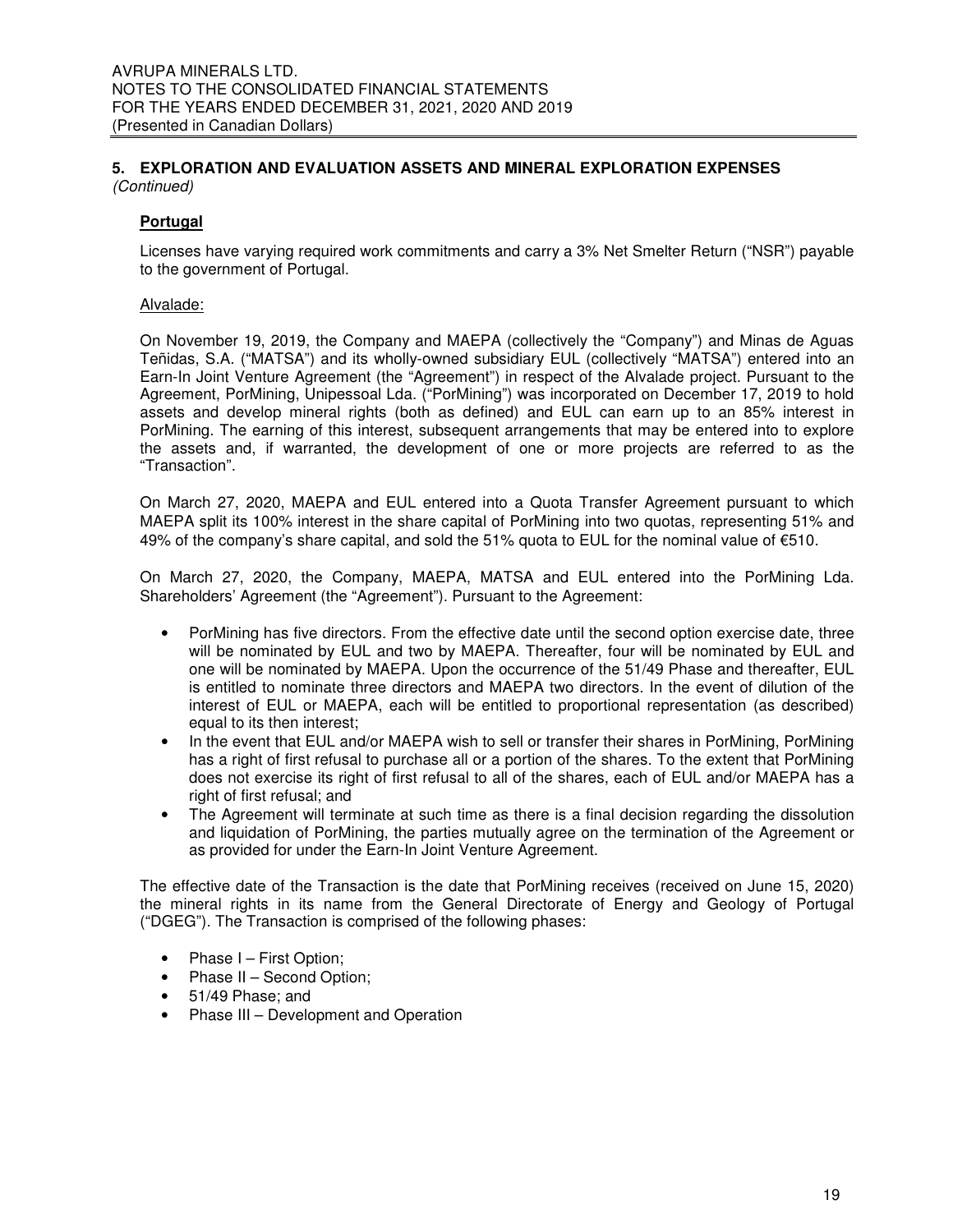#### Alvalade: (Continued)

#### Phase I – First Option

Phase I commences on the effective date and continues until the first to occur of the first option exercise date and the termination of the first option. During Phase I, MAEPA will grant EUL the sole and exclusive right to hold an undivided 51% interest in PorMining (the first option) for at least three years from the effective date or the issue (issued on June 15, 2020) of the Experimental Exploitation License (the "EEL") by DGEG to PorMining. EUL's right to maintain its 51% interest is conditional upon MATSA:

- Paying  $\epsilon$ 400,000 to the Company on or before the effective date ( $\epsilon$ 200,000 was received in December 2019 and the remaining €200,000 was received in June 2020);
- Funding or providing the necessary financial instrument to cover the guarantee, which will be returned to MATSA following the release of the guarantee by DGEG (funded €100,000 in June 2020); and
- Funding expenditures (the first option expenditures) on the mineral rights in an aggregate amount of €2,400,000 (€1,200,000 within the first 12 months following the effective date [met] and €1,200,000 in the next 24 months) on or before three years from the effective date or the issue of the EEL.

Funding of the first option expenditures is solely at MATSA's discretion and MATSA may elect to terminate the first option at any time by delivering notice (the first option termination notice) to the Company. MATSA may elect to accelerate the funding of the first option expenditures in order to exercise the first option at an earlier date. If there is a shortfall in the first option expenditures, MATSA may elect to pay such amount on or before the end of the three-year period and the first option expenditures will be deemed to have been satisfied.

Upon MATSA completing all of the requirements of the first option, EUL will have unconditionally earned the 51% interest in PorMining. If the first option is terminated, MAEPA will acquire the 51% interest from EUL for a nominal value, the shares will be cancelled and MAEPA will hold a 100% interest in PorMining.

During Phase I, MAEPA will act as the operator of the mineral rights. PorMining will pay MAEPA an operator's fee equal to €100,000 per year, paid monthly starting June 16, 2020, funded by MATSA and which shall form part of the first option expenditures. During the year 2021, €100,000 (\$148,280) was received and has been included in reimbursements from optionee. In all other phases, PorMining will be the operator unless it appoints another person to act as operator. The operator is responsible for developing and submitting work programs to the technical committee or the board of directors for consideration and approval and to implement work programs when approved according to the approved budget. The technical committee is comprised of two representatives from each of EUL and MAEPA and will be in effect until the first option exercise date. Thereafter, the board of directors will make all decisions with respect to the mineral rights.

During Phase I, EUL will fund 100% of all maintenance payments (as defined) and approved work programs.

As of December 31, 2021, MATSA has funded a total of €2,423,017 on the Alvalade project, including the €100,000 guarantee with DGEG. Subsequently, MATSA funded another €76,983.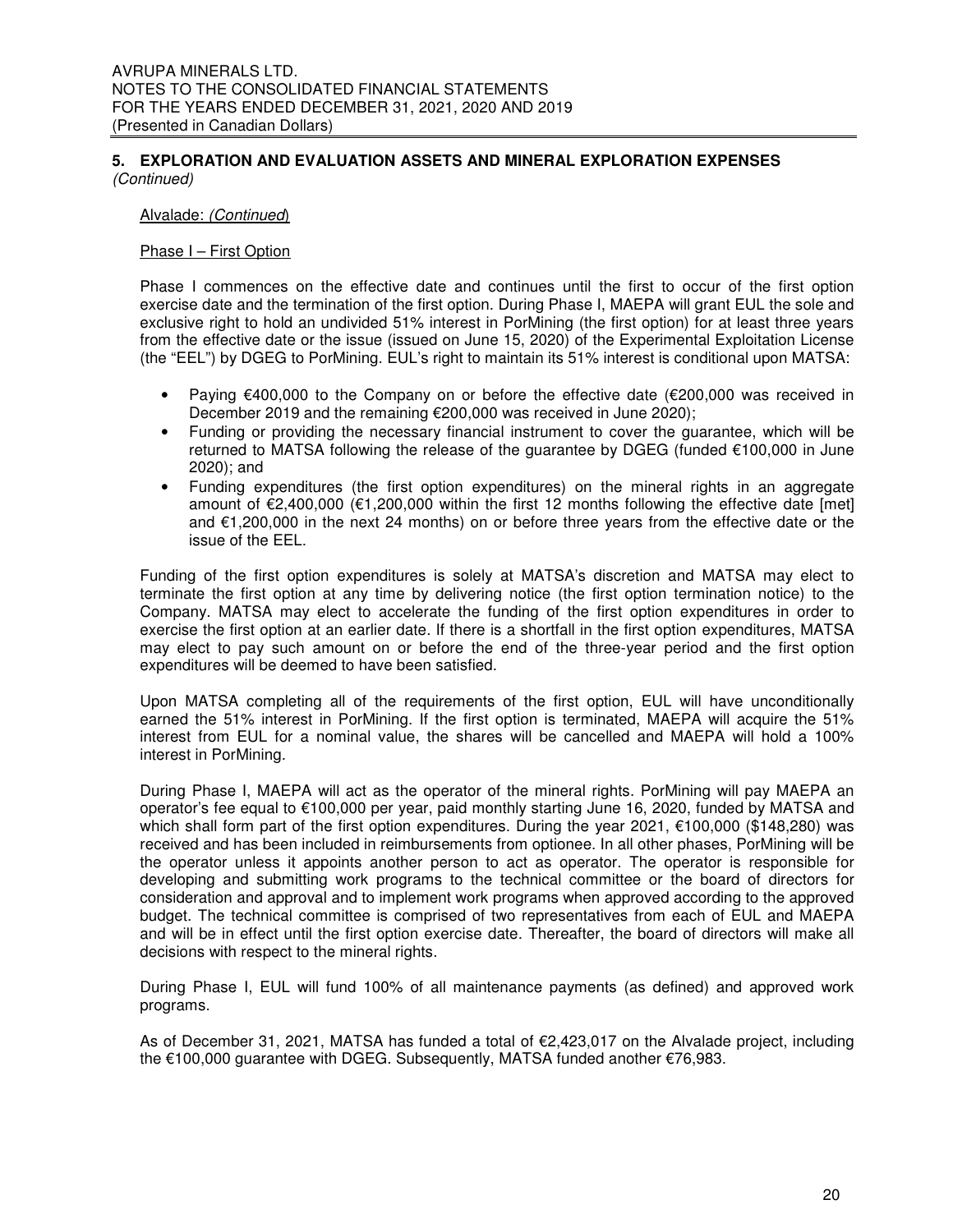#### Alvalade: (Continued)

#### Phase II – Second Option

Phase II commences on the first option exercise date and continues until the first to occur of the second option exercise date and the termination of the second option. On the first option exercise date, the Company will grant EUL the sole and exclusive right and option to acquire an additional 34% (for an aggregate 85% interest) in PorMining (the second option). EUL's right to exercise the second option is conditional on MATSA satisfying the second option conditions as follows:

- Preparing, funding and delivering to PorMining a feasibility study on the mineral rights within five years of the issuance of the EEL or, provided that DGEG grants an extension to all or part of the EEL, the time period for when the second option conditions must be met shall be extended to a maximum of two additional years, for a total of seven years after the issuance of the original EEL;
- Making proper application for a mining license before the end of the term of the EEL; and
- Making all progress payments to Antofagasta as set out in the Debt Cancellation Agreement dated June 12, 2017 as follows:
	- $\circ$  US\$250,000 within 60 days after the date of a news release announcing a NI 43-101 compliant technical report having been completed and with results as defined;
	- $\circ$  US\$500,000 within 60 days after the date of a news release announcing completion of a feasibility study with results as defined;
	- $\circ$  US\$500,000 on the one-year anniversary of the date of the news release announcing the feasibility study noted above;
	- o US\$750,000 within 60 days of the commencement of commercial production;
	- $\circ$  US\$750,000 on the one-year anniversary of commencement of commercial production;
	- $\circ$  US\$750,000 on the second anniversary of commencement of commercial production; and
	- $\circ$  US\$750,000 on the third anniversary of commencement of commercial production.

The satisfaction of the second option conditions is solely at MATSA's discretion and MATSA may elect to terminate the second option at any time by delivering notice (the second option termination notice) to the Company. If the second option is terminated, EUL will be entitled to retain its 51% interest in PorMining, plus an additional 1% interest for every €735,294 of expenditures funded during Phase II and the 51/49 Phase will commence.

Upon MATSA satisfying the second option conditions, EUL automatically earns an additional 34% interest in PorMining for an aggregate interest of 85%.

During Phase II, EUL will fund 100% of all maintenance payments and approved work programs.

#### 51/49 Phase

The 51/49 Phase commences on termination of the second option and continues until the deemed conversion of the interest of a party to a royalty. During the 51/49 Phase, PorMining will remain the operator subject to the terms of the Agreement and the shareholders' agreement and the activities of the parties with respect to the mineral rights will continue to be governed by the shareholder's agreement.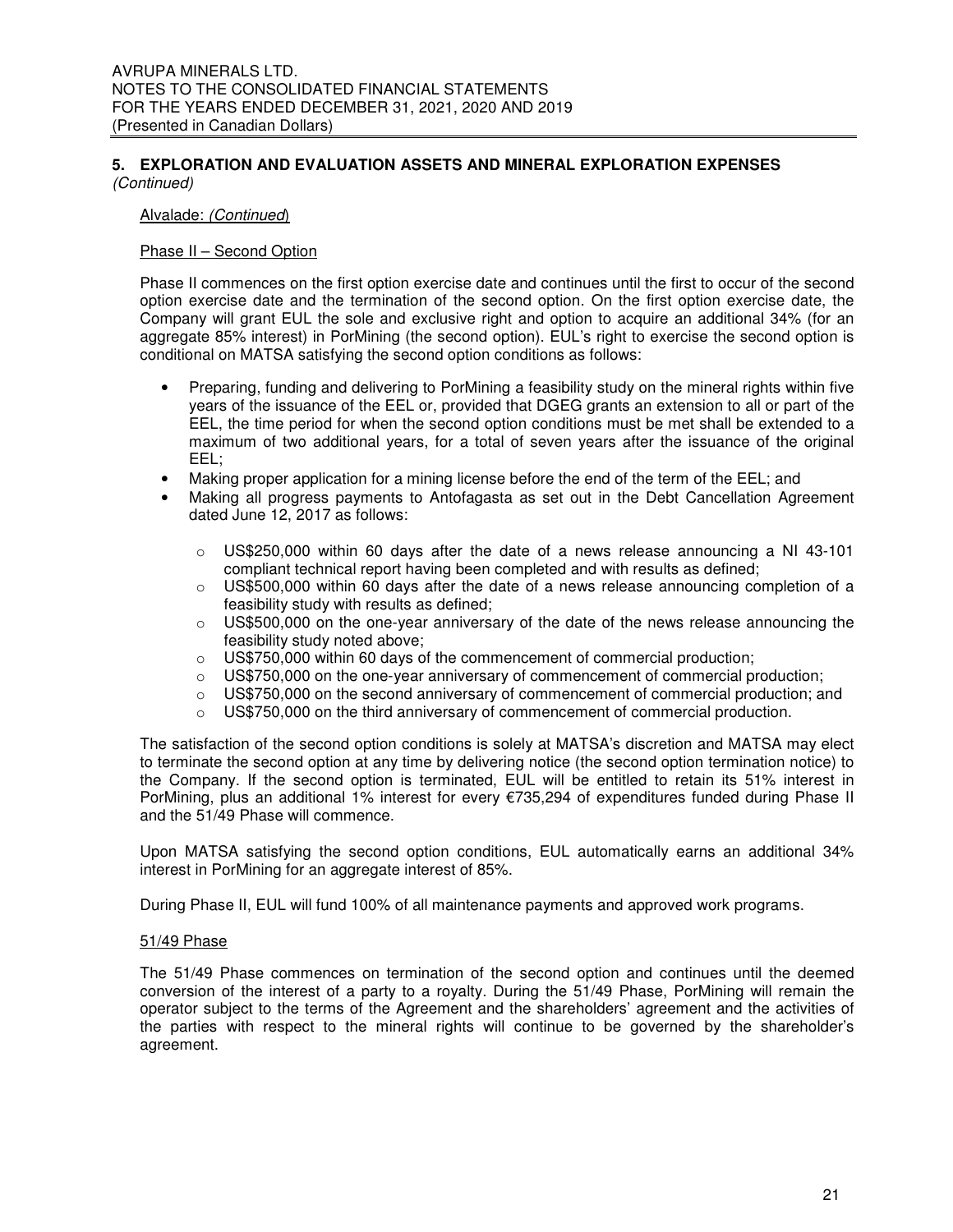#### Alvalade: (Continued)

If at any time after the 51/49 Phase has commenced EUL's interest is reduced to below 10% as a result of dilution calculations, its interest will be deemed to be converted to a 1.5% royalty, which royalty shall only be payable up to a maximum total payment of €13,000,000 after which it will no longer be applicable. Upon conversion to the royalty, EUL will have no further rights or interest in respect of the assets under the Agreement or the shareholders' agreement except for the royalty and the termination provisions apply.

If at any time during the 51/49 Phase MAEPA's interest is reduced to 15% as a result of dilution calculations, then its interest will be deemed to be converted to a 15% "carried interest" following which MAEPA will not be required to contribute to any further work programs and will not be subject to any further dilution until such time as a feasibility study has been prepared, at which point Phase III will have been deemed to have commenced and MAEPA will have to sell the option.

During the 51/49 Phase, the parties will fund the maintenance payments and contribute to the costs of any approved work and/or development programs in proportion to their proportionate share.

#### Phase III – Development and Operation

Phase III commences on the second option exercise date and continues until the deemed conversion of the interest of a party to a royalty. Within 90 days of the commencement of Phase III, the Company will transfer its 15% interest in PorMining to MATSA in consideration for €10,000,000 to be paid as follows:

- $\cdot$   $\in$  3,000,000 upon a construction decision being made by PorMining and all permits having been received from DGEG;
- €3,000,000 upon commencement of commercial production; and
- €4,000,000 upon the first anniversary of commencement of commercial production.

During Phase III, the parties will contribute their respective pro rata share of all approved work programs and budgets.

If at any time after Phase III has commenced MAEPA's interest is reduced to below 10% as a result of dilution calculations, its interest will be deemed to be converted to a 1.5% royalty as described above for EUL.

#### Alvito:

Callinan Royalties Corporation ("Callinan") (now Altius Minerals Corporation) has a 1.5% NSR royalty on the Alvito property.

During fiscal 2020, the Company dropped the Alvito property.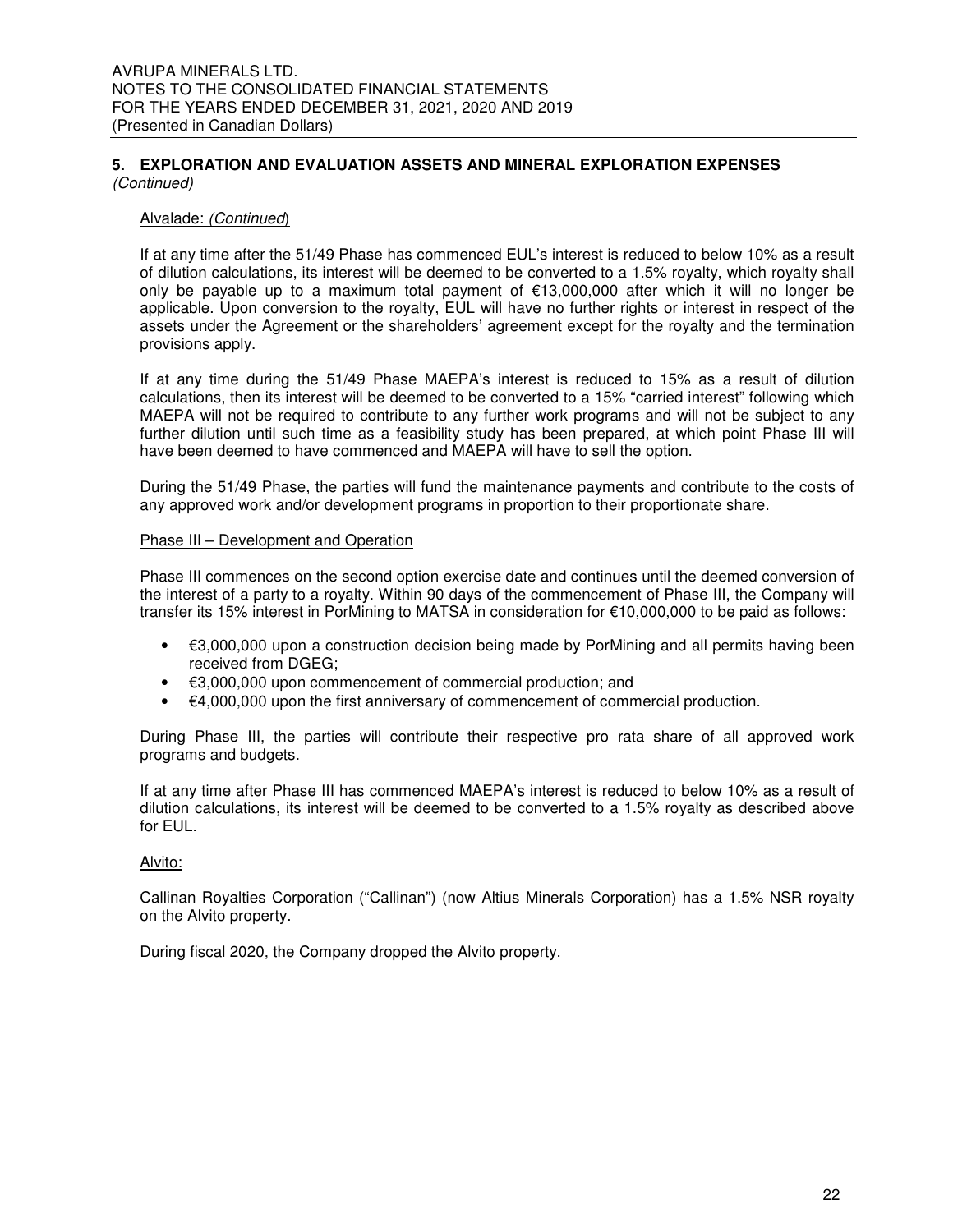#### Other including Covas:

During fiscal 2018, the Company let the Covas license lapse after Blackheath Resources Inc. ("Blackheath") terminated the earn-in agreement in March 2018. As part of the termination, the Company incurred an additional amount of \$33,844 (€21,684) which was reimbursed by Blackheath in fiscal 2021.

|                      |   | December 31, 2021 |    | December 31, 2020 |
|----------------------|---|-------------------|----|-------------------|
| Due from optionees   |   |                   |    |                   |
| Covas - Blackheath   | S | -                 | ß. | 33,844            |
| Alvalade - PorMining |   | 12.751            |    | 27.405            |
|                      |   | 12.751            | \$ | 61.249            |

#### **Kosovo**

The Company, through its 100% holding in Innomatik, held one exploration license in Kosovo:

• Metovit (dropped during fiscal 2021)

#### Slivovo license:

Byrnecut International Limited ("Byrnecut") earned an 85% interest in the Slivovo property after forwarding \$2,834,986 (€2,000,000) for the Slivovo property to the Company and completing a Preliminary Feasibility Study ("PFS") by April 10, 2017. Byrnecut and the Company set up a joint venture entity known as Peshter Mining J.S.C. ("Peshter Mining") to reflect the 85:15 ownership and transferred the Slivovo license into Peshter Mining with Byrnecut being the operator. Avrupa's interest in Peshter Mining was subsequently diluted to below 10%, resulting in the Company's interest in Peshter Mining being converted into a 2% Net Smelter Return.

On December 31, 2019, the Company wrote down its interest in Slivovo by \$143,154 to \$1 as the Company was in negotiations with the Kosovo Mining Bureau, along with Byrnecut and Peshter Mining as to how to possibly extend the life of this license. During fiscal 2020, Byrnecut decided not to proceed with advancing Slivovo. Rather than dropping the license and potentially allowing a third party to stake the open land, Innomatik Exploration Kosovo LLC ("IEK"), Byrnecut and Peshter Mining entered into a binding term sheet (the "TS") whereby the parties set out the terms on which Peshter Mining would surrender the existing tenements, thereby enabling IEK to apply, as sole beneficial owner, for one or more tenements over the entirety of the tenement area. The license was officially released back to the government. In March 2021, the Company incorporated a wholly-owned subsidiary, AVU Kosova LLC, to apply for a new Slivovo exploration permit. The application is currently under review by Mining Bureau.

As of December 31, 2020, the Company wrote off \$1.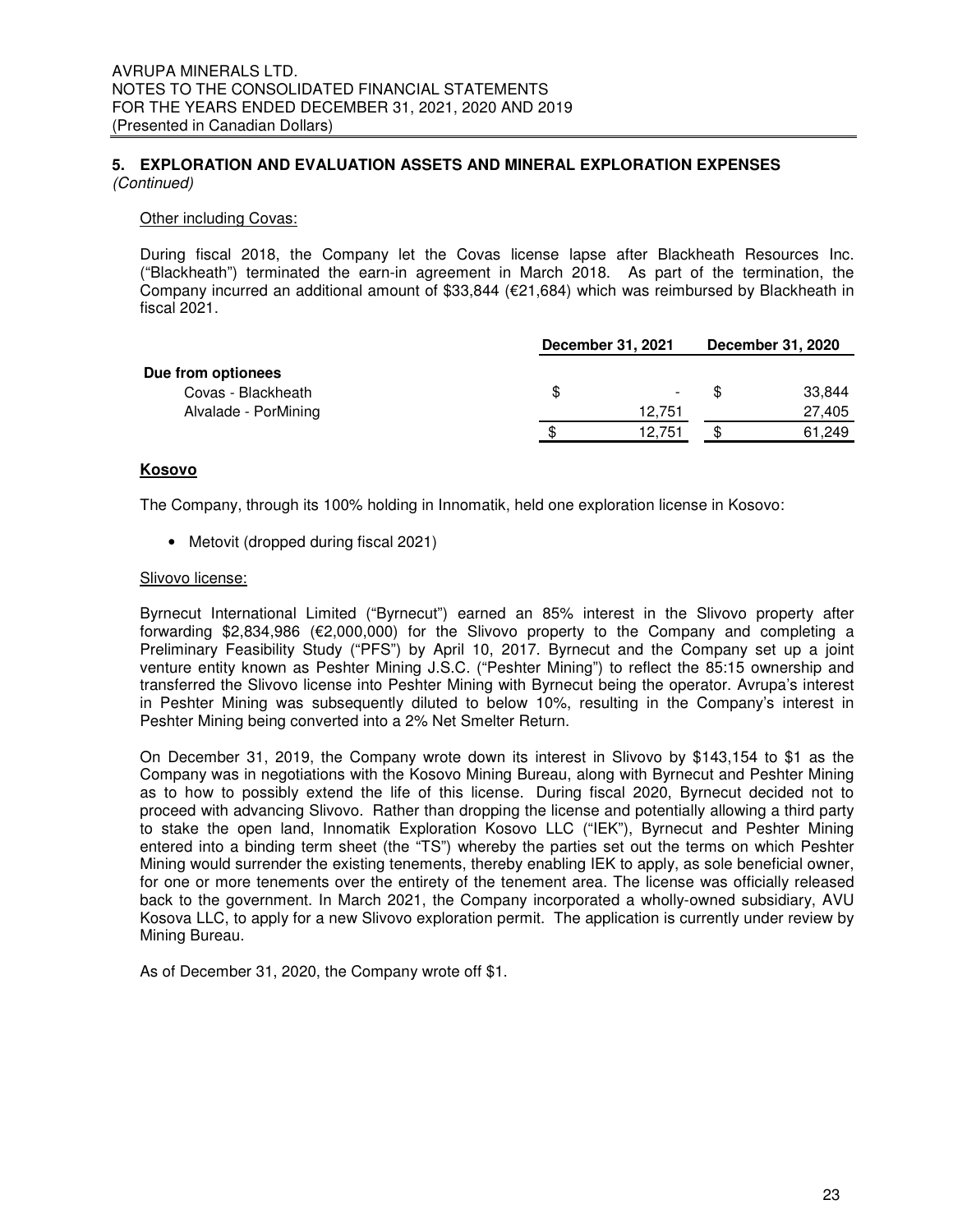#### Slivovo license: (Continued)

As consideration for Byrnecut ensuring that Peshter Mining complies with its obligations under the TS, IEK must pay to Byrnecut milestone cash payments totaling €375,000 and milestone gold payments totaling 850 troy ounces of gold as follows:

#### **Cash**

- €125,000 within 30 days of the first to occur of the completion of a positive bankable feasibility study or the board of directors of IEK making a decision to proceed with the development of a commercial mining operation in respect of all or any part of the tenement area;
- €125,000 within 30 days of issue of a mining license in respect of all or any party of the tenement area; and
- €125,000 within 30 days of commencement of construction of a mine within the tenement area.

#### Gold

- 100 troy ounces within 30 days of commencement of commercial production ("CCP");
- 175 troy ounces within 30 days of the one-year anniversary of CCP;
- 250 troy ounces within 30 days of the two-year anniversary of CCP; and
- 325 troy ounces within 30 days of the three-year anniversary of CCP.

#### **Germany**

The Company had earned an 85% interest in the Oelsnitz property under its agreement with Beak Consultants GmbH ("Beak") by spending €140,000. There was no royalty attached to the property. During fiscal 2020, the Company dropped the property.

#### **6. PROPERTY DEPOSITS / TAX DEPOSITS**

#### Property deposits:

As of December 31, 2021, the Company had a total of \$1,439 (€1,000) (December 31, 2020: \$1,561 (€1,000)) of cash pledged for its exploration licenses in Portugal. The advances to the Portuguese regulatory authorities are refundable to the Company, subject to completion of the work obligations described in the exploration license applications.

#### Tax deposits:

In November 2018, MAEPA paid €56,505 (\$88,201) in lieu of bank guarantees of €77,918 (\$121,625) to the Directora de Finanças de Braga in Portugal. This amount was comprised of €51,920 (\$81,044) in respect of stamp tax and  $\epsilon$ 4,585 (\$7,157) in respect of VAT. The stamp tax portion relates to the interpretation that intercompany advances received by MAEPA are financing loans and, accordingly, are subject to stamp tax. The VAT portion relates to certain invoices for vehicle usage and construction services. As of December 31, 2019, the Company estimated that the judicial review process would take approximately one year for the VAT claim and three to five years for the stamp tax claim and that the likelihood of success for each was 50%. As a result, tax deposits were written down by \$41,200 (€28,252) during the year ended December 31, 2019. During 2020, the judicial review ruled that approximately €1,971 VAT remained to be paid while the rest were annulled. The Company accepted this ruling. The Company is still waiting for a trial date regarding the stamp tax and it is estimated that the process can take another three to four years.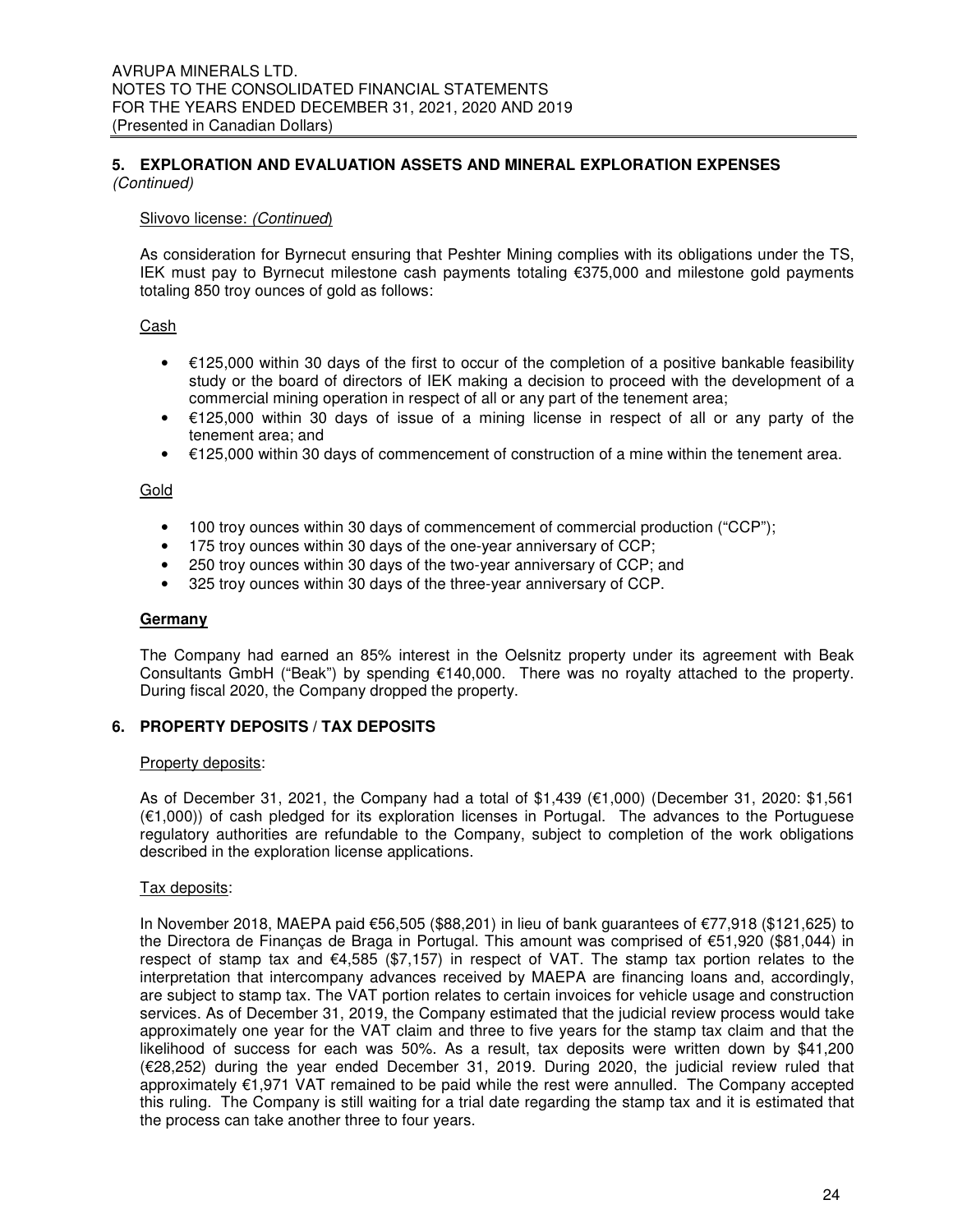#### **7. CAPITAL AND RESERVES**

(a) Authorized:

At December 31, 2021, the authorized share capital was comprised of an unlimited number of common shares. The common shares do not have a par value. All issued shares are fully paid.

(b) Share consolidation

On December 21, 2020, the Company consolidated its share capital on the basis of one new share for every 4 old shares. All references to the number of shares and per share amounts have been retroactively restated to reflect the consolidation.

- (c) Share issuances:
	- i. On February 25, 2019, the Company completed the third tranche of a non-brokered private placement by issuing 500,000 units ("Unit") at a price of \$0.20 per Unit for gross proceeds of \$100,000. Each Unit consists of one common share and one non-transferable warrant. Each warrant entitles the holder to purchase one additional common share for a 3-year period at a price of \$0.40. The warrants were ascribed a value of \$35,234. If however the closing price of the Company's shares are \$0.80 or greater for a period of 20 consecutive trading days, the warrants will expire on the earlier of the 30th day after such notice is given and the original expiry date.

In connection with the financing, a total of \$29,673 share issue costs were incurred.

ii. On December 18, 2019, the Company completed a non-brokered private placement by issuing 910,000 units ("Unit") at a price of \$0.20 per Unit for gross proceeds of \$182,000. Each Unit consists of one common share and one half of one non-transferable warrant. Each warrant entitles the holder to purchase one additional common share at a price of \$0.20 until December 18, 2021. The warrants were ascribed a value of \$42,000.

In connection with the financing, a total of \$24,360 share issue costs were incurred.

iii. On October 23, 2020, the Company completed a non-brokered private placement by issuing 4,219,641 units ("Unit") at a price of \$0.12 per Unit for gross proceeds of \$506,357. Each Unit consists of one common share and one non-transferable warrant. Each warrant entitles the holder to purchase one additional common share at a price of \$0.20 until October 23, 2023. The warrants were ascribed a value of \$223,080.

In connection with the financing, a total of \$21,537 share issue costs were incurred.

(d) Share Purchase Option Compensation Plan:

The Company has established a stock option plan whereby the Company may grant options to directors, officers, employees and consultants of up to 10% of the common shares outstanding at the time of grant. The exercise price, term and vesting period of each option are determined by the board of directors within regulatory guidelines.

On December 21, 2020, the Company's stock options were consolidated on a 4 for 1 basis and the exercised prices were reflected as such (Note 7(b)).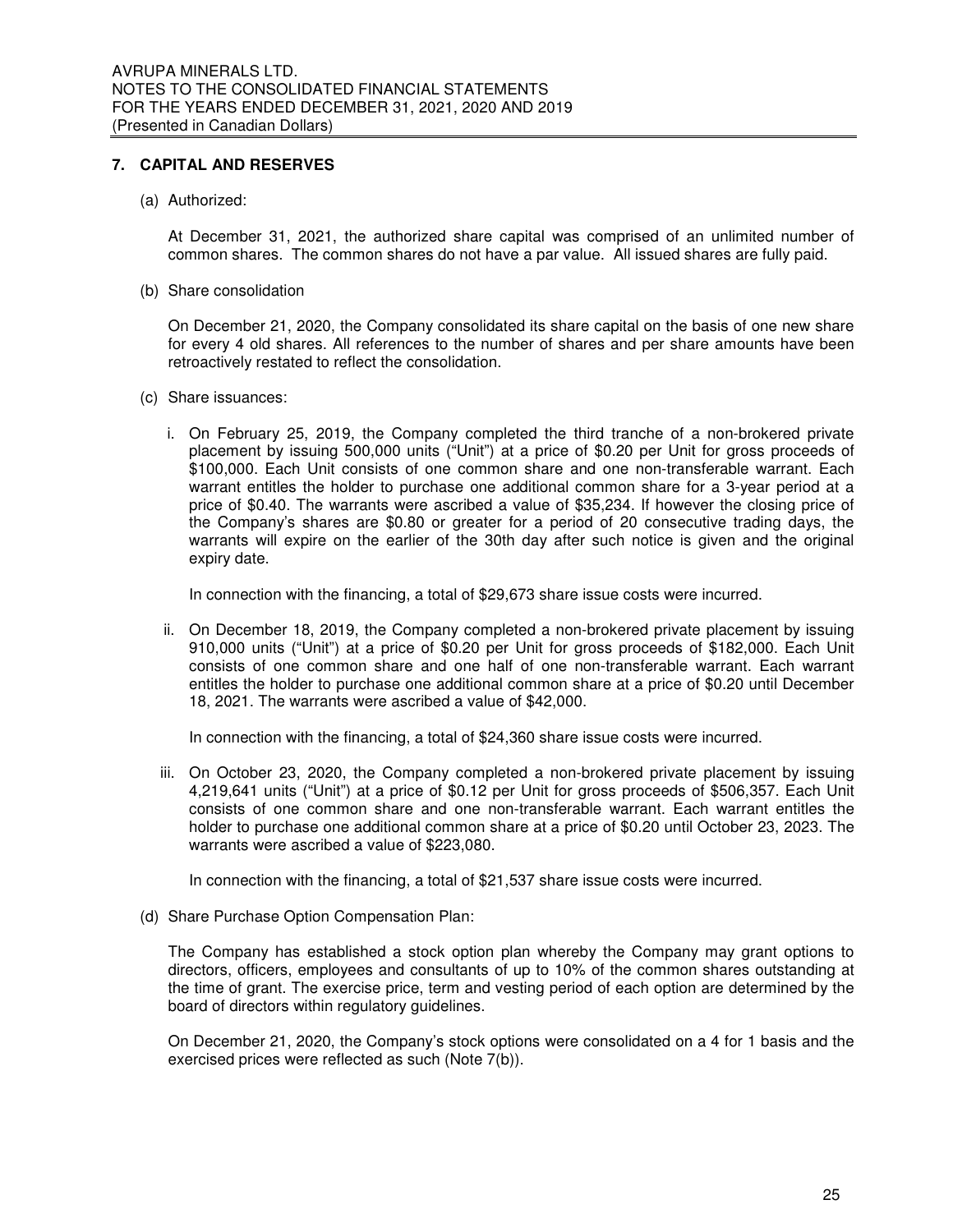#### **7. CAPITAL AND RESERVES** (Continued)

#### (d) Share Purchase Option Compensation Plan: (Continued)

Stock option transactions and the number of stock options for the year ended December 31, 2021 are summarized as follows:

|                                    | Exercise | December 31. |         |           | Expired/  | December 31, |
|------------------------------------|----------|--------------|---------|-----------|-----------|--------------|
| Expiry date                        | price    | 2020         | Granted | Exercised | cancelled | 2021         |
| September 26, 2021                 | \$0.72   | 393,750      |         |           | (393,750) |              |
| April 26, 2022 <sup>(1)</sup>      | \$0.40   | 327,500      |         |           |           | 327,500      |
| March 14, 2023                     | \$0.40   | 450.000      |         |           |           | 450,000      |
| March 26, 2023                     | \$0.40   | 10,000       |         |           |           | 10,000       |
| January 7, 2024                    | \$0.20   | 45,750       |         |           |           | 45,750       |
| Options outstanding                |          | 1,227,000    |         |           | (393,750) | 833,250      |
| Options exercisable                |          | 1.227.000    |         |           | (393,750) | 833,250      |
| Weighted average<br>exercise price |          | \$0.50       | \$Nil   | \$Nil     | \$0.72    | \$0.39       |

 $(1)$  Subsequently, these options expired unexercised.

As of December 31, 2021, the weighted average contractual remaining life is 0.90 years (December 31, 2020 – 1.53 years).

Stock options transactions and the number of stock options for the year ended December 31, 2020 are summarized as follows:

|                                    | Exercise | December 31, |         |           | Expired/   | December 31, |
|------------------------------------|----------|--------------|---------|-----------|------------|--------------|
| Expiry date                        | price    | 2019         | Granted | Exercised | cancelled  | 2020         |
| July 15, 2020                      | \$0.40   | 503,750      |         |           | (503, 750) |              |
| September 26, 2021                 | \$0.72   | 393.750      |         |           |            | 393,750      |
| April 26, 2022                     | \$0.40   | 327,500      |         |           |            | 327,500      |
| March 14, 2023                     | \$0.40   | 450,000      |         |           |            | 450,000      |
| March 26, 2023                     | \$0.40   | 10,000       |         |           |            | 10,000       |
| January 7, 2024                    | \$0.20   | 45,750       |         |           |            | 45,750       |
| Options outstanding                |          | 1,730,750    |         |           | (503, 750) | 1,227,000    |
| Options exercisable                |          | 1,730,750    |         |           | (503,750)  | 1,227,000    |
| Weighted average<br>exercise price |          | \$0.47       | \$Nil   | \$Nil     | \$0.40     | \$0.50       |

Stock option transactions and the number of stock options for the year ended December 31, 2019 are summarized as follows:

|                                    | Exercise | December 31, |         |           | Expired/  | December 31. |
|------------------------------------|----------|--------------|---------|-----------|-----------|--------------|
| Expiry date                        | price    | 2018         | Granted | Exercised | cancelled | 2019         |
| March 3, 2019                      | \$0.66   | 50.000       |         |           | (50,000)  |              |
| July 15, 2020                      | \$0.40   | 503.750      |         |           |           | 503,750      |
| September 26, 2021                 | \$0.72   | 393,750      |         |           |           | 393,750      |
| April 26, 2022                     | \$0.40   | 327.500      |         |           |           | 327,500      |
| March 14, 2023                     | \$0.40   | 450,000      |         |           |           | 450,000      |
| March 26, 2023                     | \$0.40   | 10.000       |         |           |           | 10,000       |
| January 7, 2024                    | \$0.20   |              | 45.750  |           |           | 45,750       |
| Options outstanding                |          | 1,735,000    | 45.750  |           | (50,000)  | 1,730,750    |
| Options exercisable                |          | 1,735,000    | 45.750  |           | (50,000)  | 1,730,750    |
| Weighted average<br>exercise price |          | \$0.48       | \$0.20  | \$Nil     | \$0.66    | \$0.47       |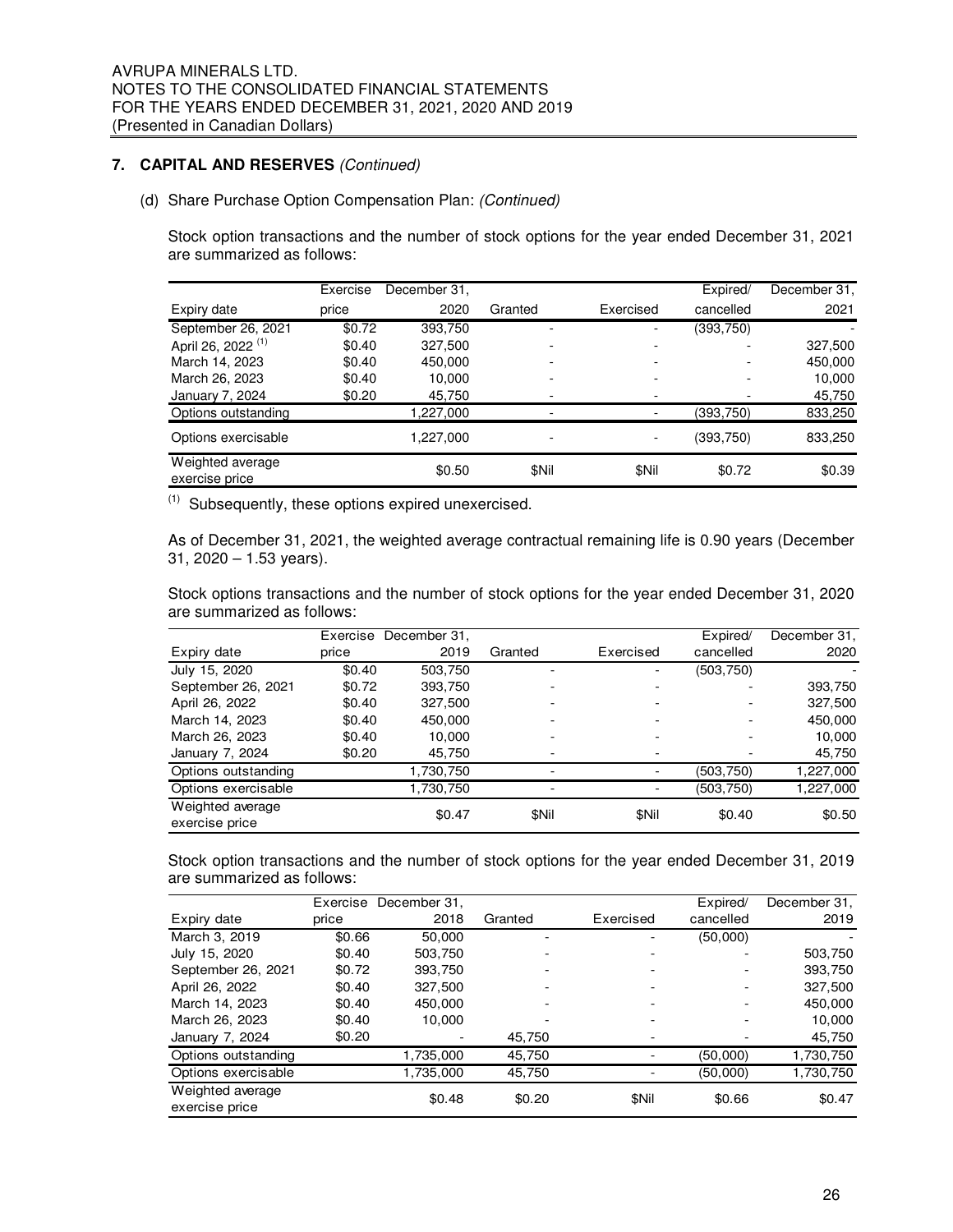#### **7. CAPITAL AND RESERVES** (Continued)

(d) Share Purchase Option Compensation Plan: (Continued)

The weighted average assumptions used to estimate the fair value of options for the years ended December 31, 2021, 2020 and 2019 were:

|                         | 2021 | 2020 | 2019    |
|-------------------------|------|------|---------|
| Risk-free interest rate | n/a  | n/a  | 1.33%   |
| Expected life           | n/a  | n/a  | 5 years |
| Expected volatility     | n/a  | n/a  | 123.92% |
| Expected dividend yield | n/a  | n/a  | Nil     |

Option pricing models require the input of highly subjective assumptions including the expected price volatility. Changes in the subjective input assumptions can materially affect the fair value estimate, and therefore the existing models do not necessarily provide a reliable measure of the fair value of the Company's share purchase options.

(e) Finder's Options:

The continuity of finder's options for the year ended December 31, 2019 is as follows:

|                                    | Exercise | December 31, |                          |                          |           | December 31. |
|------------------------------------|----------|--------------|--------------------------|--------------------------|-----------|--------------|
| Expiry date                        | price    | 2018         | Issued                   | Exercised                | Expired   | 2019         |
| July 4, 2019                       | \$0.40   | 102.813      | $\overline{\phantom{0}}$ | $\overline{\phantom{a}}$ | (102.813) |              |
| Outstanding                        |          | 102.813      | $\overline{\phantom{0}}$ |                          | (102.813) |              |
| Weighted average<br>exercise price |          | \$0.40       | \$Nil                    | \$Nil                    | \$0.40    | \$Nil        |

(f) Warrants:

On December 21, 2020, the Company's warrants were consolidated on a 4 for 1 basis and the exercised prices were reflected as such (Note 7(b)).

| The continuity of warrants for the year ended December 31, 2021 is as follows: |
|--------------------------------------------------------------------------------|
|--------------------------------------------------------------------------------|

|                                     | Exercise | December 31, |                          |                          |             | December 31, |
|-------------------------------------|----------|--------------|--------------------------|--------------------------|-------------|--------------|
| Expiry date                         | price    | 2020         | Issued                   | Exercised                | Expired     | 2021         |
| November 9, 2021 $\frac{(1)}{(1)}$  | \$0.40   | 2,500,000    |                          | $\overline{\phantom{0}}$ | (2,500,000) |              |
| December 17, 2021 <sup>(1)</sup>    | \$0.40   | 1,160,000    |                          |                          | (1,160,000) |              |
| December 18, 2021                   | \$0.20   | 455.000      | $\overline{\phantom{a}}$ |                          | (455,000)   |              |
| February 25, 2022 <sup>(1)(2)</sup> | \$0.40   | 500.000      |                          |                          |             | 500,000      |
| October 23, 2023                    | \$0.20   | 4,219,641    |                          |                          |             | 4,219,641    |
| Outstanding                         |          | 8,834,641    | $\overline{\phantom{a}}$ |                          | (4,115,000) | 4,719,641    |
| Weighted average<br>exercise price  |          | \$0.29       | \$Nil                    | \$Nil                    | \$0.38      | \$0.22       |

 $<sup>(1)</sup>$  These warrants have a forced exercise price. If the closing price of the Company's shares is</sup> \$0.80 or greater for a period of 20 consecutive trading days, the warrants will expire on the earlier of the  $30<sup>th</sup>$  day after such notice is given and the original expiry date.

(2) Subsequently, these warrants expired unexercised.

As of December 31, 2021, the weighted average contractual life is 1.64 years (December 31, 2020 – 1.82 years).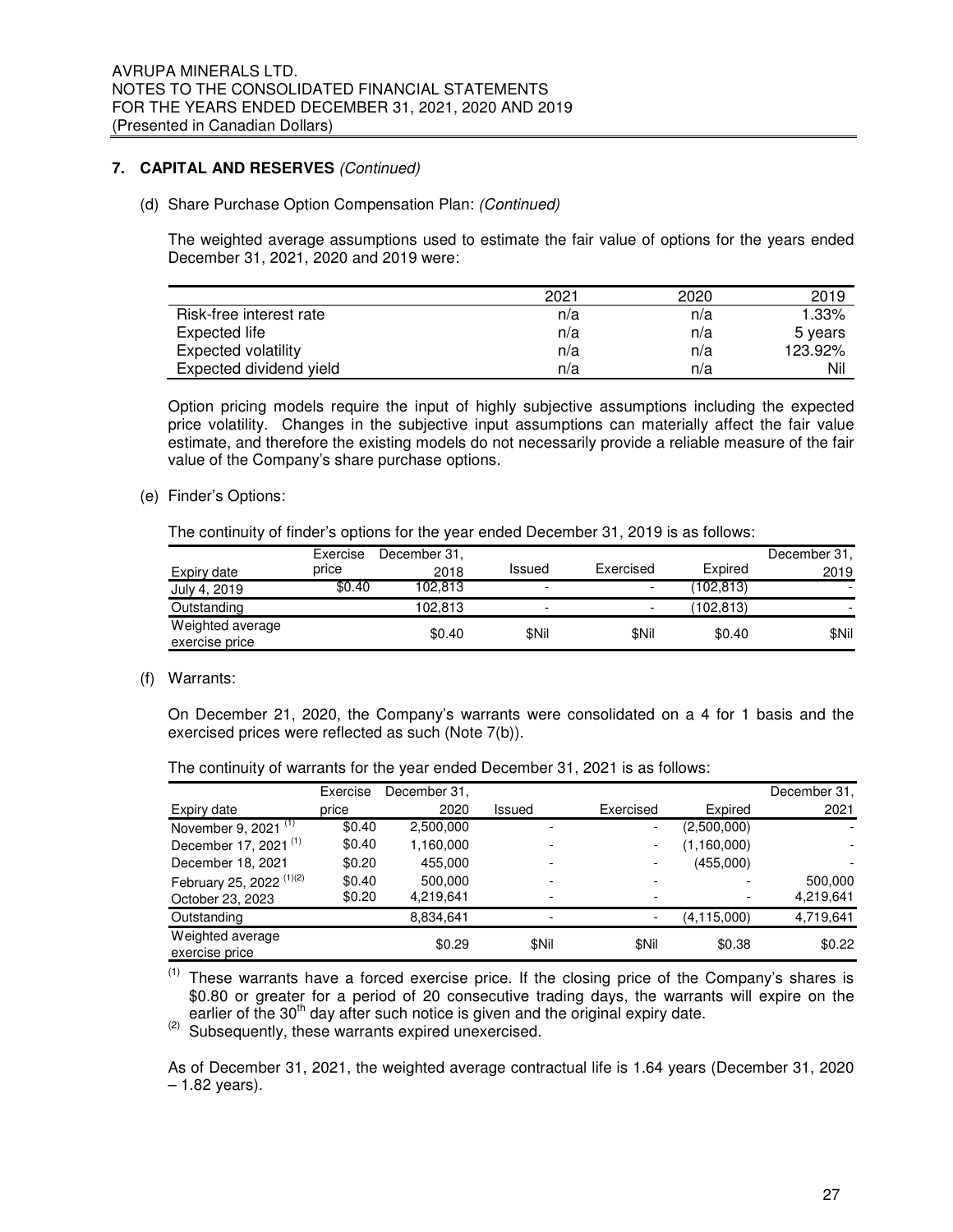#### **7. CAPITAL AND RESERVES** (Continued)

#### (f) Warrants: (Continued)

The continuity of warrants for the year ended December 31, 2020 is as follows:

|                                    | Exercise | December 31, |           |                          |             | December 31, |
|------------------------------------|----------|--------------|-----------|--------------------------|-------------|--------------|
| Expiry date                        | price    | 2019         | Issued    | Exercised                | Expired     | 2020         |
| March 26, 2020                     | \$0.48   | 1,718,750    |           | $\overline{a}$           | (1,718,750) |              |
| July 12, 2020                      | \$0.60   | 2,542,500    |           | $\overline{\phantom{a}}$ | (2,542,500) |              |
| November 9, 2021 <sup>(1)</sup>    | \$0.40   | 2,500,000    |           | $\blacksquare$           |             | 2,500,000    |
| December 17, 2021 <sup>(1)</sup>   | \$0.40   | 1,160,000    |           |                          |             | 1,160,000    |
| December 18, 2021                  | \$0.20   | 455.000      |           |                          |             | 455,000      |
| February 25, 2022 <sup>(1)</sup>   | \$0.40   | 500.000      |           |                          |             | 500,000      |
| October 23, 2023                   | \$0.20   |              | 4,219,641 |                          |             | 4,219,641    |
| Outstanding                        |          | 8,876,250    | 4,219,641 |                          | (4,261,250) | 8,834,641    |
| Weighted average<br>exercise price |          | \$0.46       | \$0.20    | \$Nil                    | \$0.55      | \$0.29       |

The continuity of warrants for the year ended December 31, 2019 is as follows:

|                                    | Exercise | December 31, |         |                          |             | December 31, |
|------------------------------------|----------|--------------|---------|--------------------------|-------------|--------------|
| Expiry date                        | price    | 2018         | Issued  | Exercised                | Expired     | 2019         |
| July 4, 2019                       | \$0.60   | 3,386,750    |         | $\overline{\phantom{0}}$ | (3,386,750) |              |
| March 26, 2020                     | \$0.48   | 1,718,750    |         |                          |             | 1,718,750    |
| July 12, 2020                      | \$0.60   | 2,542,500    |         |                          |             | 2,542,500    |
| November 9, 2021 <sup>(1)</sup>    | \$0.40   | 2,500,000    |         |                          |             | 2,500,000    |
| December 17, 2021 <sup>(1)</sup>   | \$0.40   | 1,160,000    |         |                          |             | 1,160,000    |
| December 18, 2021                  | \$0.20   |              | 455.000 |                          |             | 455.000      |
| February 25, 2022 <sup>(1)</sup>   | \$0.40   |              | 500,000 |                          |             | 500,000      |
| Outstanding                        |          | 11,308,000   | 955,000 |                          | (3,386,750) | 8,876,250    |
| Weighted average<br>exercise price |          | \$0.52       | \$0.30  | \$Nil                    | \$0.60      | \$0.46       |

The weighted average assumptions used to estimate the fair value of warrants for the years ended December 31, 2021, 2020 and 2019 were:

|                            | 2021 | 2020    | 2019       |
|----------------------------|------|---------|------------|
| Risk-free interest rate    | n/a  | 1.46%   | 1.55%      |
| Expected life              | n/a  | 3 years | 2.52 years |
| <b>Expected volatility</b> | n/a  | 149.71% | 118.63%    |
| Expected dividend yield    | n/a  | Nil     | Nil        |

#### **8. RELATED PARTY TRANSACTIONS AND BALANCES**

The aggregate value of transactions and outstanding balances relating to key management personnel and entities over which they have control or significant influence were as follows:

|                                                                            |                                    | .                               |                              |                         |                   |                         |         |
|----------------------------------------------------------------------------|------------------------------------|---------------------------------|------------------------------|-------------------------|-------------------|-------------------------|---------|
|                                                                            | Short-term<br>employee<br>benefits | Post-<br>employment<br>benefits | Other long-<br>term benefits | Termination<br>benefits | Other<br>expenses | Share-based<br>payments | Total   |
| Paul W. Kuhn <sup>(e)</sup><br>Chief Executive Officer,<br><b>Director</b> | 150,000                            | Nill \$<br>-\$                  | Nill <sub>\$</sub>           | Nil                     | Nil               | Nil                     | 150.000 |

For the year ended December 31, 2021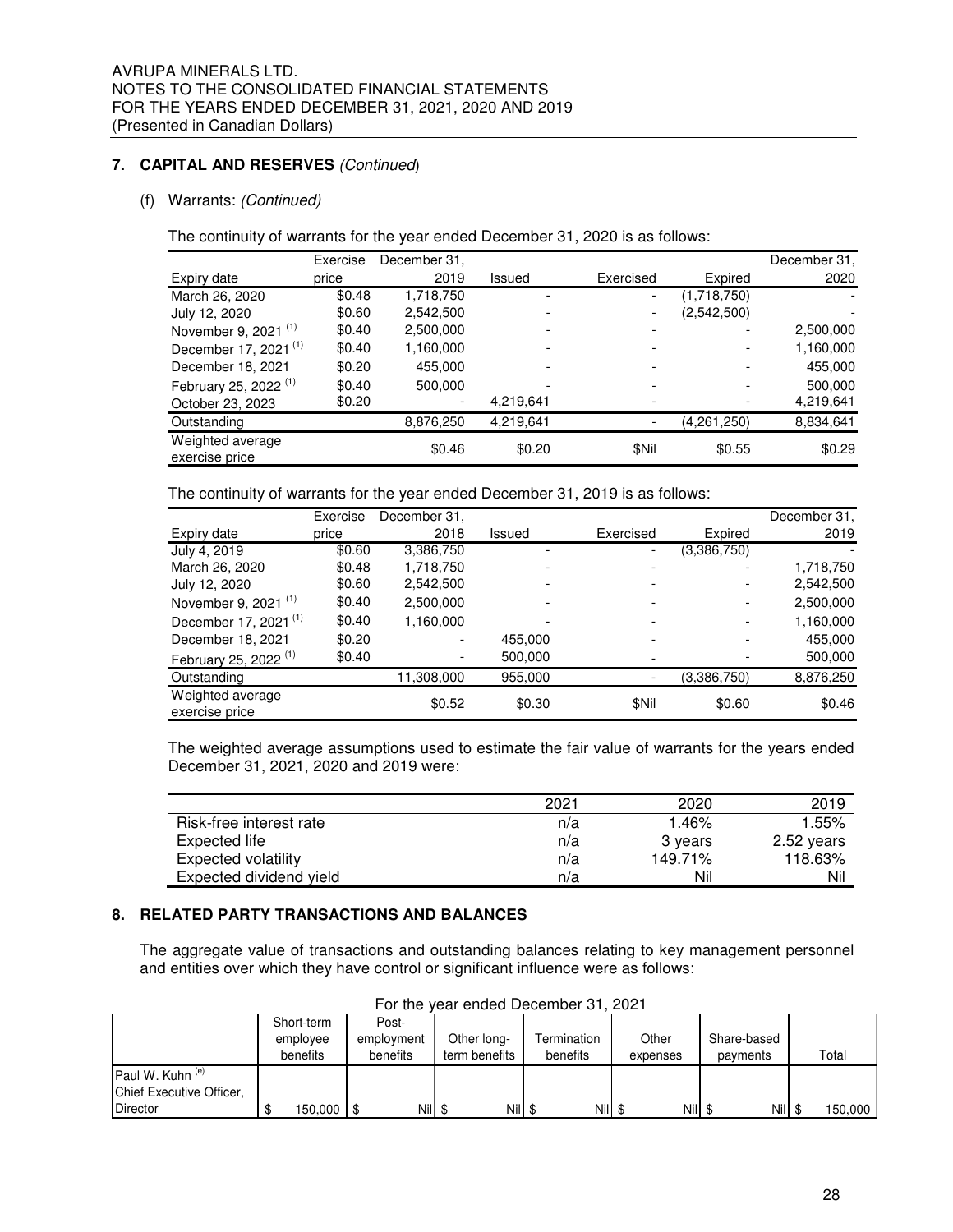#### **8. RELATED PARTY TRANSACTIONS AND BALANCES** (continued)

| For the year ended December 31, 2020 |  |            |            |                    |               |         |  |             |  |          |  |             |  |         |
|--------------------------------------|--|------------|------------|--------------------|---------------|---------|--|-------------|--|----------|--|-------------|--|---------|
|                                      |  | Short-term | Post-      |                    |               |         |  |             |  |          |  |             |  |         |
|                                      |  | employee   | employment |                    | Other long-   |         |  | Termination |  | Other    |  | Share-based |  |         |
|                                      |  | benefits   | benefits   |                    | term benefits |         |  | benefits    |  | expenses |  | payments    |  | Total   |
| Paul W. Kuhn <sup>(e)</sup>          |  |            |            |                    |               |         |  |             |  |          |  |             |  |         |
| Chief Executive Officer,             |  |            |            |                    |               |         |  |             |  |          |  |             |  |         |
| <b>Director</b>                      |  | 150,000 \$ |            | Nill <sup>\$</sup> |               | Nill \$ |  | Nill \$     |  | Nill \$  |  | Nill \$     |  | 150,000 |

### For the year ended December 31, 2019

|                                                         | Short-term<br>employee<br>benefits |             | Post-<br>employment<br>benefits |        | Other long-<br>term benefits |            | <b>Termination</b><br>benefits |         | Other<br>expenses |        | Share-based<br>payments |        | Total |         |
|---------------------------------------------------------|------------------------------------|-------------|---------------------------------|--------|------------------------------|------------|--------------------------------|---------|-------------------|--------|-------------------------|--------|-------|---------|
| Paul W. Kuhn <sup>(e)</sup><br>Chief Executive Officer, |                                    |             |                                 |        |                              |            |                                |         |                   |        |                         |        |       |         |
| <b>Director</b>                                         | Φ                                  | 163,766 \$  |                                 | Nil \$ |                              | Nill       | \$                             | Nill \$ |                   | 53,482 |                         | Nill   |       | 217,248 |
| Paul L. Nelles <sup>(c)</sup>                           |                                    |             |                                 |        |                              |            |                                |         |                   |        |                         |        |       |         |
| <b>Director</b>                                         |                                    | $8,070$ \\$ |                                 | Nil \$ |                              | Nil        | \$                             | Nil \$  |                   | Nil \$ |                         | Nil \$ |       | 8,070   |
| Frank Hogel                                             |                                    |             |                                 |        |                              |            |                                |         |                   |        |                         |        |       |         |
| <b>Director</b>                                         |                                    | Nil \$      |                                 | Nil \$ |                              | <b>Nil</b> | \$                             | Nil \$  |                   | Nil \$ |                         | 5,530  |       | 5,530   |

#### Related party liabilities

|                                                |                                                                       |                      | Years ended |                      |               |        |                              |     |                               |
|------------------------------------------------|-----------------------------------------------------------------------|----------------------|-------------|----------------------|---------------|--------|------------------------------|-----|-------------------------------|
|                                                | Services / Advances                                                   | December 31.<br>2021 |             | December 31.<br>2020 | December 31.  | 2019   | As at<br>December 31<br>2021 |     | As at<br>December 31.<br>2020 |
| Amounts due to:                                |                                                                       |                      |             |                      |               |        |                              |     |                               |
| <b>Pacific Opportunity</b><br>Capital Ltd. (a) | Rent, management,<br>accounting, marketing and<br>financing services  | \$<br>94,200         | \$          | 132,435              | 198,158<br>\$ |        | \$<br>534,488 <sup>(b)</sup> | \$  | 456,055 <sup>(b)</sup>        |
| Paul W. Kuhn <sup>(e)</sup>                    | Consulting, salaries,<br>housing allowance and<br>share-based payment | \$<br>150.000        | \$          | 150,000              | 217,248<br>\$ |        | \$<br>122,140 <sup>(f)</sup> | \$  | 282,633                       |
| Mark T. Brown <sup>(d)</sup>                   | Short-term loan and<br>expense reimbursement                          | \$<br>Nil            | \$          | Nil                  | \$            | 16,000 | \$<br>Nil                    | \$  | Nil                           |
| Paul L. Nelles <sup>(c)</sup>                  | Salaries and share-based<br>payment                                   | \$<br>Nil            | \$          | Nil                  | \$            | 8,070  | \$<br>14,391                 | \$  | 15,608                        |
| <b>TOTAL:</b>                                  |                                                                       | \$<br>244,200        |             | 282,435              | \$<br>439,476 |        | \$<br>671,019                | \$. | 754,296                       |

(a) Pacific Opportunity Capital Ltd., a company controlled by a director of the Company.

(b) Includes a \$56,008 advance, that is non-interest bearing without specific terms of repayment. Subsequently, the Company settled \$210,000 of this amount by issuing 2,800,000 shares (Note 16(b)).

- (c) Paul L. Nelles is a director of Innomatik.
- (d) Mark T. Brown is a director of the Company. The amount included a \$16,000 advance (paid), a noninterest bearing loan without specific terms of repayment.
- (e) On June 1, 2019, the Company entered into a Contract for Services (the "Contract") with a contractor to serve as the Company's president and chief executive officer. The contractor is responsible for providing technical oversight and guidance, establishing corporate goals and objectives and setting and implementing corporate strategies. Pursuant to the Contract:
	- The contractor will receive a fee of \$12,500 per month and a rent allowance of  $\epsilon$ 4,000 for the first four months;
	- If the Company is substantially sold or has a change of control (as defined), the contractor will receive a payment equal to two years of fees; and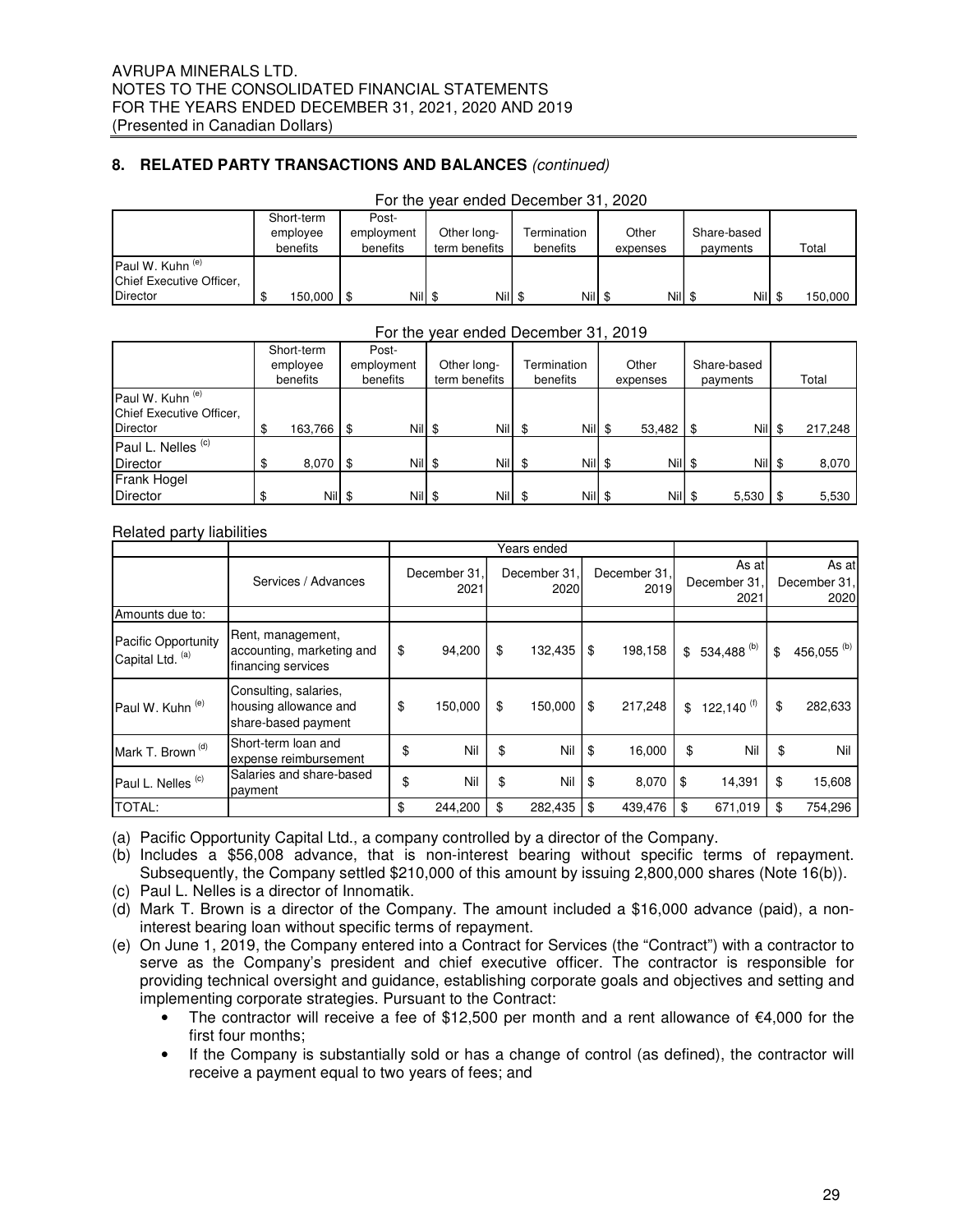#### **8. RELATED PARTY TRANSACTIONS AND BALANCES** (continued)

- The contract remains effective until terminated in writing by either the Company or the contractor. The Company may terminate the contract at any time without notice or payment in lieu thereof for cause or at any time without cause by providing six months' written notice or by paying the contractor in lieu of notice. The contractor may terminate the contract at any time by providing the Company with three months' written notice.
- (f) Subsequently, the Company settled \$75,000 of this amount by issuing 1,000,000 shares (Note 16(b)).

#### **9. LONG-TERM LOAN**

In March 2017, the Company entered into a long-term loan to purchase a used vehicle. The long-term loan is repayable in monthly payments totalling \$2,572 (€1,787) as of December 31, 2021, including interest calculated at 5.635%, and maturing on April 5, 2022.

|                                                           | December 31, 2021 |                          |   |                | December 31, 2020 |                 |   |                |
|-----------------------------------------------------------|-------------------|--------------------------|---|----------------|-------------------|-----------------|---|----------------|
| Long-term loan<br>Less: current portion of long-term loan | \$                | 2,524<br>2,524           | € | 1.754<br>1,754 | \$                | 10,638<br>7.900 | € | 6,816<br>5,062 |
|                                                           | \$                | $\overline{\phantom{0}}$ | € | $\blacksquare$ | \$                | 2,738           | € | 1,754          |
| Payment schedule of long-term loan<br>Year 1<br>Year 2    | \$                | 2,572                    | € | 1,787          | \$                | 8,370<br>2,789  | € | 5,363<br>1,787 |
|                                                           |                   | 2,572                    |   | 1,787          |                   | 11.159          |   | 7,150          |
| Less: imputed interest<br>Other fees                      |                   | 31<br>17                 |   | 21<br>12       |                   | 446<br>75       |   | 286<br>48      |
|                                                           |                   | 2,524                    | € | 1,754          |                   | 10,638          | € | 6,816          |

#### **10. EARNINGS (LOSS) PER SHARE**

#### Basic and diluted earnings (loss) per share

The calculation of basic and diluted loss per share for the year ended December 31, 2021 was based on the loss attributable to common shareholders of \$5,997 (2020 – \$138,911; 2019 – \$2,097,599) and a weighted average number of common shares outstanding of  $32,738,087$  (2020 – 29,313,952; 2019 – 27,564,148).

Diluted loss per share did not include the effect of 833,250 share purchase options and 4,719,641 warrants outstanding at year end (2020 - 1,227,000 share purchase options and 8,834,641 warrants; 2019 - 1,730,750 share purchase options and 8,876,250 warrants) as they are anti-dilutive.

#### **11. FINANCIAL INSTRUMENTS**

The fair values of the Company's cash, other receivables, due from optionees, property deposits, accounts payables and accrued liabilities, accounts payable owed by optionees, due to related parties and loans and other borrowings approximate their carrying values because of the short-term nature of these instruments.

The Company's financial instruments are exposed to certain financial risks, including credit risk, liquidity risk, interest risk, commodity price risk and currency risk.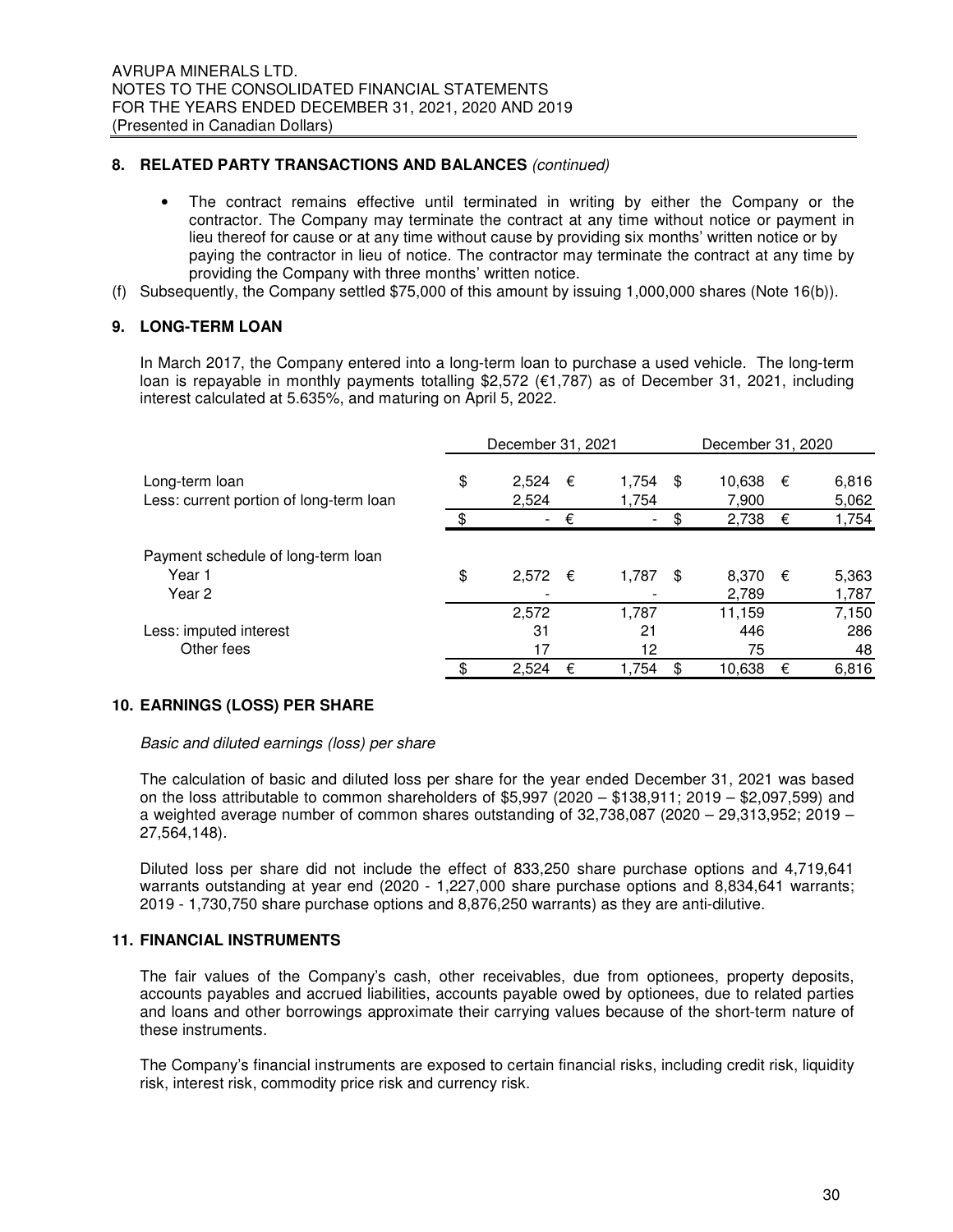#### **11. FINANCIAL INSTRUMENTS** (Continued)

(a) Credit risk

The Company's cash is held in financial institutions in Canada, Portugal and Kosovo and property deposits are held by Portuguese regulatory authorities. Amounts are receivable from optionees.

(b) Liquidity risk

Liquidity risk is the risk that the Company will not be able to meet its financial obligations as they fall due. The Company manages liquidity risk through the management of its capital structure.

As at December 31, 2021, the Company had cash of \$139,164 (December 31, 2020 - \$205,238), VAT receivables of \$1,769 (December 31, 2020 - \$21,922) and other receivables of \$7,226 (December 31, 2020 - \$28,494) to settle current liabilities, net of accounts payable owed by optionees, of \$803,562 (December 31, 2020 - \$924,762).

Accounts payable and accrued liabilities are due within the current operating period.

(c) Interest rate risk

Interest rate risk is not material as the Company does not have any significant financial assets or liabilities subject to fluctuation in interest rates.

(d) Equity market price risk

The Company is exposed to price risk with respect to equity market prices. Price risk as it relates to the Company is defined as the potential adverse impact on the Company's ability to finance due to movements in individual equity prices or general movements in the level of the stock market. The Company closely monitors individual equity movements and the stock market to determine the appropriate course of action to be taken by the Company.

(e) Currency risk

The Company's property interests in Portugal and Kosovo make it subject to foreign currency fluctuations and inflationary pressures which may adversely affect the Company's financial position, results of operations and cash flows. The Company is affected by changes in exchange rates between the Canadian Dollar and foreign functional currencies. The Company does not invest in foreign currency contracts to mitigate the risks. The Company has net monetary assets of \$12,300 dominated in US dollars and Euros. A 1% change in the absolute rate of exchange in US dollars and Euros would affect its net income by \$1,000.

IFRS 7 establishes a fair value hierarchy that prioritizes the input to valuation techniques used to measure fair value as follows:

Level 1 – quoted prices (unadjusted) in active markets for identical assets or liabilities;

Level 2 – inputs other than quoted prices included in Level 1 that are observable for the asset or liability, either directly (i.e., as prices) or indirectly (i.e., derived from prices); and

Level 3 – inputs for the asset or liability that are not based on observable market data (unobservable inputs).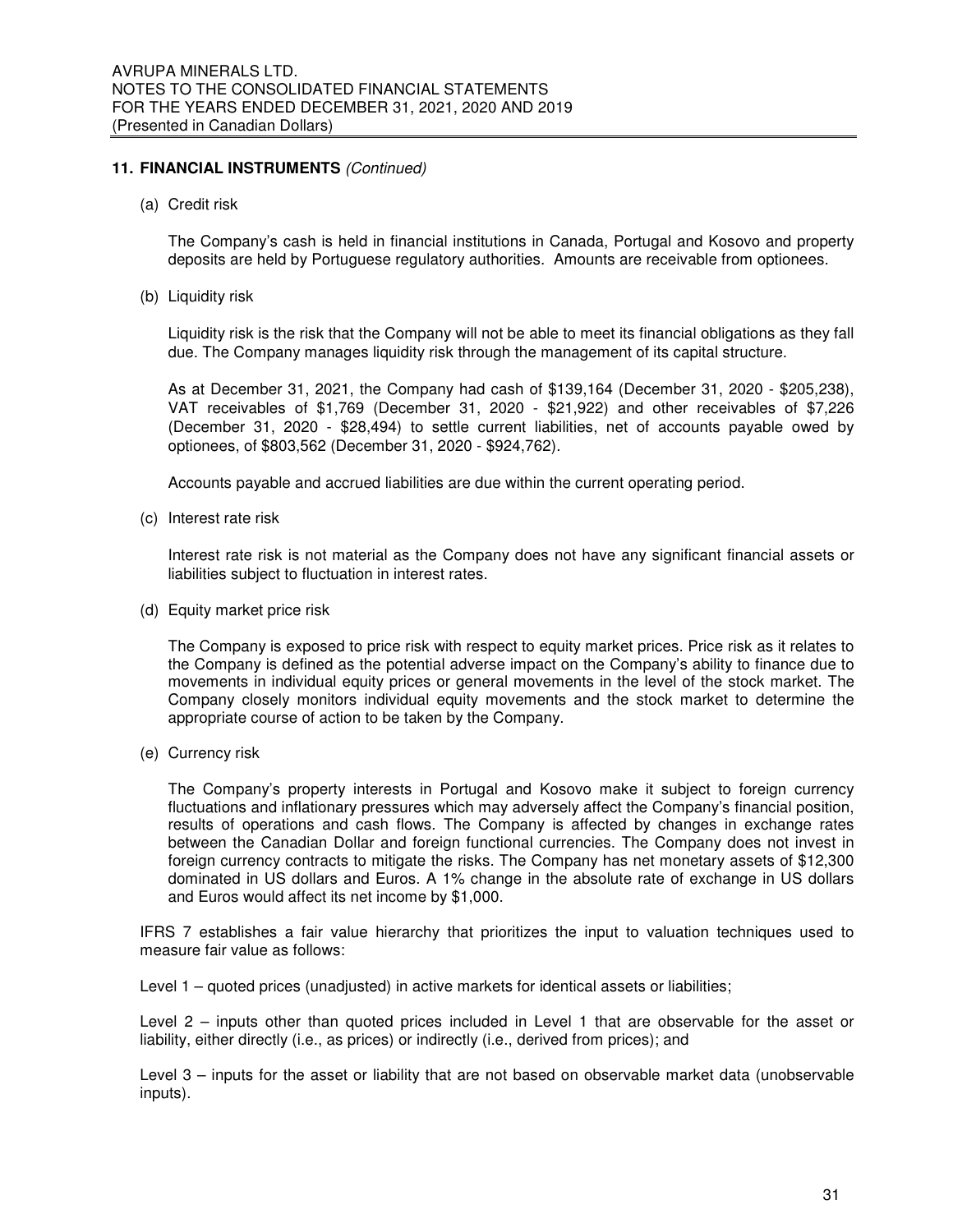#### **11. FINANCIAL INSTRUMENTS** (Continued)

The following table sets forth the Company's financial assets classified as subsequently measured at amortized cost as at December 31, 2021 and 2020.

| As at December 31, 2021 | Level 1       | Level <sub>2</sub>                   | Level <sub>3</sub> | <b>Total</b> |
|-------------------------|---------------|--------------------------------------|--------------------|--------------|
| Assets:                 |               |                                      |                    |              |
| Cash                    | \$<br>139,164 | \$<br>\$<br>$\overline{\phantom{0}}$ | \$                 | 139,164      |
| Due from optionees      | 12,751        |                                      |                    | 12,751       |
| Other receivables       | 7,226         | $\overline{\phantom{a}}$             |                    | 7,226        |
| Property deposits       | 1,439         |                                      |                    | 1,439        |
|                         | \$<br>160,580 | \$<br>\$                             | \$                 | 160,580      |
|                         |               |                                      |                    |              |
| As at December 31, 2020 | Level 1       | Level <sub>2</sub>                   | Level <sub>3</sub> | <b>Total</b> |
| Assets:                 |               |                                      |                    |              |
|                         |               |                                      |                    |              |
| Cash                    | \$<br>205,238 | \$<br>\$<br>$\sim$                   | \$                 | 205,238      |
| Due from optionees      | 61,249        | $\overline{\phantom{0}}$             |                    | 61,249       |
| Other receivables       | 28,494        |                                      |                    | 28,494       |
| Property deposits       | 1,561         |                                      |                    | 1,561        |

The financial liabilities are classified as measured at amortized cost.

#### **12. SUPPLEMENTAL DISCLOSURE WITH RESPECT TO CASH FLOWS**

The non-cash transactions during the years ended December 31, 2021, 2020 and 2019 were as follows:

- \$Nil (2020 \$Nil; 2019 \$10,996) in mineral exploration expenses was related to depreciation; and
- As at December 31, 2021, a total of \$Nil (2020 \$1,805; 2019 \$Nil) in share issue costs were included in accounts payable and accrued liabilities and \$74,550 (2020 - \$74,550; 2019 - \$77,800) were included in due to related parties.

#### **13. MANAGEMENT OF CAPITAL RISK**

The Company manages its cash, common shares, warrants and share purchase options as capital (see Note 7). The Company's objectives when managing capital are to safeguard its ability to continue as a going concern and to maintain a flexible capital structure which optimizes the costs of capital at an acceptable risk.

The Company manages the capital structure and makes adjustments to it in light of changes in economic conditions and the risk characteristics of the underlying assets. To maintain or adjust the capital structure, the Company may attempt to issue new shares, acquire or dispose of assets or adjust the amount of cash and cash equivalents held.

In order to maximize ongoing operating efforts, the Company does not pay out dividends. The Company's investment policy is to invest its short-term excess cash in highly liquid short-term interestbearing investments with maturities of 90 days or less from the original date of acquisition, selected with regards to the expected timing of expenditures from continuing operations.

The Company expects its current capital resources will be sufficient to carry out its exploration or operations in the near term.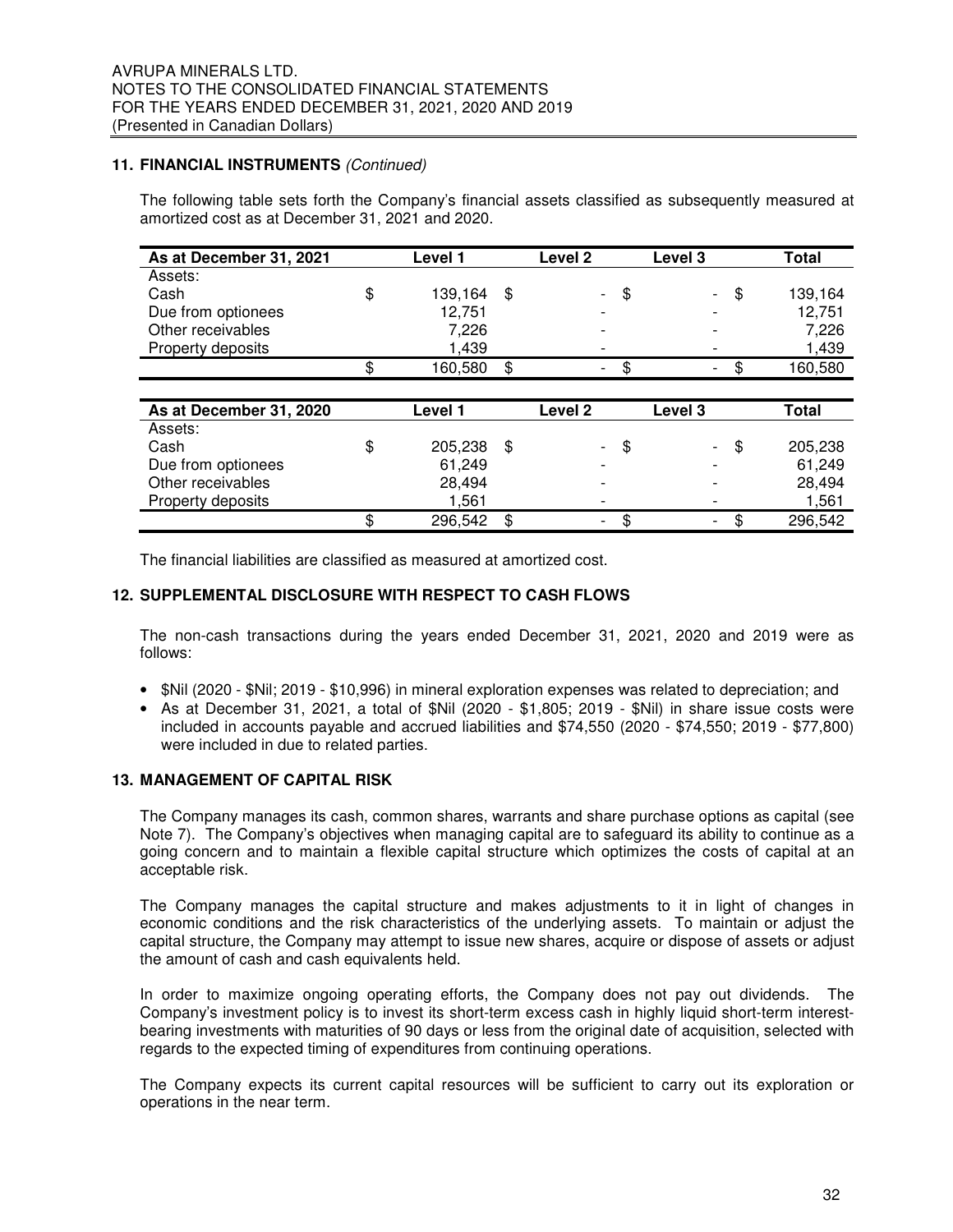#### **14. INCOME TAX**

A reconciliation of income taxes at statutory rates is as follows:

|                                                                                                                                                      | 2021                                         | 2020                                                     | 2019                                                        |
|------------------------------------------------------------------------------------------------------------------------------------------------------|----------------------------------------------|----------------------------------------------------------|-------------------------------------------------------------|
| Net loss                                                                                                                                             | \$ (5,997)                                   | (138,911)<br>\$                                          | (2,097,599)<br>\$                                           |
| Expected income tax recovery<br>Effect of foreign tax rate<br>Non-deductible items<br>Deductible items<br>Unrecognized benefit of non-capital losses | (2,000)<br>\$<br>(24,000)<br>4,000<br>22,000 | (37,000)<br>\$<br>(16,000)<br>1,000<br>(6,000)<br>58,000 | (566,352)<br>\$<br>46,724<br>112,279<br>(15,196)<br>422,545 |
|                                                                                                                                                      | \$                                           | \$                                                       |                                                             |

The significant components of the Company's deferred income tax assets are as follows:

|                                | 2021            |    | 2020        |  |
|--------------------------------|-----------------|----|-------------|--|
| Deferred income tax assets     |                 |    |             |  |
| Non-capital loss carryforwards | \$<br>2,045,000 | \$ | 1,945,000   |  |
| Allowable capital losses       | 9.000           |    | 9,000       |  |
| Share issue costs              | 12.000          |    | 23,000      |  |
|                                | 2,066,000       |    | 1,977,000   |  |
| Valuation allowance            | (2,066,000)     |    | (1,977,000) |  |
| Net deferred income tax assets |                 |    |             |  |

The Company has available for deduction against future taxable income non-capital losses of approximately \$7,574,500 in Canada (2020 - \$7,201,500). These losses, if not utilized, will expire through to 2041. Tax benefits which may arise as a result of these non-capital losses have not been recognized in these consolidated financial statements and have been offset by a valuation allowance. The following table shows the non-capital losses in Canada:

| <b>Year of Origin</b> | <b>Year of Expiry</b> | <b>Non-capital losses</b> |           |
|-----------------------|-----------------------|---------------------------|-----------|
| 2008                  | 2028                  | \$                        | 10,500    |
| 2009                  | 2029                  |                           | 45,000    |
| 2010                  | 2030                  |                           | 38,500    |
| 2010                  | 2030                  |                           | 325,000   |
| 2011                  | 2031                  |                           | 51,500    |
| 2012                  | 2032                  |                           | 798,000   |
| 2013                  | 2033                  |                           | 606,000   |
| 2014                  | 2034                  |                           | 921,000   |
| 2015                  | 2035                  |                           | 837,000   |
| 2016                  | 2036                  |                           | 1,007,000 |
| 2017                  | 2037                  |                           | 854,000   |
| 2018                  | 2038                  |                           | 657,000   |
| 2019                  | 2039                  |                           | 504,000   |
| 2020                  | 2040                  |                           | 476,000   |
| 2021                  | 2041                  |                           | 444,000   |
|                       |                       | \$                        | 7,574,500 |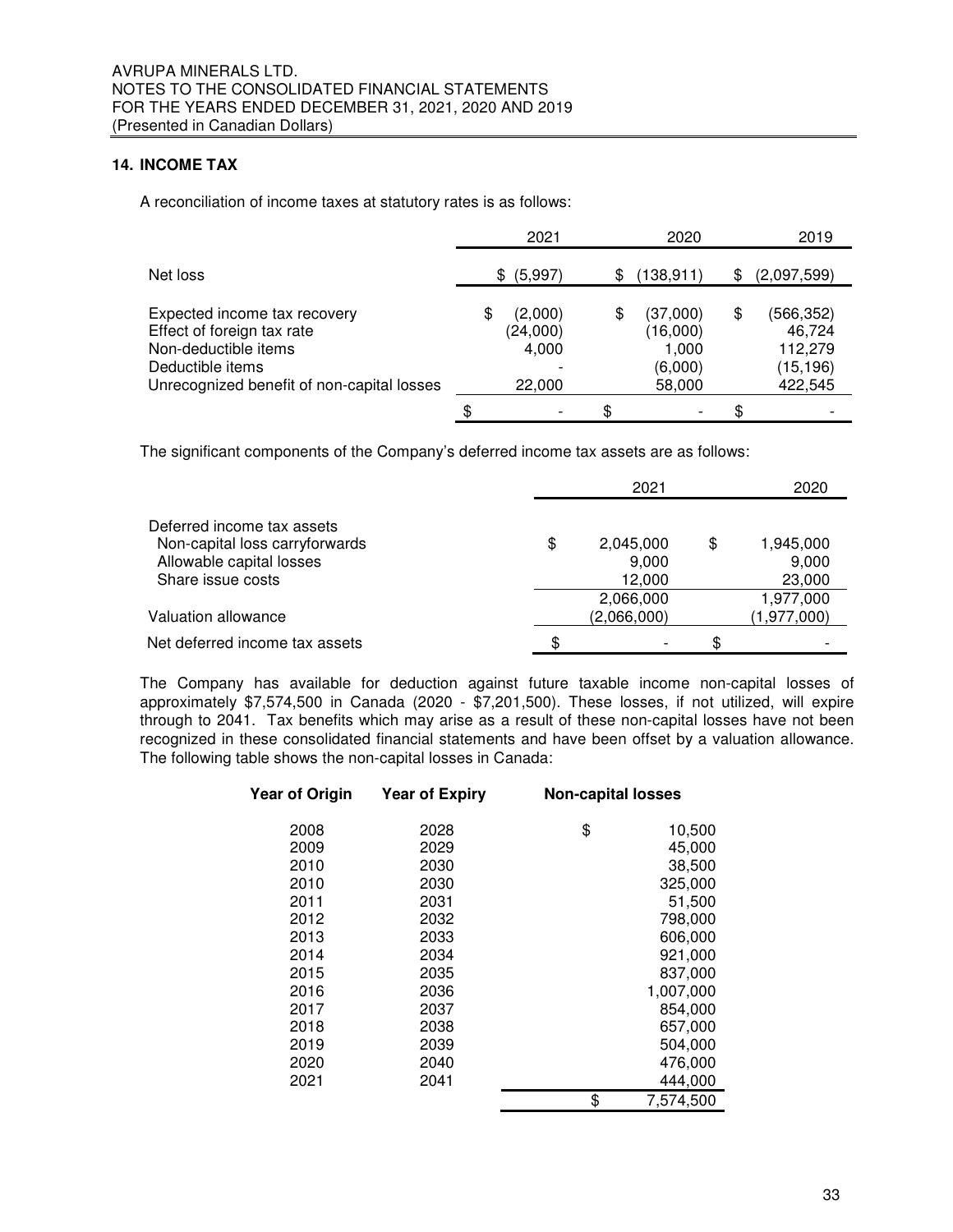#### **15. SEGMENTED FINANCIAL INFORMATION**

The Company operates in one industry segment, being the acquisition and exploration of mineral properties. Geographic information is as follows:

|                              |                    | December 31, 2021 |     |                   |  |
|------------------------------|--------------------|-------------------|-----|-------------------|--|
| Non-current assets           |                    |                   |     |                   |  |
| Portugal                     | \$                 | 213,415           | \$  | 216,743           |  |
| Finland                      |                    | 14,155            |     |                   |  |
|                              | ፍ                  | 227,570           | \$  | 216,743           |  |
|                              | <b>Years ended</b> |                   |     |                   |  |
|                              |                    | December 31, 2021 |     | December 31, 2020 |  |
| Mineral exploration expenses |                    |                   |     |                   |  |
| Portugal                     | \$                 | 24,952            | -SS | 68,960            |  |
| Kosovo                       |                    |                   |     | 11,383            |  |
|                              |                    | 24,952            | S   | 80,343            |  |
|                              |                    |                   |     |                   |  |

#### **16. EVENTS AFTER THE REPORTING PERIOD**

(a) On February 25, 2022, the Company signed a Share Purchase Agreement with Akkerman Exploration B.V. ("AEbv") to acquire up to a 100% ownership interest in Akkerman Finland OY ("AFOy"), an entity holding certain mineral rights (the "Property") in Finland.

The acquisition terms are as follow:

- The Company can earn an initial 49% interest in AFOy in Stage One by issuing 1,470,000 common shares (issued in March 2022), paying €150,000 into AFOy for the purpose of paying existing shareholder loans (paid in March 2022), and depositing €200,000 into a dedicated account (paid in March 2022), to be spent on exploration expenditures during the period between the completion of Stage One and the completion of Stage Two.
- As a Stage Two earn-in, the Company has the option, for a period of 12 months from the date of completion of Stage One, to acquire the remaining 51% interest in AFOy, bringing their total interest to 100%. The Company can exercise the Stage Two option by issuing a further 1,530,000 common shares, paying an additional €15,000 for the purposes of paying existing shareholder loans and accrued interest, and depositing an additional €200,000 into a dedicated account for further exploration expenditures.

During the period between Stage One and Stage Two, the Company will be the operator for all mining work conducted on the Property. During this same period, the Company and AEbv will form a technical committee comprised of one representative from each party, with AEbv's representative having the casting vote.

In connection with this transaction, during December 2021, the Company paid a  $\epsilon$ 10,000 (\$14,155) non-refundable advance upon signing the initial letter agreement. This amount has been recorded as a deposit on the statement of financial position as at December 31, 2021.

As of the current date, the Company has completed Stage One and acquired 49% of the issued and outstanding shares of AFOy.